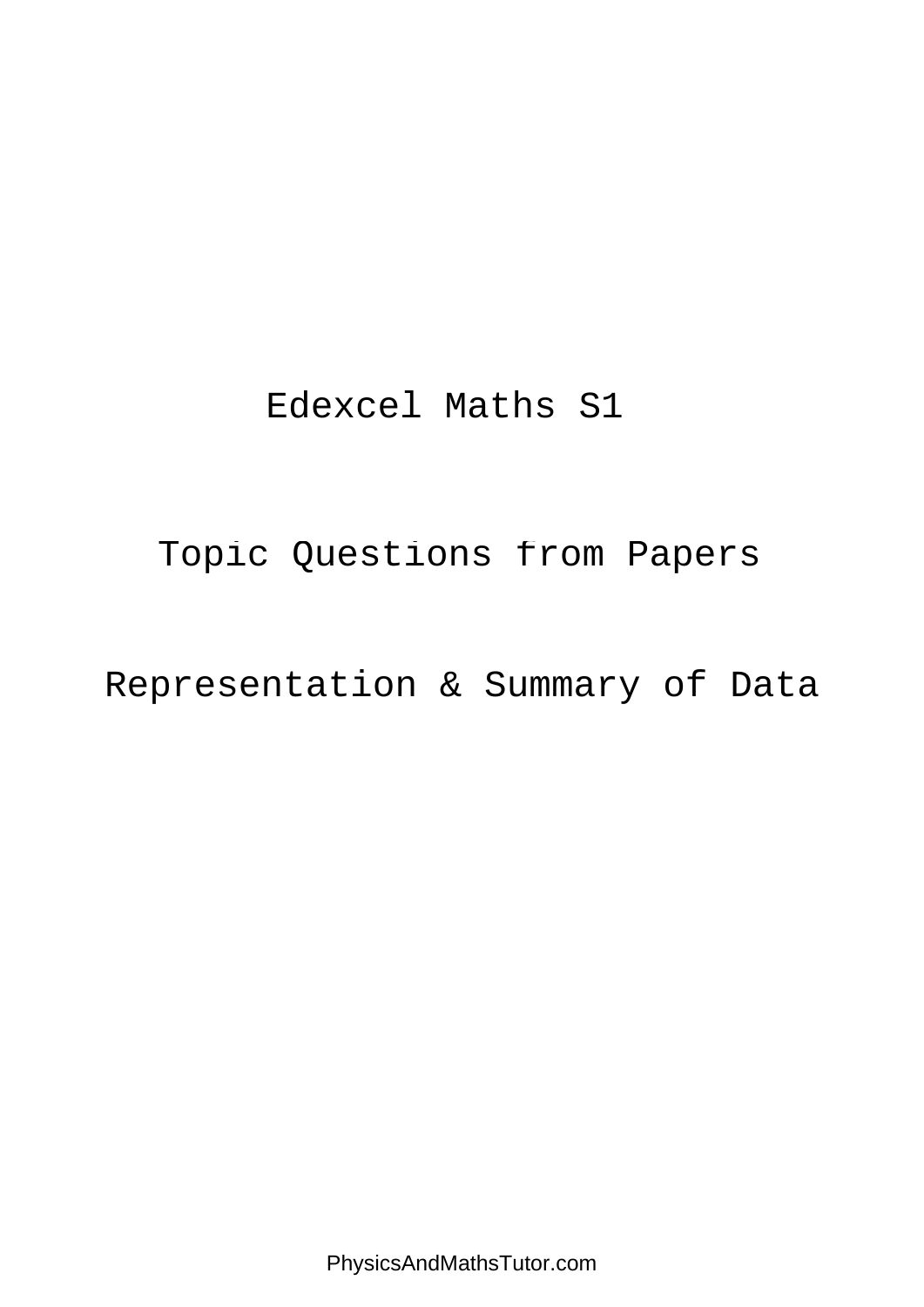**2.** The following table summarises the distances, to the nearest km, that 134 examiners travelled to attend a meeting in London.

| Distance (km) | <b>Number of examiners</b> |
|---------------|----------------------------|
| $41 - 45$     |                            |
| $46 - 50$     | 19                         |
| $51 - 60$     | 53                         |
| $61 - 70$     | 37                         |
| $71 - 90$     | 15                         |
| $91 - 150$    |                            |

(a) Give a reason to justify the use of a histogram to represent these data.

**(1)**

(b) Calculate the frequency densities needed to draw a histogram for these data. **(DO NOT DRAW THE HISTOGRAM)**

**(2)**

**(4)**

(c) Use interpolation to estimate the median *Q*2, the lower quartile *Q*1, and the upper quartile  $Q_3$  of these data.

The mid-point of each class is represented by *x* and the corresponding frequency by *f*. Calculations then give the following values

$$
\Sigma fx = 8379.5
$$
 and  $\Sigma fx^2 = 557489.75$ 

(d) Calculate an estimate of the mean and an estimate of the standard deviation for these data.

**(4)**

One coefficient of skewness is given by

$$
\frac{Q_3-2Q_2+Q_1}{Q_3-Q_1}.
$$

 $\_$  , and the set of the set of the set of the set of the set of the set of the set of the set of the set of the set of the set of the set of the set of the set of the set of the set of the set of the set of the set of th

(e) Evaluate this coefficient and comment on the skewness of these data.

**(4)**

(f) Give another justification of your comment in part (e).

**(1)**

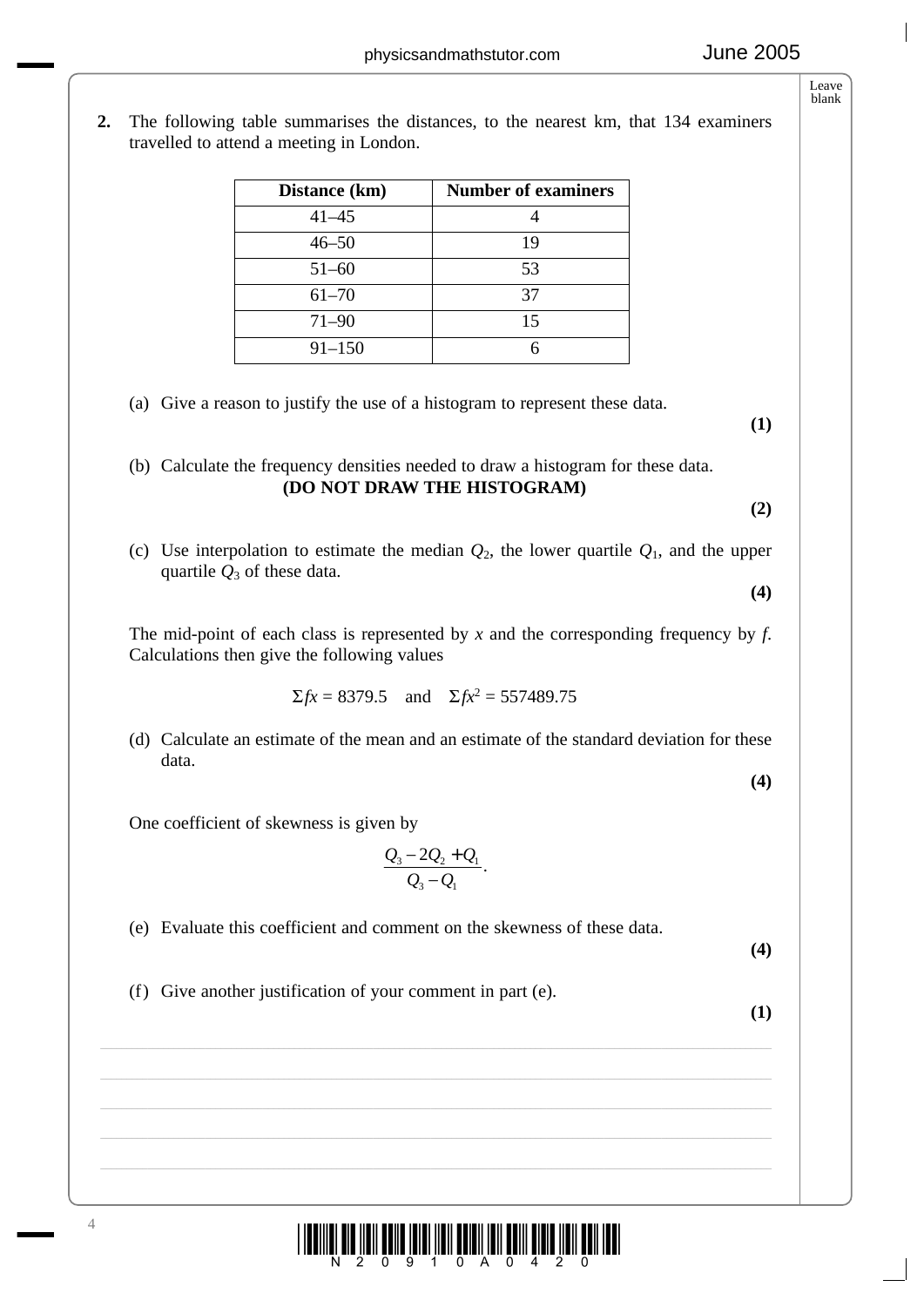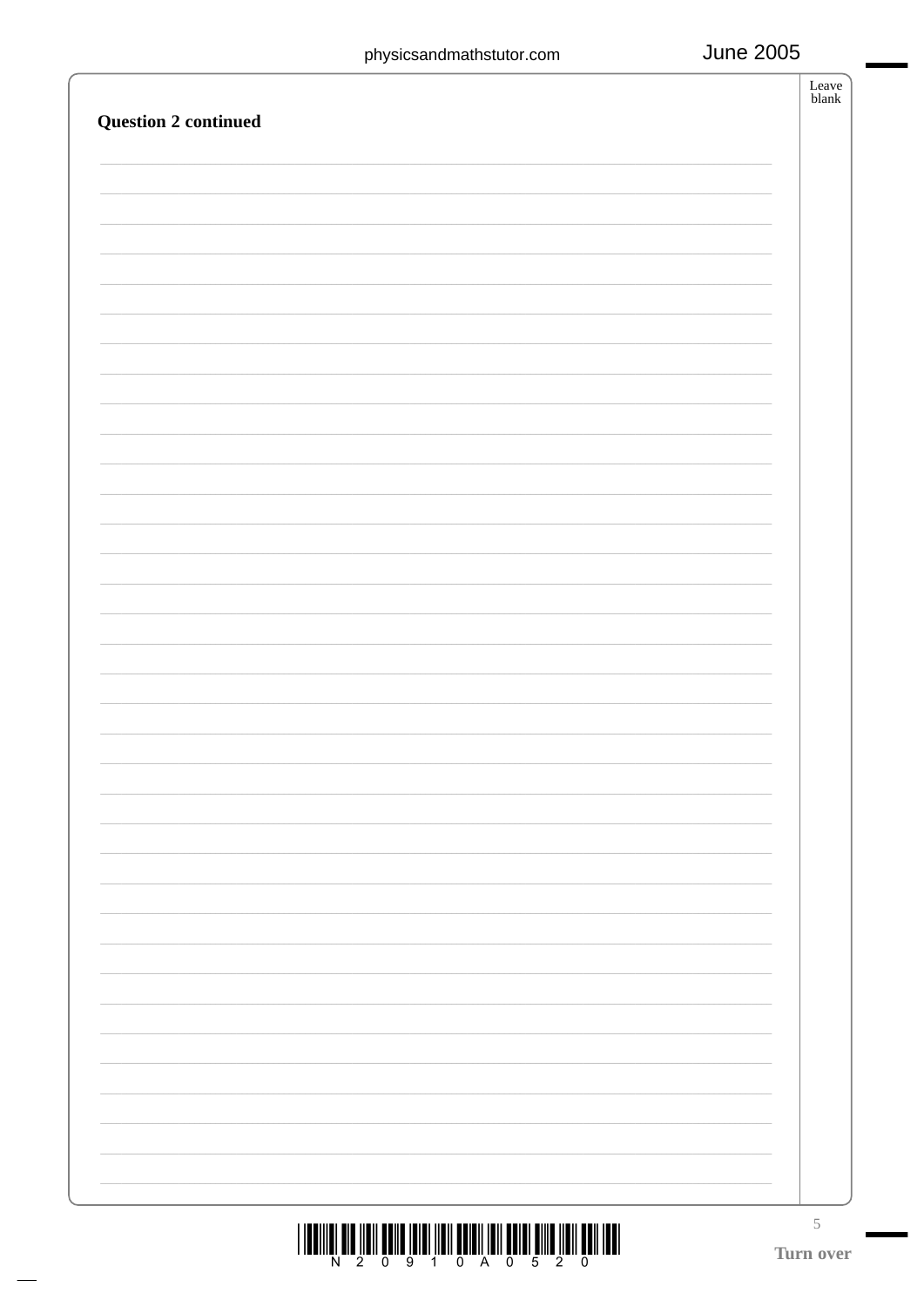$\overline{\phantom{a}}$ 

|    |                                                                                                                                                                                                                                                                                                                                                                                             | Leave<br>blank |
|----|---------------------------------------------------------------------------------------------------------------------------------------------------------------------------------------------------------------------------------------------------------------------------------------------------------------------------------------------------------------------------------------------|----------------|
| 4. | Aeroplanes fly from City $A$ to City $B$ . Over a long period of time the number of minutes<br>delay in take-off from City A was recorded. The minimum delay was 5 minutes and the<br>maximum delay was 63 minutes. A quarter of all delays were at most 12 minutes, half<br>were at most 17 minutes and 75% were at most 28 minutes. Only one of the delays was<br>longer than 45 minutes. |                |
|    | An outlier is an observation that falls either $1.5\times$ (interquartile range) above the upper<br>quartile or $1.5\times$ (interquartile range) below the lower quartile.                                                                                                                                                                                                                 |                |
|    | (a) On the graph paper opposite draw a box plot to represent these data.<br>(7)                                                                                                                                                                                                                                                                                                             |                |
|    | (b) Comment on the distribution of delays. Justify your answer.<br>(2)                                                                                                                                                                                                                                                                                                                      |                |
|    | (c) Suggest how the distribution might be interpreted by a passenger who frequently flies<br>from City $A$ to City $B$ .                                                                                                                                                                                                                                                                    |                |
|    | (1)                                                                                                                                                                                                                                                                                                                                                                                         |                |
|    |                                                                                                                                                                                                                                                                                                                                                                                             |                |
|    |                                                                                                                                                                                                                                                                                                                                                                                             |                |
|    |                                                                                                                                                                                                                                                                                                                                                                                             |                |
|    |                                                                                                                                                                                                                                                                                                                                                                                             |                |
|    |                                                                                                                                                                                                                                                                                                                                                                                             |                |
|    |                                                                                                                                                                                                                                                                                                                                                                                             |                |
|    |                                                                                                                                                                                                                                                                                                                                                                                             |                |
|    |                                                                                                                                                                                                                                                                                                                                                                                             |                |
|    |                                                                                                                                                                                                                                                                                                                                                                                             |                |
|    |                                                                                                                                                                                                                                                                                                                                                                                             |                |
|    |                                                                                                                                                                                                                                                                                                                                                                                             |                |
|    |                                                                                                                                                                                                                                                                                                                                                                                             |                |
|    |                                                                                                                                                                                                                                                                                                                                                                                             |                |
|    |                                                                                                                                                                                                                                                                                                                                                                                             |                |

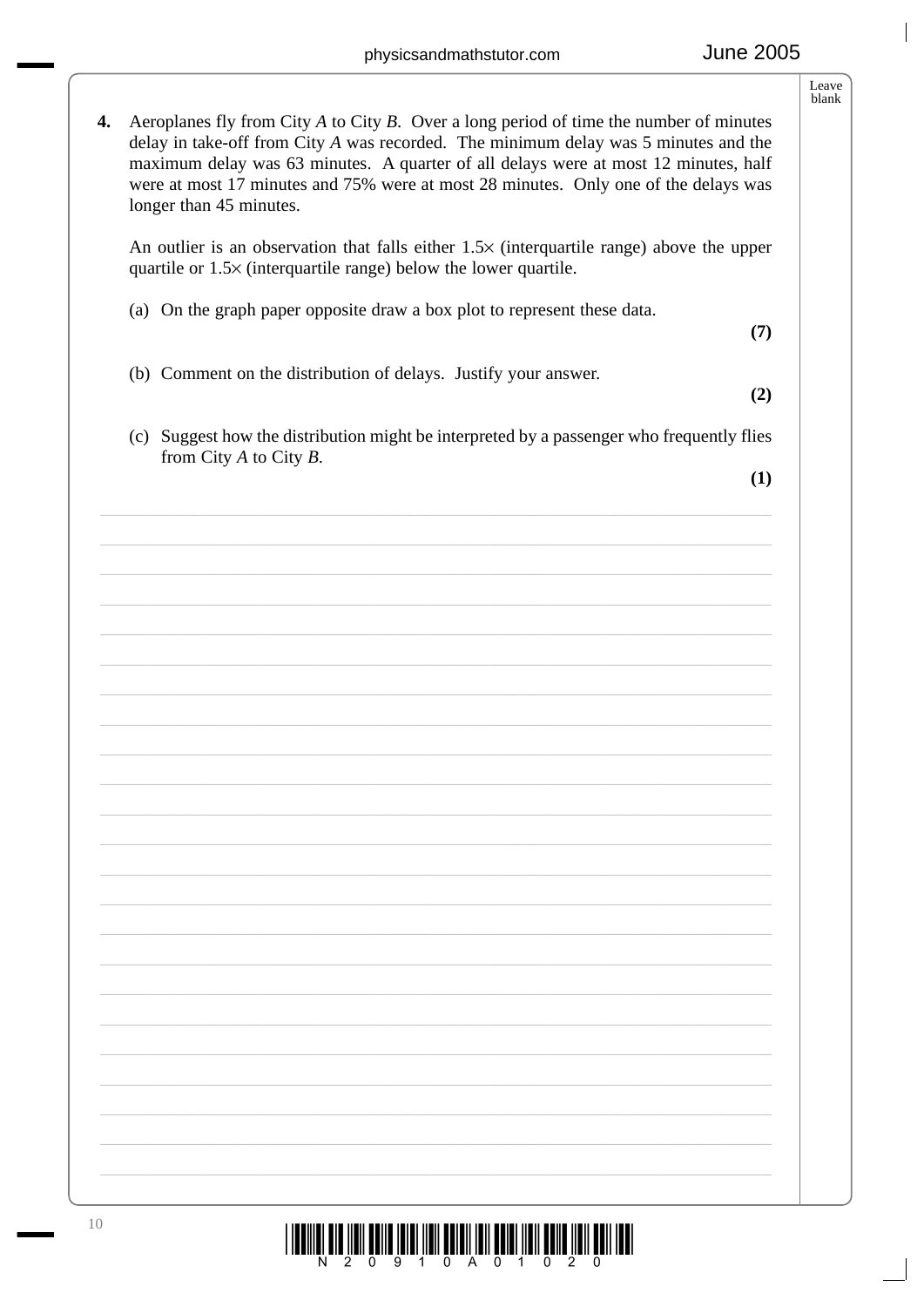$\begin{array}{c}\n\hline\n\text{Leave} \\
\text{blank}\n\end{array}$ 

**June 2005** 

| Q <sub>4</sub> |
|----------------|



11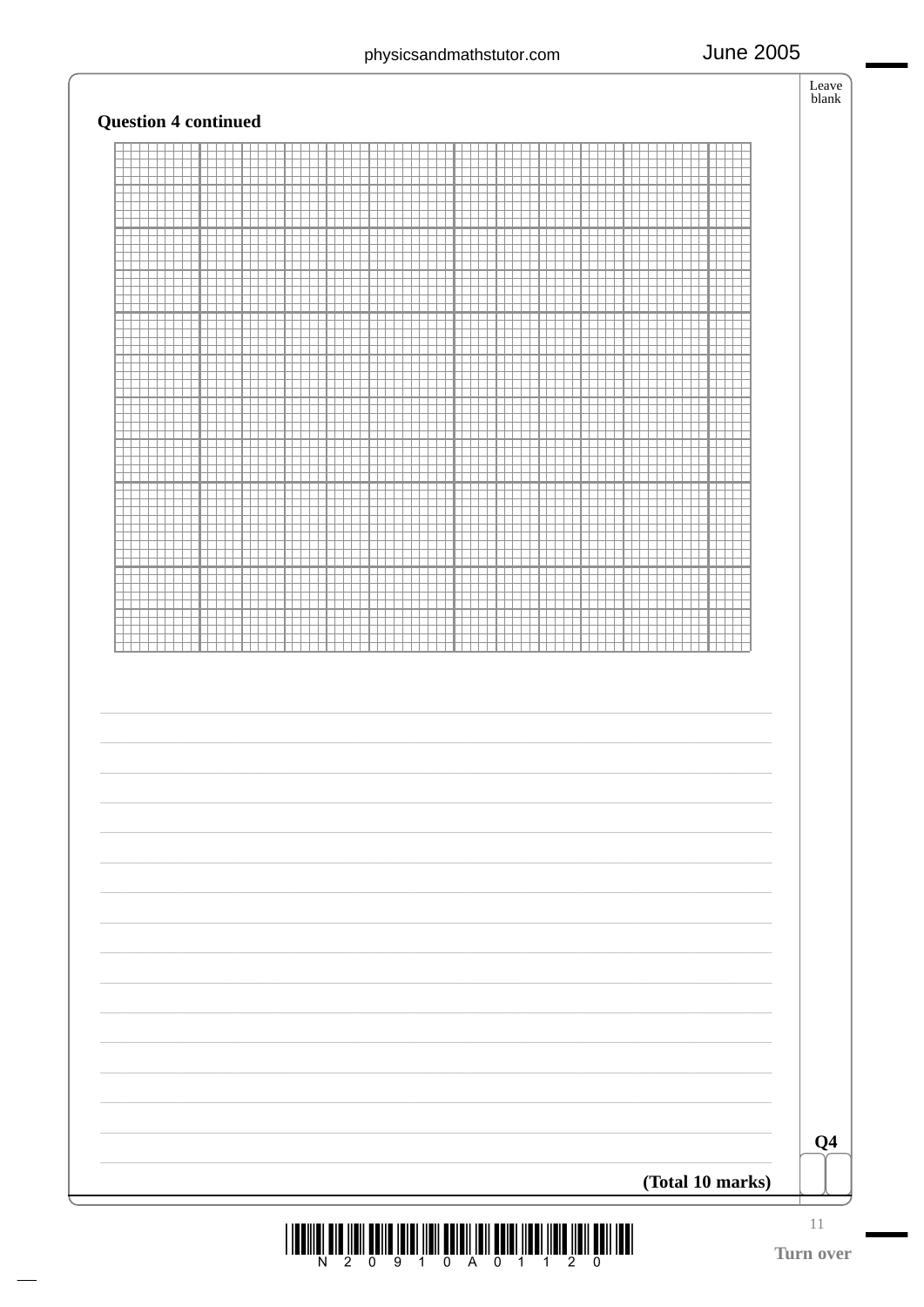

N 2 2 3 3 7 A 0 2 2 0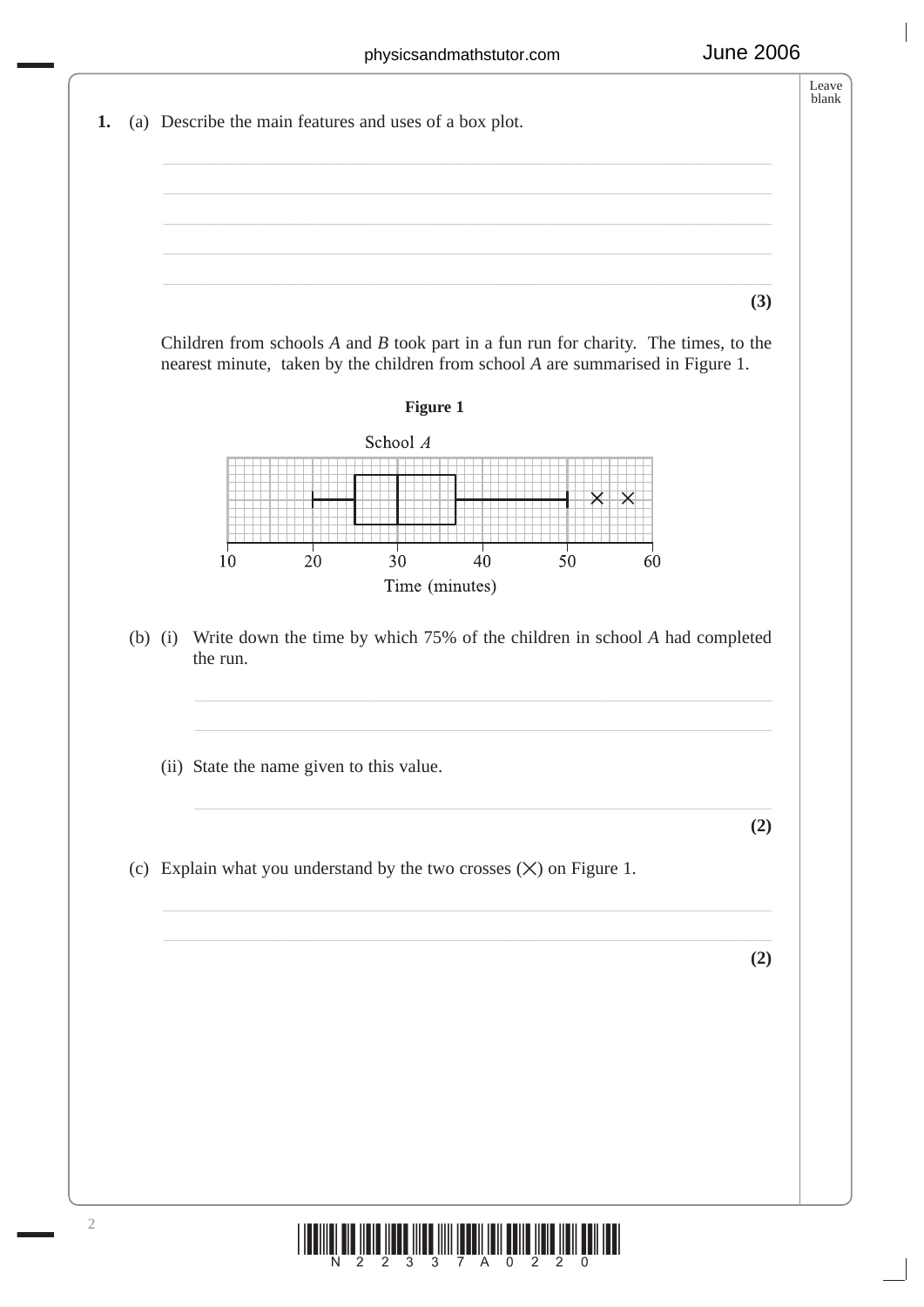# Leave blank **Question 1 continued** For school *B* the least time taken by any of the children was 25 minutes and the longest time was 55 minutes. The three quartiles were 30, 37 and 50 respectively. (d) Draw a box plot to represent the data from school *B*. **(4)** (e) Compare and contrast these two box plots. **(4) Q1 (Total 15 marks)**



3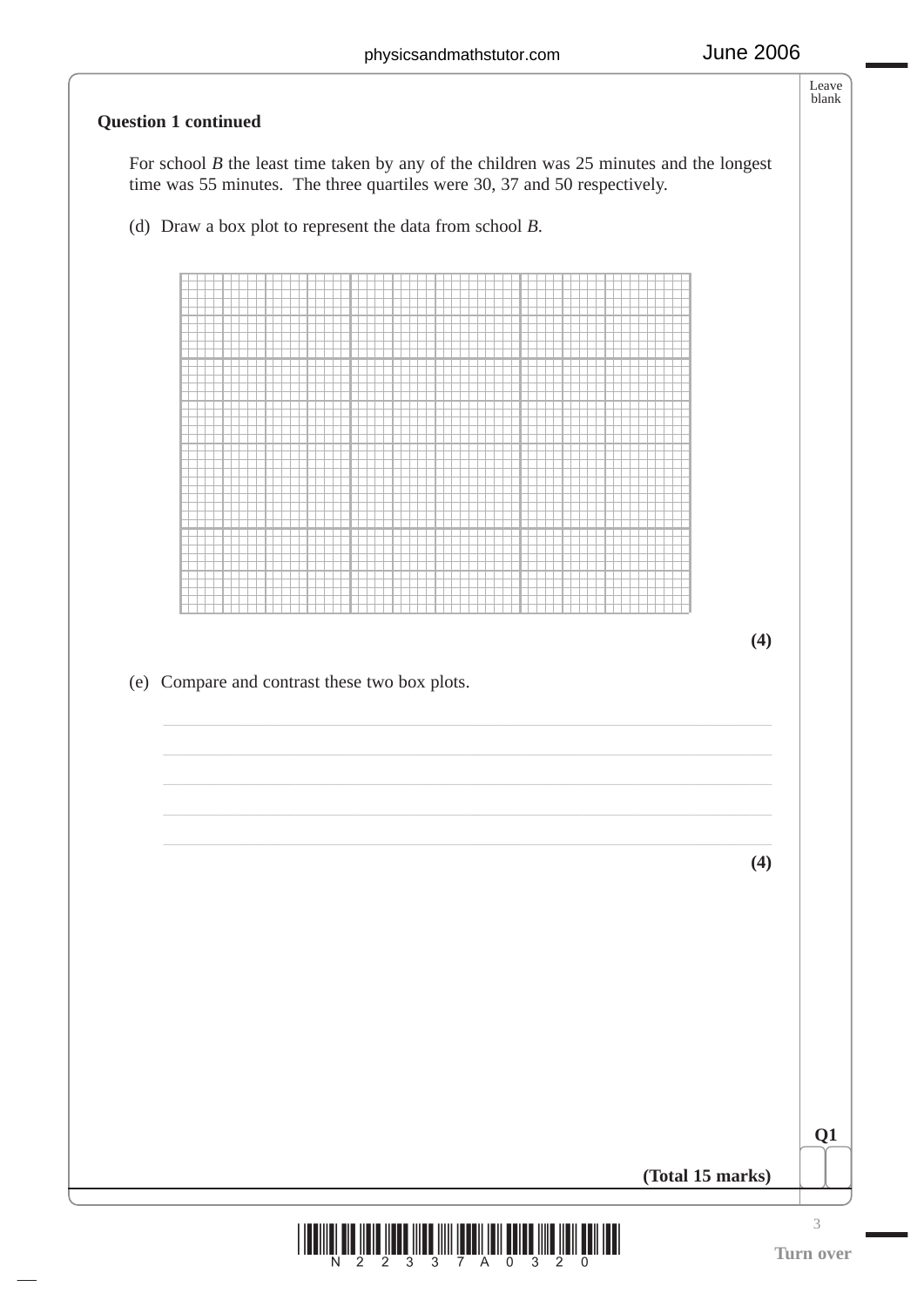**2.** Sunita and Shelley talk to one another once a week on the telephone. Over many weeks they recorded, to the nearest minute, the number of minutes spent in conversation on each occasion. The following table summarises their results.

| Number of<br>Conversations |
|----------------------------|
| 2                          |
| 9                          |
| 20                         |
| 13                         |
| 8                          |
| 3                          |
|                            |

Two of the conversations were chosen at random.

(a) Find the probability that both of them were longer than 24.5 minutes.

The mid-point of each class was represented by  $x$  and its corresponding frequency by  $f$ , giving  $\Sigma fx = 1060$ .

(b) Calculate an estimate of the mean time spent on their conversations.

**(2)**

**(2)**

During the following 25 weeks they monitored their weekly conversations and found that at the end of the 80 weeks their overall mean length of conversation was 21 minutes.

(c) Find the mean time spent in conversation during these 25 weeks.

**(4)**

(d) Comment on these two mean values.



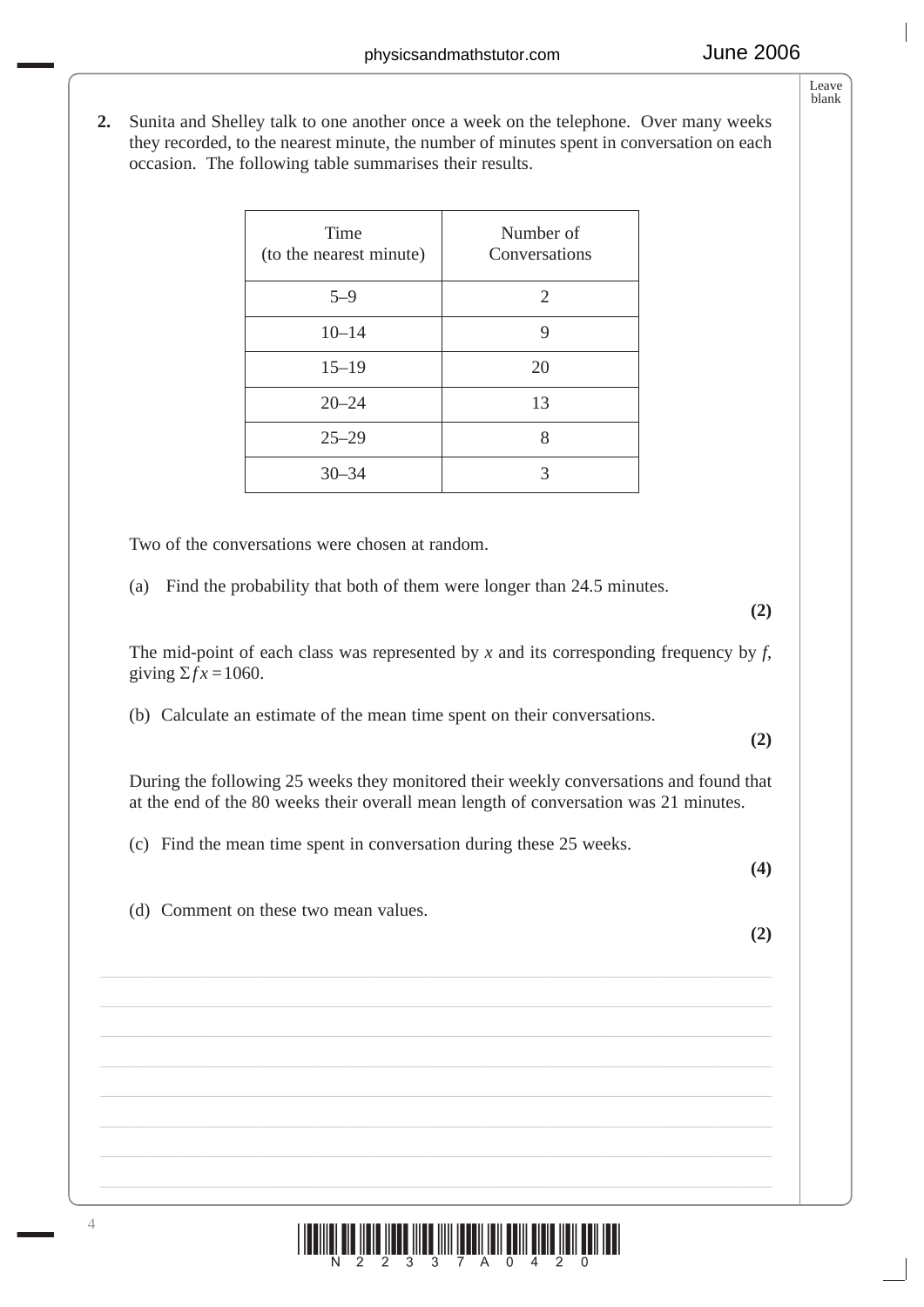| <b>Question 2 continued</b> |  |                          |
|-----------------------------|--|--------------------------|
|                             |  |                          |
|                             |  |                          |
|                             |  |                          |
|                             |  |                          |
|                             |  |                          |
|                             |  |                          |
|                             |  |                          |
|                             |  |                          |
|                             |  |                          |
|                             |  |                          |
|                             |  |                          |
|                             |  |                          |
|                             |  |                          |
|                             |  |                          |
|                             |  |                          |
|                             |  |                          |
|                             |  |                          |
|                             |  |                          |
|                             |  |                          |
|                             |  | $\overline{\phantom{a}}$ |
|                             |  | ۰                        |
|                             |  |                          |
|                             |  |                          |
|                             |  |                          |
|                             |  |                          |
|                             |  |                          |



5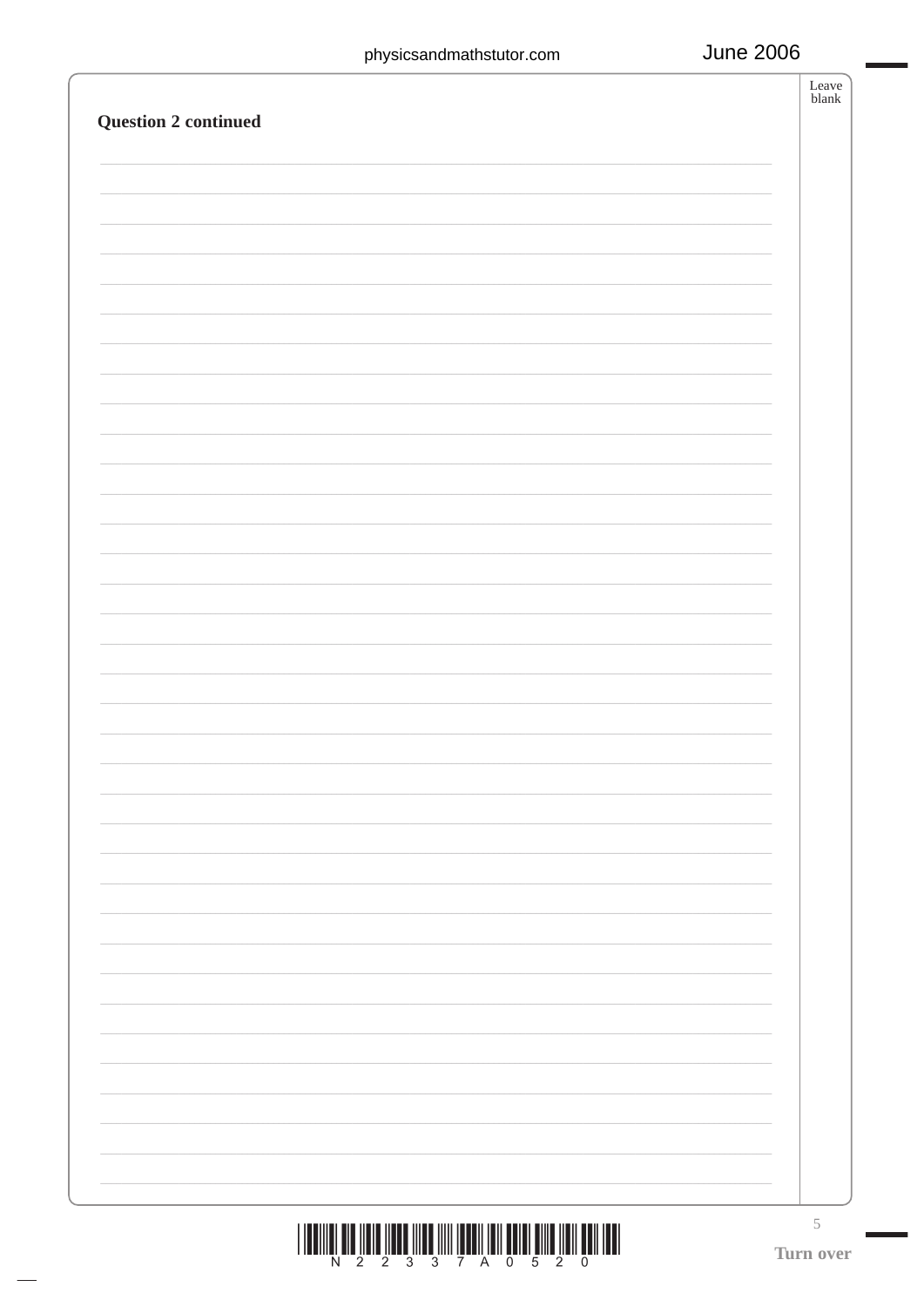Number of commuters

Leave blank

- 10 For this distribution, (a) describe its shape, **(1)** (b) use linear interpolation to estimate its median. **(2)** The mid-point of each class was represented by  $x$  and its corresponding frequency by *f* giving  $Σ$ *fx* = 3550 and  $Σ$ *fx*<sup>2</sup> = 138020 (c) Estimate the mean and the standard deviation of this distribution. **(3)** One coefficient of skewness is given by (d) Evaluate this coefficient for this distribution. **(3)** (e) State whether or not the value of your coefficient is consistent with your description in part (a). Justify your answer. **(2)**  $\frac{3(\text{mean}-\text{median})}{\text{standard deviation}}$ . <u>AANIN AIA ÎNATÎ ÎNIA ÎNIN ÎNIN ÎNIN ÎNIN ÎNIN ÎNIN Î</u>  $0-9$  10  $10-19$  19  $20-29$  43 30–39 25 40–49 8  $50-59$  6 60–69 5 70–79 3 80–89 1
- **4.** Summarised below are the distances, to the nearest mile, travelled to work by a random sample of 120 commuters.

Distance (to the nearest mile)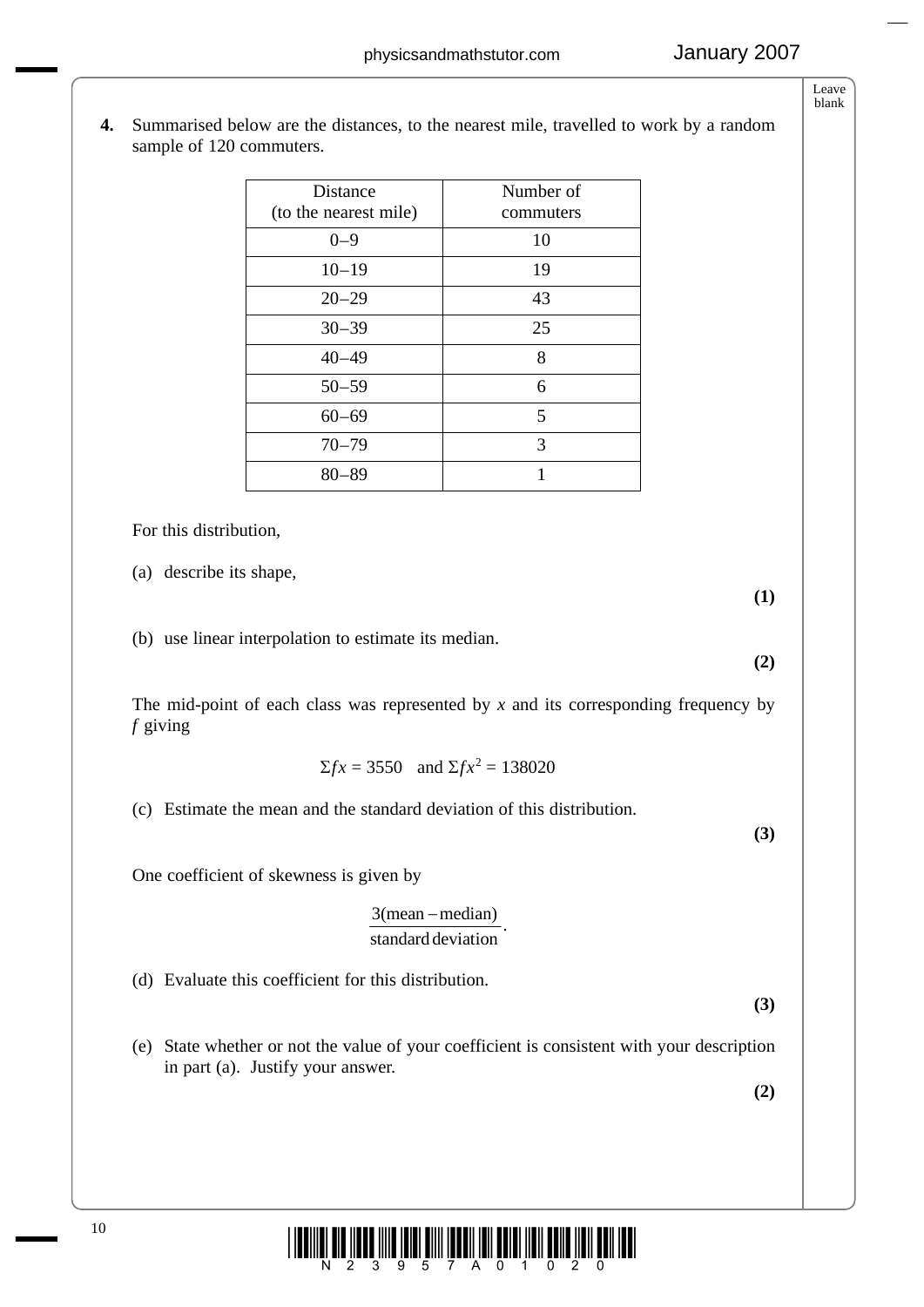| or the median to represent a set of data.<br>(1)                                         |
|------------------------------------------------------------------------------------------|
| (g) State the circumstance under which it would not matter whether you used the mean     |
| (2)                                                                                      |
| data in this distribution.                                                               |
| (f) State, with a reason, whether you should use the mean or the median to represent the |
|                                                                                          |

 $\bigg\vert$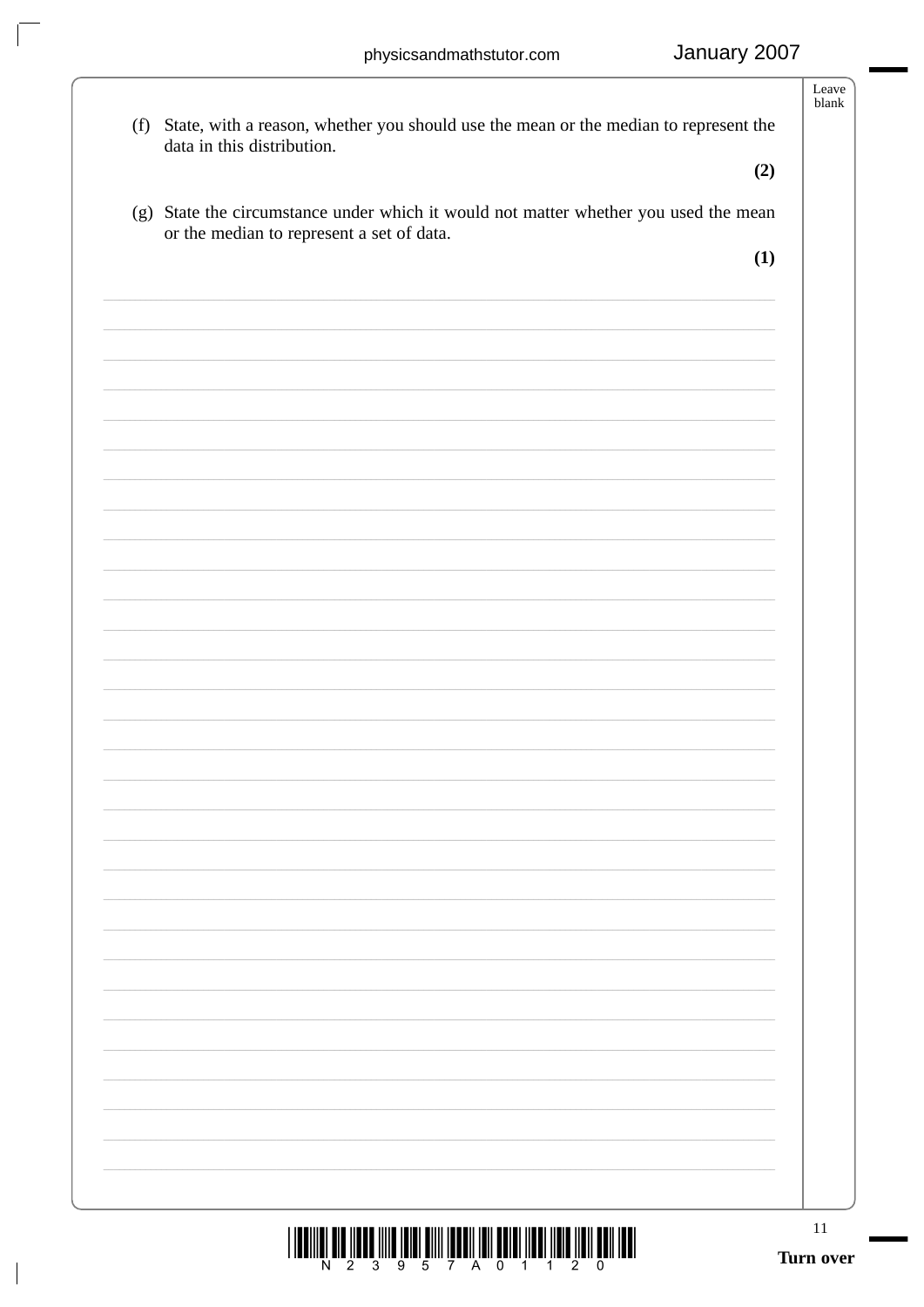| <b>Question 4 continued</b> | $\operatorname{Leave}$<br>$\ensuremath{\text{blank}}$ |
|-----------------------------|-------------------------------------------------------|
|                             |                                                       |
|                             |                                                       |
|                             |                                                       |
|                             |                                                       |
|                             |                                                       |
|                             |                                                       |
|                             |                                                       |
|                             |                                                       |
|                             |                                                       |
|                             |                                                       |
|                             |                                                       |
|                             |                                                       |
|                             |                                                       |
|                             |                                                       |
|                             |                                                       |
|                             |                                                       |
|                             |                                                       |
|                             |                                                       |
|                             |                                                       |
|                             |                                                       |

 $\begin{array}{c} \text{if} \ \text{if} \ \text{if} \ \text{if} \ \text{if} \ \text{if} \ \text{if} \ \text{if} \ \text{if} \ \text{if} \ \text{if} \ \text{if} \ \text{if} \ \text{if} \ \text{if} \ \text{if} \ \text{if} \ \text{if} \ \text{if} \ \text{if} \ \text{if} \ \text{if} \ \text{if} \ \text{if} \ \text{if} \ \text{if} \ \text{if} \ \text{if} \ \text{if} \ \text{if} \ \text{if} \ \text{if} \ \text{if} \ \text{if} \ \text{if} \ \text{$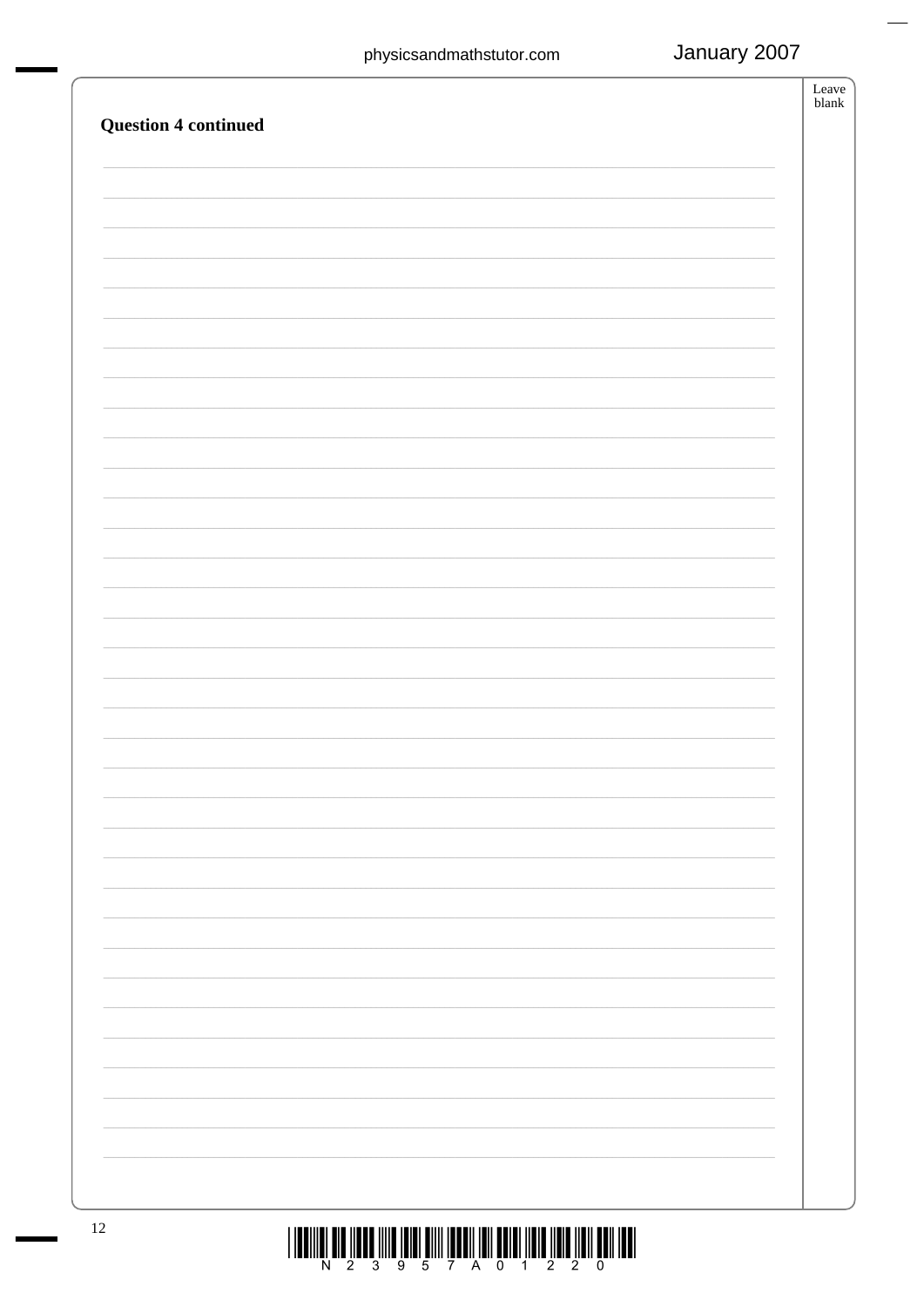|    |                                                                                                                                                                                                                                     | Leave<br>blank |
|----|-------------------------------------------------------------------------------------------------------------------------------------------------------------------------------------------------------------------------------------|----------------|
| 5. | A teacher recorded, to the nearest hour, the time spent watching television during a<br>particular week by each child in a random sample. The times were summarised in a<br>grouped frequency table and represented by a histogram. |                |
|    | One of the classes in the grouped frequency distribution was 20–29 and its associated<br>frequency was 9. On the histogram the height of the rectangle representing that class was<br>3.6 cm and the width was 2 cm.                |                |
|    | (a) Give a reason to support the use of a histogram to represent these data.<br>(1)                                                                                                                                                 |                |
|    | (b) Write down the underlying feature associated with each of the bars in a histogram.<br>(1)                                                                                                                                       |                |
|    | Show that on this histogram each child was represented by $0.8 \text{ cm}^2$ .<br>(c)<br>(3)                                                                                                                                        |                |
|    | The total area under the histogram was $24 \text{ cm}^2$ .                                                                                                                                                                          |                |
|    | (d) Find the total number of children in the group.<br>(2)                                                                                                                                                                          |                |
|    |                                                                                                                                                                                                                                     |                |
|    |                                                                                                                                                                                                                                     |                |
|    |                                                                                                                                                                                                                                     |                |
|    |                                                                                                                                                                                                                                     |                |
|    |                                                                                                                                                                                                                                     |                |
|    |                                                                                                                                                                                                                                     |                |
|    |                                                                                                                                                                                                                                     |                |
|    |                                                                                                                                                                                                                                     |                |
|    |                                                                                                                                                                                                                                     |                |
|    |                                                                                                                                                                                                                                     |                |
|    |                                                                                                                                                                                                                                     |                |
|    |                                                                                                                                                                                                                                     |                |
|    |                                                                                                                                                                                                                                     |                |
|    |                                                                                                                                                                                                                                     |                |
|    |                                                                                                                                                                                                                                     |                |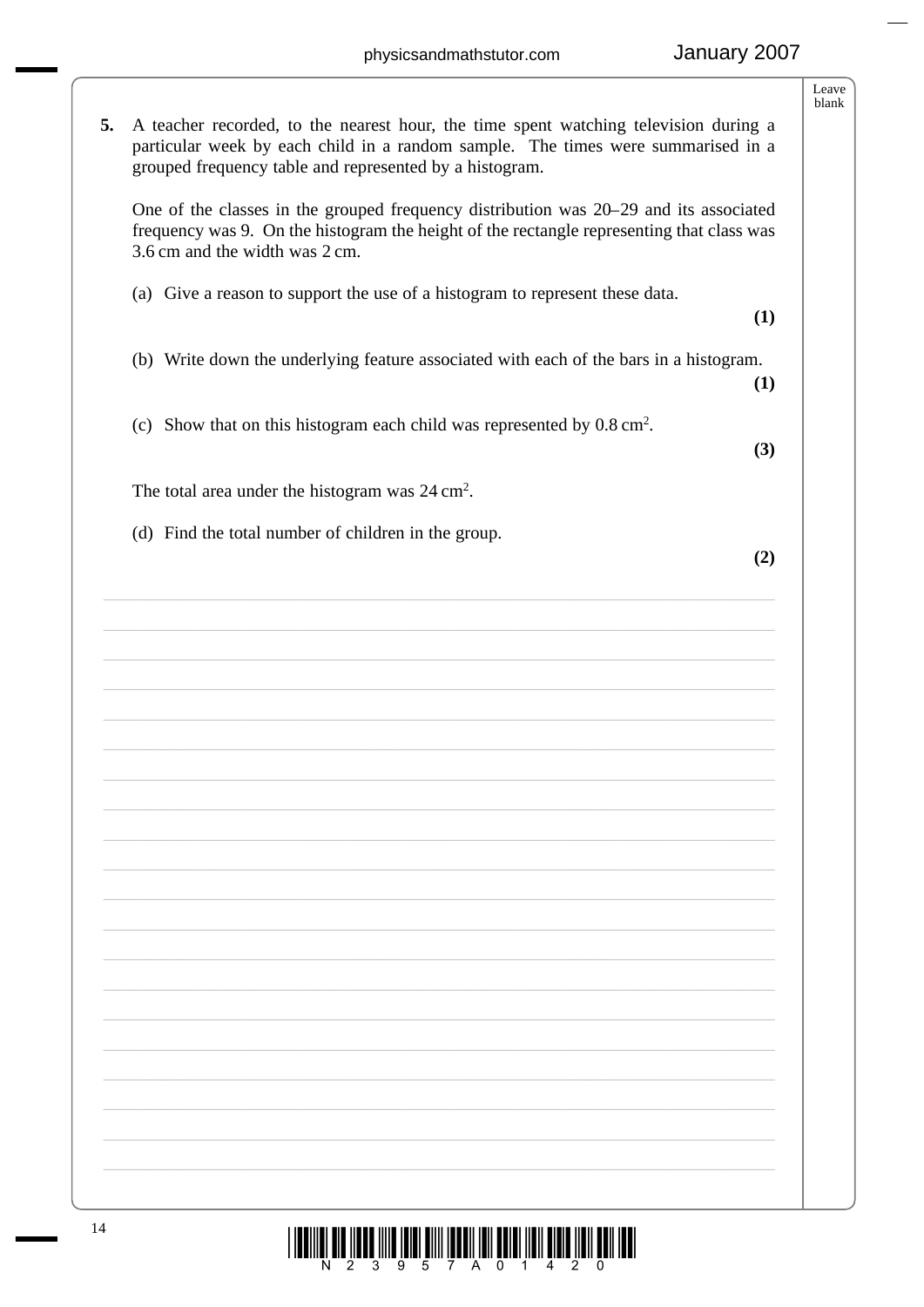$\sqrt{ }$ 

 $\bigg\vert$ 

| <b>Question 5 continued</b> |                 | Leave<br>blank         |
|-----------------------------|-----------------|------------------------|
|                             |                 |                        |
|                             |                 |                        |
|                             |                 |                        |
|                             |                 |                        |
|                             |                 |                        |
|                             |                 |                        |
|                             |                 |                        |
|                             |                 |                        |
|                             |                 |                        |
|                             |                 |                        |
|                             |                 |                        |
|                             |                 |                        |
|                             |                 |                        |
|                             |                 |                        |
|                             |                 |                        |
|                             | (Total 7 marks) | $\overline{\text{Q5}}$ |
|                             |                 | 15<br>Turn over        |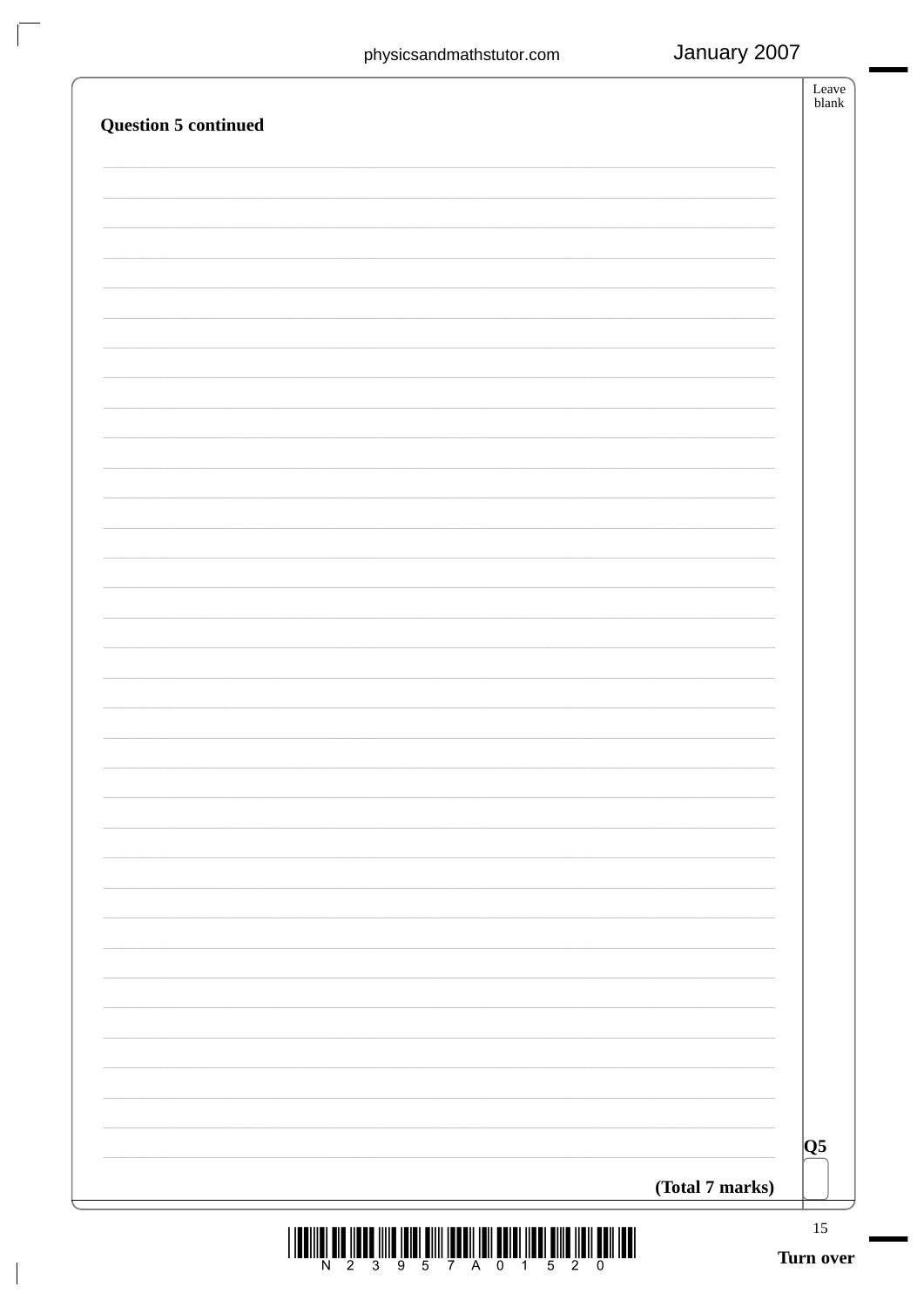Leave blank **2.** The box plot in Figure 1 shows a summary of the weights of the luggage, in kg, for each musician in an orchestra on an overseas tour. 20 30 40 50 60 70 80 90 Weight (kg) **Figure 1** The airline's recommended weight limit for each musician's luggage was 45 kg. Given that none of the musicians' luggage weighed exactly 45 kg, (a) state the proportion of the musicians whose luggage was below the recommended weight limit. \_\_\_\_\_\_\_\_\_\_\_\_\_\_\_\_\_\_\_\_\_\_\_\_\_\_\_\_\_\_\_\_\_\_\_\_\_\_\_\_\_\_\_\_\_\_\_\_\_\_\_\_\_\_\_\_\_\_\_\_\_\_\_\_\_\_\_\_\_\_\_\_\_\_\_ \_\_\_\_\_\_\_\_\_\_\_\_\_\_\_\_\_\_\_\_\_\_\_\_\_\_\_\_\_\_\_\_\_\_\_\_\_\_\_\_\_\_\_\_\_\_\_\_\_\_\_\_\_\_\_\_\_\_\_\_\_\_\_\_\_\_\_\_\_\_\_\_\_\_\_ **(1)** A quarter of the musicians had to pay a charge for taking heavy luggage. (b) State the smallest weight for which the charge was made. \_\_\_\_\_\_\_\_\_\_\_\_\_\_\_\_\_\_\_\_\_\_\_\_\_\_\_\_\_\_\_\_\_\_\_\_\_\_\_\_\_\_\_\_\_\_\_\_\_\_\_\_\_\_\_\_\_\_\_\_\_\_\_\_\_\_\_\_\_\_\_\_\_\_\_ \_\_\_\_\_\_\_\_\_\_\_\_\_\_\_\_\_\_\_\_\_\_\_\_\_\_\_\_\_\_\_\_\_\_\_\_\_\_\_\_\_\_\_\_\_\_\_\_\_\_\_\_\_\_\_\_\_\_\_\_\_\_\_\_\_\_\_\_\_\_\_\_\_\_\_ \_\_\_\_\_\_\_\_\_\_\_\_\_\_\_\_\_\_\_\_\_\_\_\_\_\_\_\_\_\_\_\_\_\_\_\_\_\_\_\_\_\_\_\_\_\_\_\_\_\_\_\_\_\_\_\_\_\_\_\_\_\_\_\_\_\_\_\_\_\_\_\_\_\_\_ \_\_\_\_\_\_\_\_\_\_\_\_\_\_\_\_\_\_\_\_\_\_\_\_\_\_\_\_\_\_\_\_\_\_\_\_\_\_\_\_\_\_\_\_\_\_\_\_\_\_\_\_\_\_\_\_\_\_\_\_\_\_\_\_\_\_\_\_\_\_\_\_\_\_\_ **(1)** (c) Explain what you understand by the  $+$  on the box plot in Figure 1, and suggest an instrument that the owner of this luggage might play. \_\_\_\_\_\_\_\_\_\_\_\_\_\_\_\_\_\_\_\_\_\_\_\_\_\_\_\_\_\_\_\_\_\_\_\_\_\_\_\_\_\_\_\_\_\_\_\_\_\_\_\_\_\_\_\_\_\_\_\_\_\_\_\_\_\_\_\_\_\_\_\_\_\_\_ \_\_\_\_\_\_\_\_\_\_\_\_\_\_\_\_\_\_\_\_\_\_\_\_\_\_\_\_\_\_\_\_\_\_\_\_\_\_\_\_\_\_\_\_\_\_\_\_\_\_\_\_\_\_\_\_\_\_\_\_\_\_\_\_\_\_\_\_\_\_\_\_\_\_\_ \_\_\_\_\_\_\_\_\_\_\_\_\_\_\_\_\_\_\_\_\_\_\_\_\_\_\_\_\_\_\_\_\_\_\_\_\_\_\_\_\_\_\_\_\_\_\_\_\_\_\_\_\_\_\_\_\_\_\_\_\_\_\_\_\_\_\_\_\_\_\_\_\_\_\_ \_\_\_\_\_\_\_\_\_\_\_\_\_\_\_\_\_\_\_\_\_\_\_\_\_\_\_\_\_\_\_\_\_\_\_\_\_\_\_\_\_\_\_\_\_\_\_\_\_\_\_\_\_\_\_\_\_\_\_\_\_\_\_\_\_\_\_\_\_\_\_\_\_\_\_ \_\_\_\_\_\_\_\_\_\_\_\_\_\_\_\_\_\_\_\_\_\_\_\_\_\_\_\_\_\_\_\_\_\_\_\_\_\_\_\_\_\_\_\_\_\_\_\_\_\_\_\_\_\_\_\_\_\_\_\_\_\_\_\_\_\_\_\_\_\_\_\_\_\_\_ \_\_\_\_\_\_\_\_\_\_\_\_\_\_\_\_\_\_\_\_\_\_\_\_\_\_\_\_\_\_\_\_\_\_\_\_\_\_\_\_\_\_\_\_\_\_\_\_\_\_\_\_\_\_\_\_\_\_\_\_\_\_\_\_\_\_\_\_\_\_\_\_\_\_\_ \_\_\_\_\_\_\_\_\_\_\_\_\_\_\_\_\_\_\_\_\_\_\_\_\_\_\_\_\_\_\_\_\_\_\_\_\_\_\_\_\_\_\_\_\_\_\_\_\_\_\_\_\_\_\_\_\_\_\_\_\_\_\_\_\_\_\_\_\_\_\_\_\_\_\_ \_\_\_\_\_\_\_\_\_\_\_\_\_\_\_\_\_\_\_\_\_\_\_\_\_\_\_\_\_\_\_\_\_\_\_\_\_\_\_\_\_\_\_\_\_\_\_\_\_\_\_\_\_\_\_\_\_\_\_\_\_\_\_\_\_\_\_\_\_\_\_\_\_\_\_ \_\_\_\_\_\_\_\_\_\_\_\_\_\_\_\_\_\_\_\_\_\_\_\_\_\_\_\_\_\_\_\_\_\_\_\_\_\_\_\_\_\_\_\_\_\_\_\_\_\_\_\_\_\_\_\_\_\_\_\_\_\_\_\_\_\_\_\_\_\_\_\_\_\_\_ \_\_\_\_\_\_\_\_\_\_\_\_\_\_\_\_\_\_\_\_\_\_\_\_\_\_\_\_\_\_\_\_\_\_\_\_\_\_\_\_\_\_\_\_\_\_\_\_\_\_\_\_\_\_\_\_\_\_\_\_\_\_\_\_\_\_\_\_\_\_\_\_\_\_\_ \_\_\_\_\_\_\_\_\_\_\_\_\_\_\_\_\_\_\_\_\_\_\_\_\_\_\_\_\_\_\_\_\_\_\_\_\_\_\_\_\_\_\_\_\_\_\_\_\_\_\_\_\_\_\_\_\_\_\_\_\_\_\_\_\_\_\_\_\_\_\_\_\_\_\_ **(2)** 4

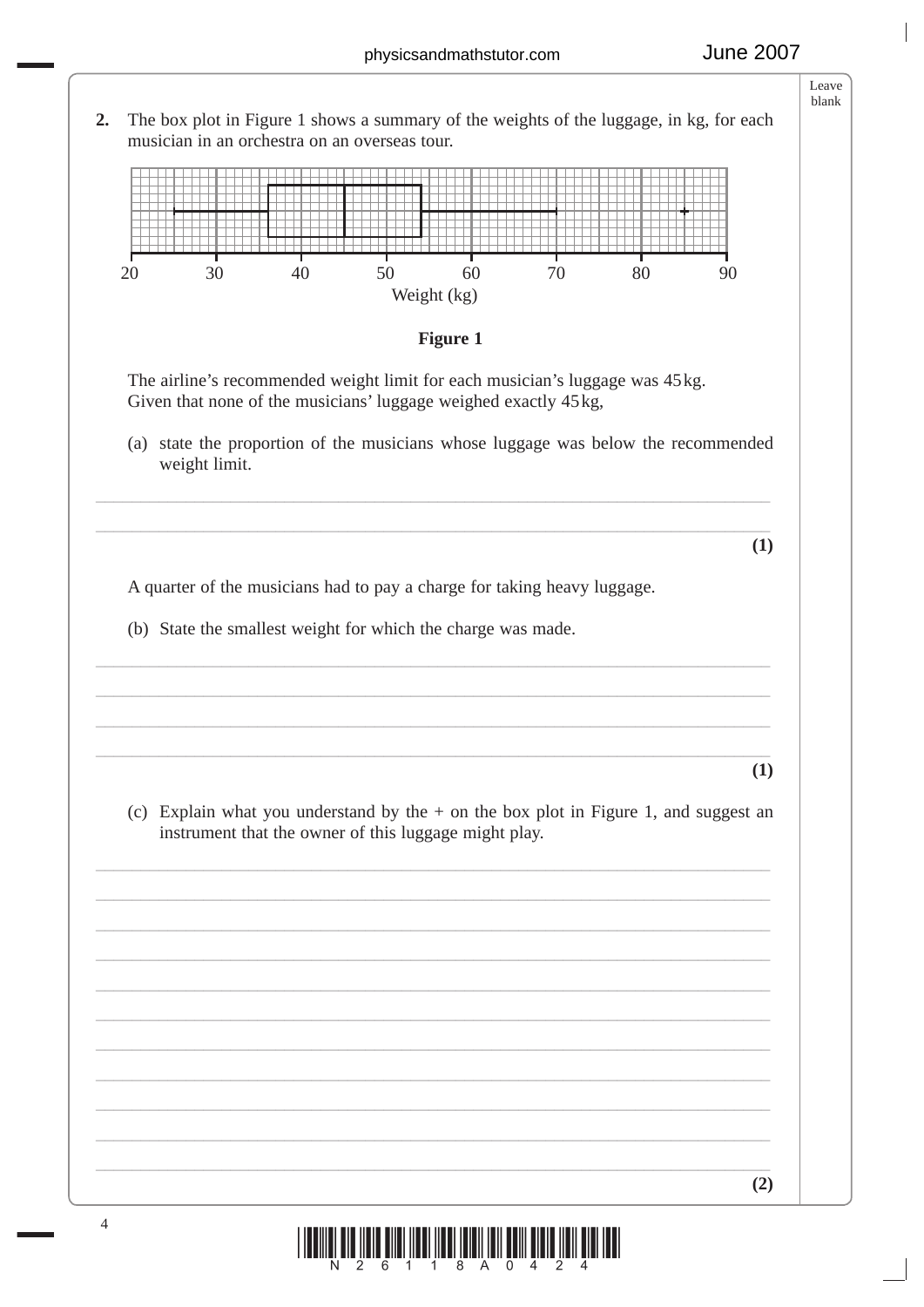| (e) Find the standard deviation of this normal distribution.                                                                                                | (4)          |
|-------------------------------------------------------------------------------------------------------------------------------------------------------------|--------------|
| One musician of the orchestra suggests that the weights of luggage, in kg, can be modelled<br>by a normal distribution with quartiles as given in Figure 1. |              |
| (d) Describe the skewness of this distribution. Give a reason for your answer.                                                                              | blank<br>(2) |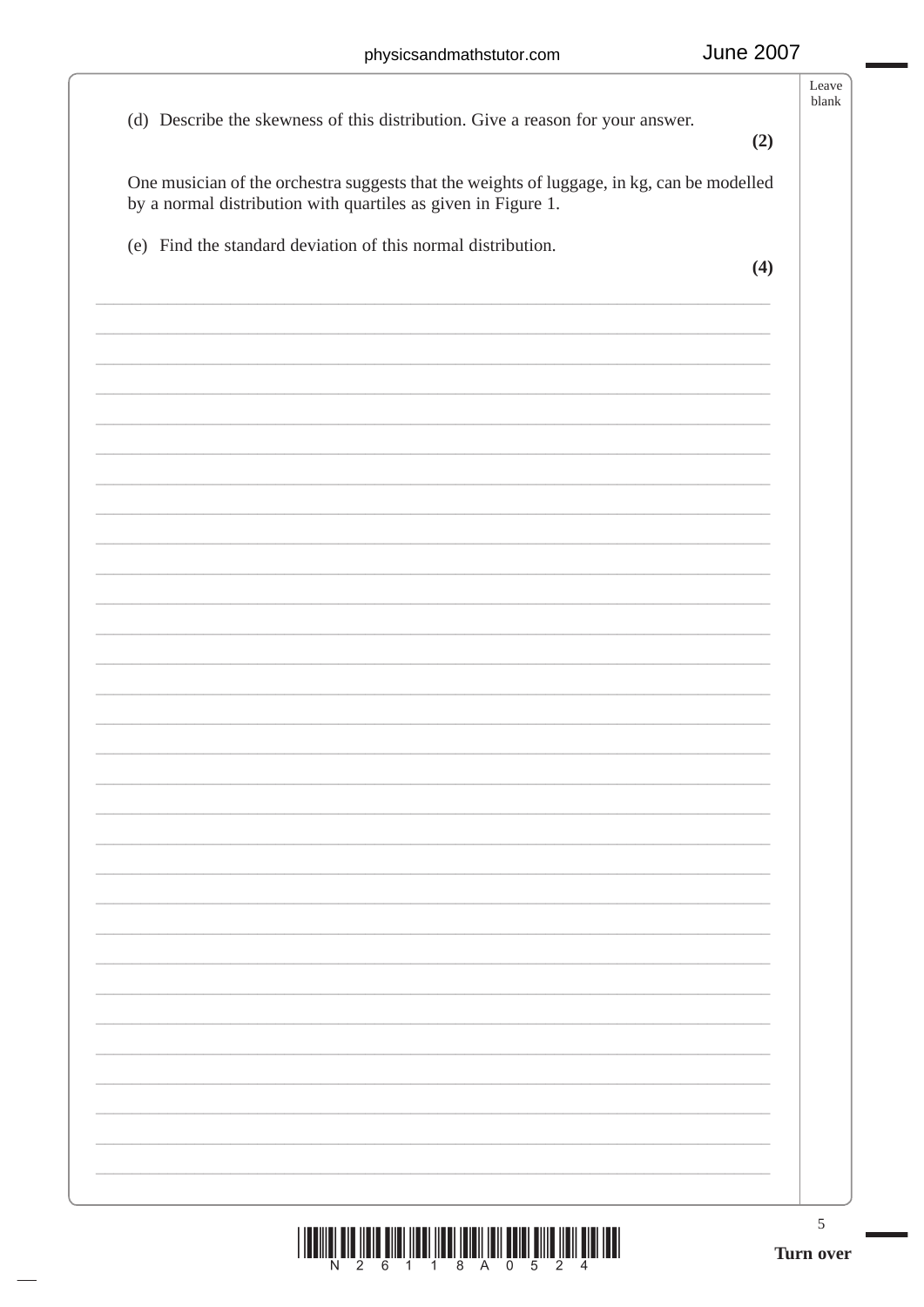

Figure 2 shows a histogram for the variable *t* which represents the time taken, in minutes, by a group of people to swim 500m.

(a) Complete the frequency table for *t*.

|     | $\boldsymbol{t}$                                         | $5 - 10$ | $10 - 14$ | $14 - 18$                                                                       | $18 - 25$ | $25 - 40$ |
|-----|----------------------------------------------------------|----------|-----------|---------------------------------------------------------------------------------|-----------|-----------|
|     | Frequency                                                | 10       | 16        | 24                                                                              |           |           |
|     |                                                          |          |           |                                                                                 |           | (2)       |
|     |                                                          |          |           | (b) Estimate the number of people who took longer than 20 minutes to swim 500m. |           | (2)       |
| (c) | Find an estimate of the mean time taken.                 |          |           |                                                                                 |           | (4)       |
|     | (d) Find an estimate for the standard deviation of $t$ . |          |           |                                                                                 |           | (3)       |
|     | (e) Find the median and quartiles for $t$ .              |          |           |                                                                                 |           | (4)       |
|     | One measure of skewness is found using                   |          |           | $3(mean - median)$<br>standard deviation                                        |           |           |
|     |                                                          |          |           | Evaluate this measure and describe the skewness of these data.                  |           |           |

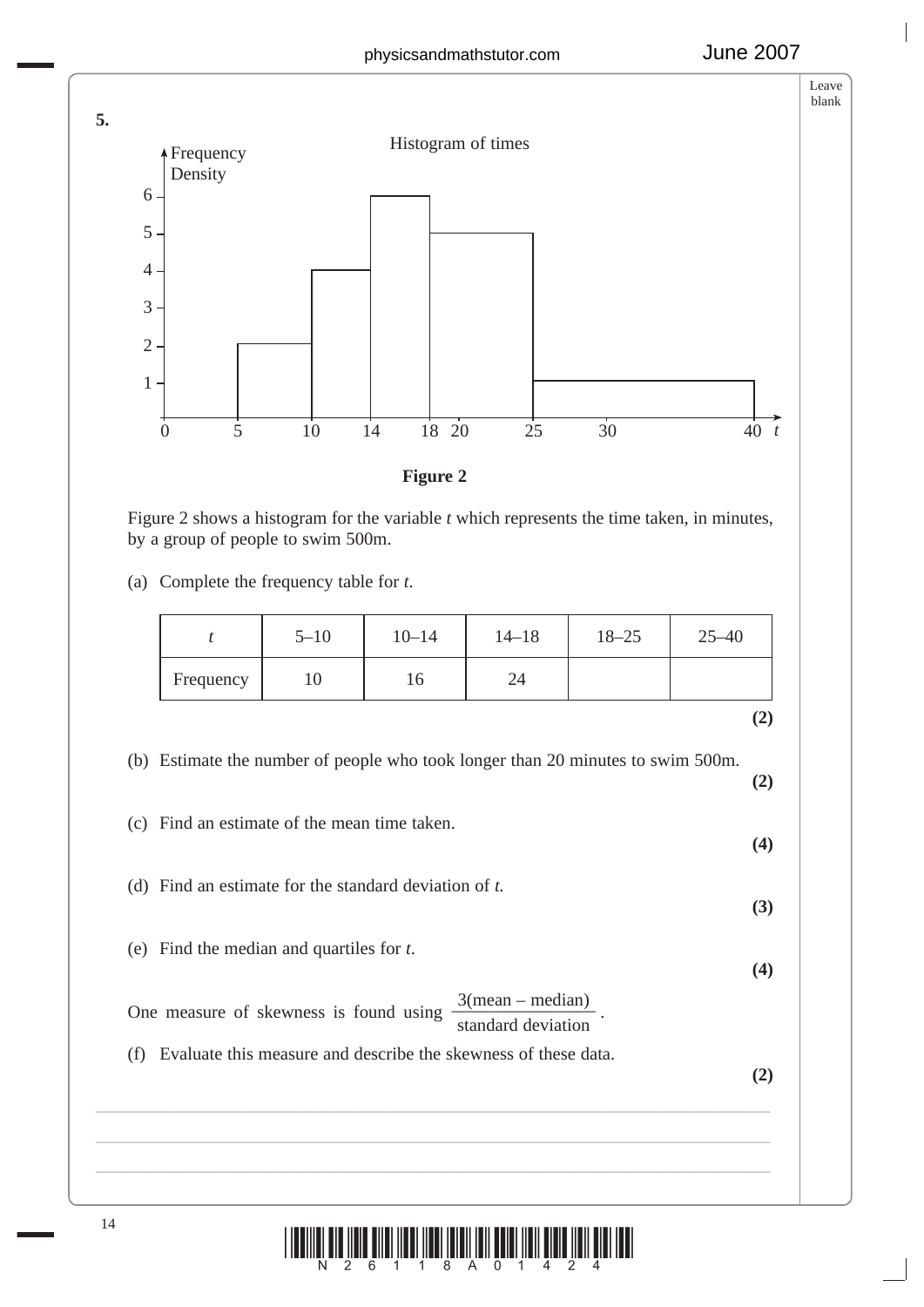| 15<br>Turn over |
|-----------------|
|                 |
|                 |
|                 |
|                 |
|                 |
|                 |
|                 |
|                 |
|                 |
|                 |
|                 |
|                 |
|                 |
|                 |
|                 |
|                 |
|                 |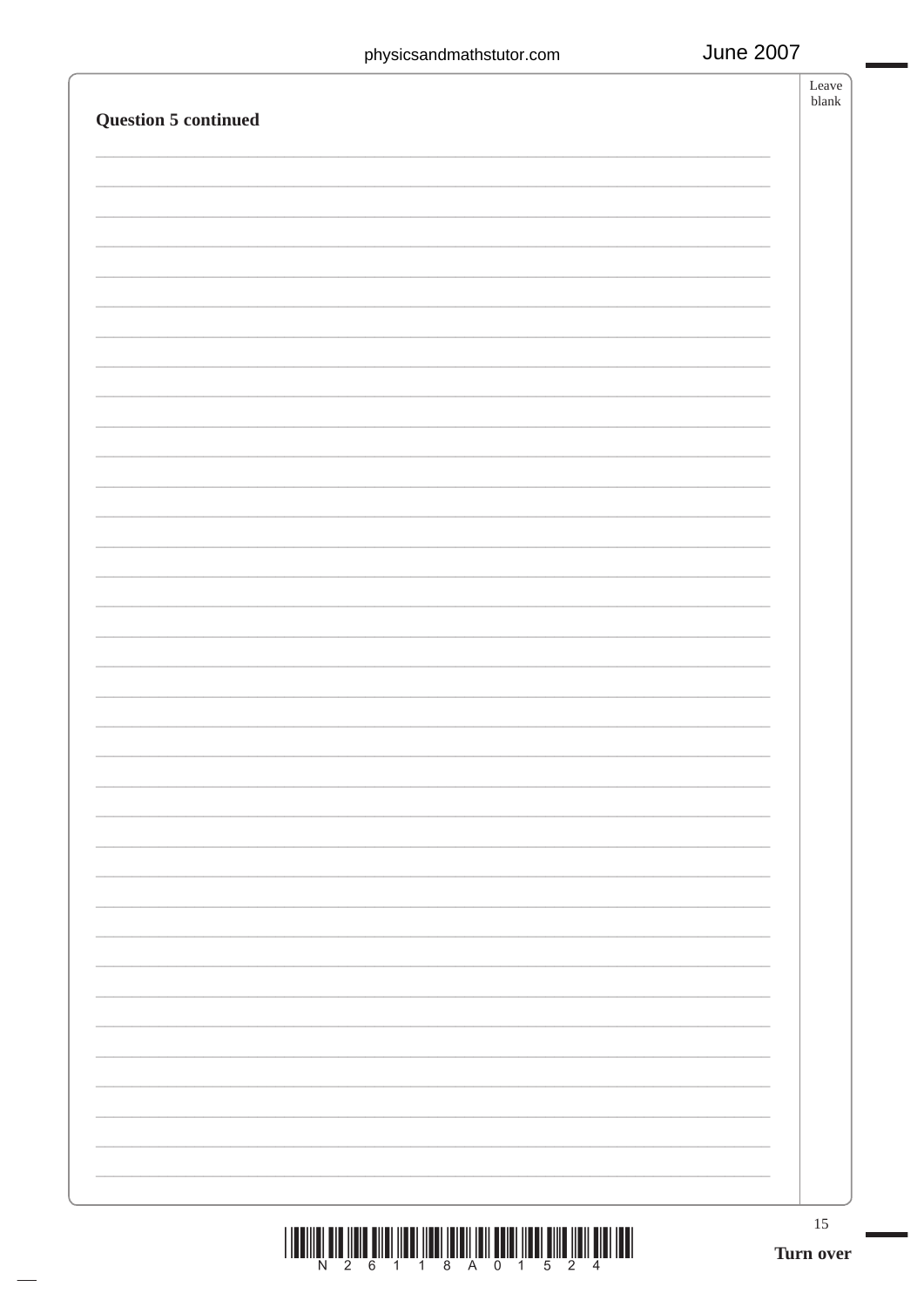**2.** Cotinine is a chemical that is made by the body from nicotine which is found in cigarette smoke. A doctor tested the blood of 12 patients, who claimed to smoke a packet of cigarettes a day, for cotinine. The results, in appropriate units, are shown below.

| Patient                      |     | B |  | E |  |                                                           |  |     |
|------------------------------|-----|---|--|---|--|-----------------------------------------------------------|--|-----|
| Cotinine $ \text{level}, x $ | 160 |   |  |   |  | 390   169   175   125   420   171   250   210   258   186 |  | 243 |

[You may use  $\sum x^2 = 724961$ ]

(a) Find the mean and standard deviation of the level of cotinine in a patient's blood.

(b) Find the median, upper and lower quartiles of these data.

 A doctor suspects that some of his patients have been smoking more than a packet of cigarettes per day. He decides to use  $Q_3 + 1.5(Q_3 - Q_1)$  to determine if any of the cotinine results are far enough away from the upper quartile to be outliers.

 (c) Identify which patient(s) may have been smoking more than a packet of cigarettes a day. Show your working clearly.

Research suggests that cotinine levels in the blood form a skewed distribution.

\_\_\_\_\_\_\_\_\_\_\_\_\_\_\_\_\_\_\_\_\_\_\_\_\_\_\_\_\_\_\_\_\_\_\_\_\_\_\_\_\_\_\_\_\_\_\_\_\_\_\_\_\_\_\_\_\_\_\_\_\_\_\_\_\_\_\_\_\_\_\_\_\_\_\_ \_\_\_\_\_\_\_\_\_\_\_\_\_\_\_\_\_\_\_\_\_\_\_\_\_\_\_\_\_\_\_\_\_\_\_\_\_\_\_\_\_\_\_\_\_\_\_\_\_\_\_\_\_\_\_\_\_\_\_\_\_\_\_\_\_\_\_\_\_\_\_\_\_\_\_ \_\_\_\_\_\_\_\_\_\_\_\_\_\_\_\_\_\_\_\_\_\_\_\_\_\_\_\_\_\_\_\_\_\_\_\_\_\_\_\_\_\_\_\_\_\_\_\_\_\_\_\_\_\_\_\_\_\_\_\_\_\_\_\_\_\_\_\_\_\_\_\_\_\_\_ \_\_\_\_\_\_\_\_\_\_\_\_\_\_\_\_\_\_\_\_\_\_\_\_\_\_\_\_\_\_\_\_\_\_\_\_\_\_\_\_\_\_\_\_\_\_\_\_\_\_\_\_\_\_\_\_\_\_\_\_\_\_\_\_\_\_\_\_\_\_\_\_\_\_\_ \_\_\_\_\_\_\_\_\_\_\_\_\_\_\_\_\_\_\_\_\_\_\_\_\_\_\_\_\_\_\_\_\_\_\_\_\_\_\_\_\_\_\_\_\_\_\_\_\_\_\_\_\_\_\_\_\_\_\_\_\_\_\_\_\_\_\_\_\_\_\_\_\_\_\_ \_\_\_\_\_\_\_\_\_\_\_\_\_\_\_\_\_\_\_\_\_\_\_\_\_\_\_\_\_\_\_\_\_\_\_\_\_\_\_\_\_\_\_\_\_\_\_\_\_\_\_\_\_\_\_\_\_\_\_\_\_\_\_\_\_\_\_\_\_\_\_\_\_\_\_ \_\_\_\_\_\_\_\_\_\_\_\_\_\_\_\_\_\_\_\_\_\_\_\_\_\_\_\_\_\_\_\_\_\_\_\_\_\_\_\_\_\_\_\_\_\_\_\_\_\_\_\_\_\_\_\_\_\_\_\_\_\_\_\_\_\_\_\_\_\_\_\_\_\_\_ \_\_\_\_\_\_\_\_\_\_\_\_\_\_\_\_\_\_\_\_\_\_\_\_\_\_\_\_\_\_\_\_\_\_\_\_\_\_\_\_\_\_\_\_\_\_\_\_\_\_\_\_\_\_\_\_\_\_\_\_\_\_\_\_\_\_\_\_\_\_\_\_\_\_\_ \_\_\_\_\_\_\_\_\_\_\_\_\_\_\_\_\_\_\_\_\_\_\_\_\_\_\_\_\_\_\_\_\_\_\_\_\_\_\_\_\_\_\_\_\_\_\_\_\_\_\_\_\_\_\_\_\_\_\_\_\_\_\_\_\_\_\_\_\_\_\_\_\_\_\_ \_\_\_\_\_\_\_\_\_\_\_\_\_\_\_\_\_\_\_\_\_\_\_\_\_\_\_\_\_\_\_\_\_\_\_\_\_\_\_\_\_\_\_\_\_\_\_\_\_\_\_\_\_\_\_\_\_\_\_\_\_\_\_\_\_\_\_\_\_\_\_\_\_\_\_ \_\_\_\_\_\_\_\_\_\_\_\_\_\_\_\_\_\_\_\_\_\_\_\_\_\_\_\_\_\_\_\_\_\_\_\_\_\_\_\_\_\_\_\_\_\_\_\_\_\_\_\_\_\_\_\_\_\_\_\_\_\_\_\_\_\_\_\_\_\_\_\_\_\_\_ \_\_\_\_\_\_\_\_\_\_\_\_\_\_\_\_\_\_\_\_\_\_\_\_\_\_\_\_\_\_\_\_\_\_\_\_\_\_\_\_\_\_\_\_\_\_\_\_\_\_\_\_\_\_\_\_\_\_\_\_\_\_\_\_\_\_\_\_\_\_\_\_\_\_\_ \_\_\_\_\_\_\_\_\_\_\_\_\_\_\_\_\_\_\_\_\_\_\_\_\_\_\_\_\_\_\_\_\_\_\_\_\_\_\_\_\_\_\_\_\_\_\_\_\_\_\_\_\_\_\_\_\_\_\_\_\_\_\_\_\_\_\_\_\_\_\_\_\_\_\_ \_\_\_\_\_\_\_\_\_\_\_\_\_\_\_\_\_\_\_\_\_\_\_\_\_\_\_\_\_\_\_\_\_\_\_\_\_\_\_\_\_\_\_\_\_\_\_\_\_\_\_\_\_\_\_\_\_\_\_\_\_\_\_\_\_\_\_\_\_\_\_\_\_\_\_

One measure of skewness is found using  $\boxed{(0,-0)}$ .  $(Q_1 - 2Q_2 + Q_3)$ )  $Q_1 - 2Q_2 + Q$  $(Q_3 - Q)$  $1 \quad 2\mathcal{Q}_2 + \mathcal{Q}_3$ 3  $\mathcal{Q}_1$  $-2Q_2 +$ −

(d) Evaluate this measure and describe the skewness of these data.

**(3)**



**(4)**

**(4)**

**(3)**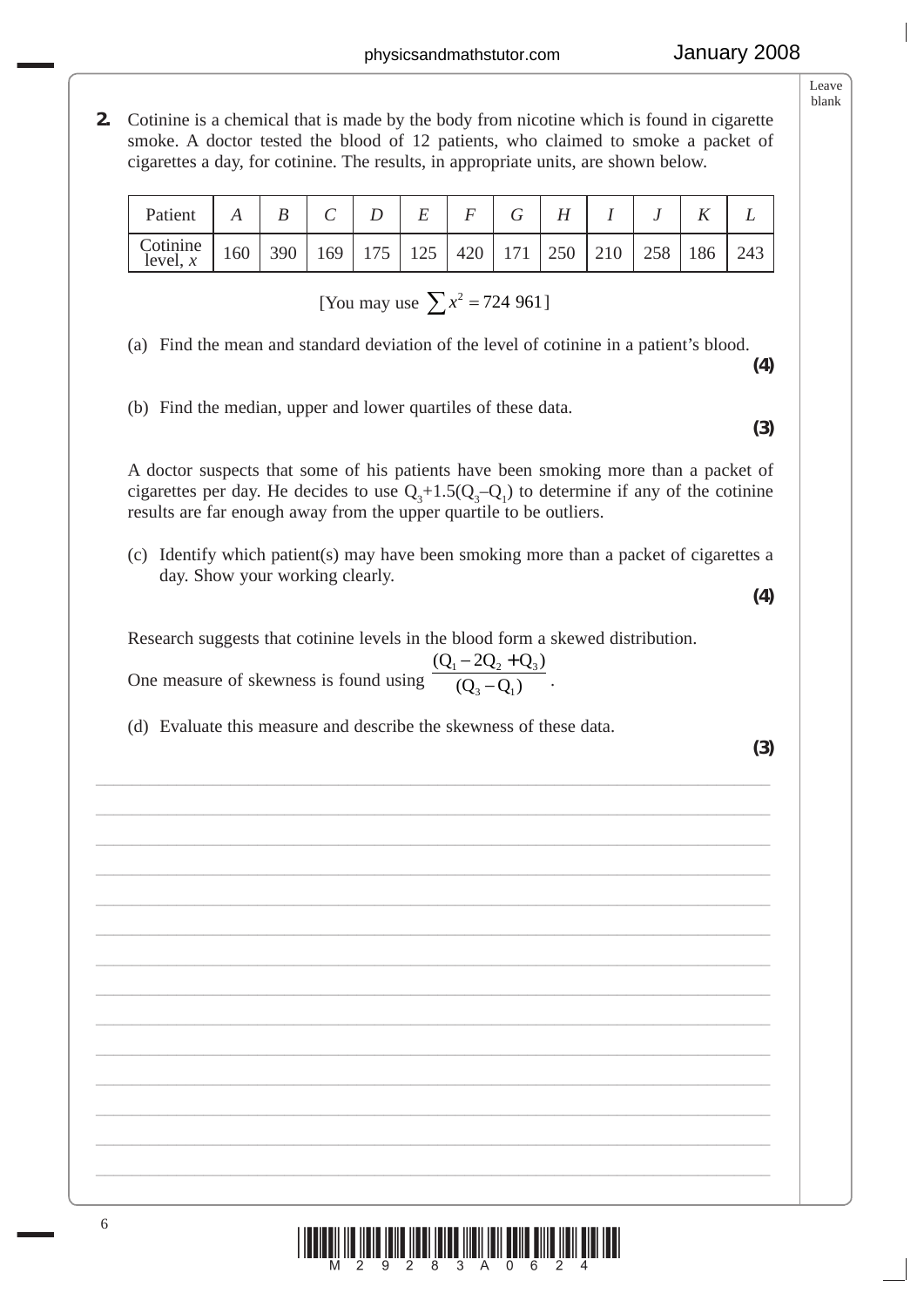| <b>Question 2 continued</b>                                                                                                                                                                                                                                                                                                                                                                                                        | Leave<br>blank   |
|------------------------------------------------------------------------------------------------------------------------------------------------------------------------------------------------------------------------------------------------------------------------------------------------------------------------------------------------------------------------------------------------------------------------------------|------------------|
|                                                                                                                                                                                                                                                                                                                                                                                                                                    |                  |
|                                                                                                                                                                                                                                                                                                                                                                                                                                    |                  |
|                                                                                                                                                                                                                                                                                                                                                                                                                                    |                  |
|                                                                                                                                                                                                                                                                                                                                                                                                                                    |                  |
|                                                                                                                                                                                                                                                                                                                                                                                                                                    |                  |
|                                                                                                                                                                                                                                                                                                                                                                                                                                    |                  |
|                                                                                                                                                                                                                                                                                                                                                                                                                                    |                  |
|                                                                                                                                                                                                                                                                                                                                                                                                                                    |                  |
|                                                                                                                                                                                                                                                                                                                                                                                                                                    |                  |
|                                                                                                                                                                                                                                                                                                                                                                                                                                    |                  |
|                                                                                                                                                                                                                                                                                                                                                                                                                                    |                  |
|                                                                                                                                                                                                                                                                                                                                                                                                                                    |                  |
|                                                                                                                                                                                                                                                                                                                                                                                                                                    |                  |
|                                                                                                                                                                                                                                                                                                                                                                                                                                    |                  |
|                                                                                                                                                                                                                                                                                                                                                                                                                                    |                  |
|                                                                                                                                                                                                                                                                                                                                                                                                                                    |                  |
|                                                                                                                                                                                                                                                                                                                                                                                                                                    |                  |
|                                                                                                                                                                                                                                                                                                                                                                                                                                    |                  |
|                                                                                                                                                                                                                                                                                                                                                                                                                                    |                  |
|                                                                                                                                                                                                                                                                                                                                                                                                                                    |                  |
|                                                                                                                                                                                                                                                                                                                                                                                                                                    |                  |
|                                                                                                                                                                                                                                                                                                                                                                                                                                    |                  |
|                                                                                                                                                                                                                                                                                                                                                                                                                                    |                  |
|                                                                                                                                                                                                                                                                                                                                                                                                                                    | $\boldsymbol{7}$ |
| $\begin{array}{c} \rule{2mm}{0mm}\rule{2mm}{0mm}\rule{2mm}{0mm}\rule{2mm}{0mm}\rule{2mm}{0mm}\rule{2mm}{0mm}\rule{2mm}{0mm}\rule{2mm}{0mm}\rule{2mm}{0mm}\rule{2mm}{0mm}\rule{2mm}{0mm}\rule{2mm}{0mm}\rule{2mm}{0mm}\rule{2mm}{0mm}\rule{2mm}{0mm}\rule{2mm}{0mm}\rule{2mm}{0mm}\rule{2mm}{0mm}\rule{2mm}{0mm}\rule{2mm}{0mm}\rule{2mm}{0mm}\rule{2mm}{0mm}\rule{2mm}{0mm}\rule{2mm}{0mm}\rule{2mm}{0mm}\rule{2mm}{0mm}\rule{2mm$ | Turn over        |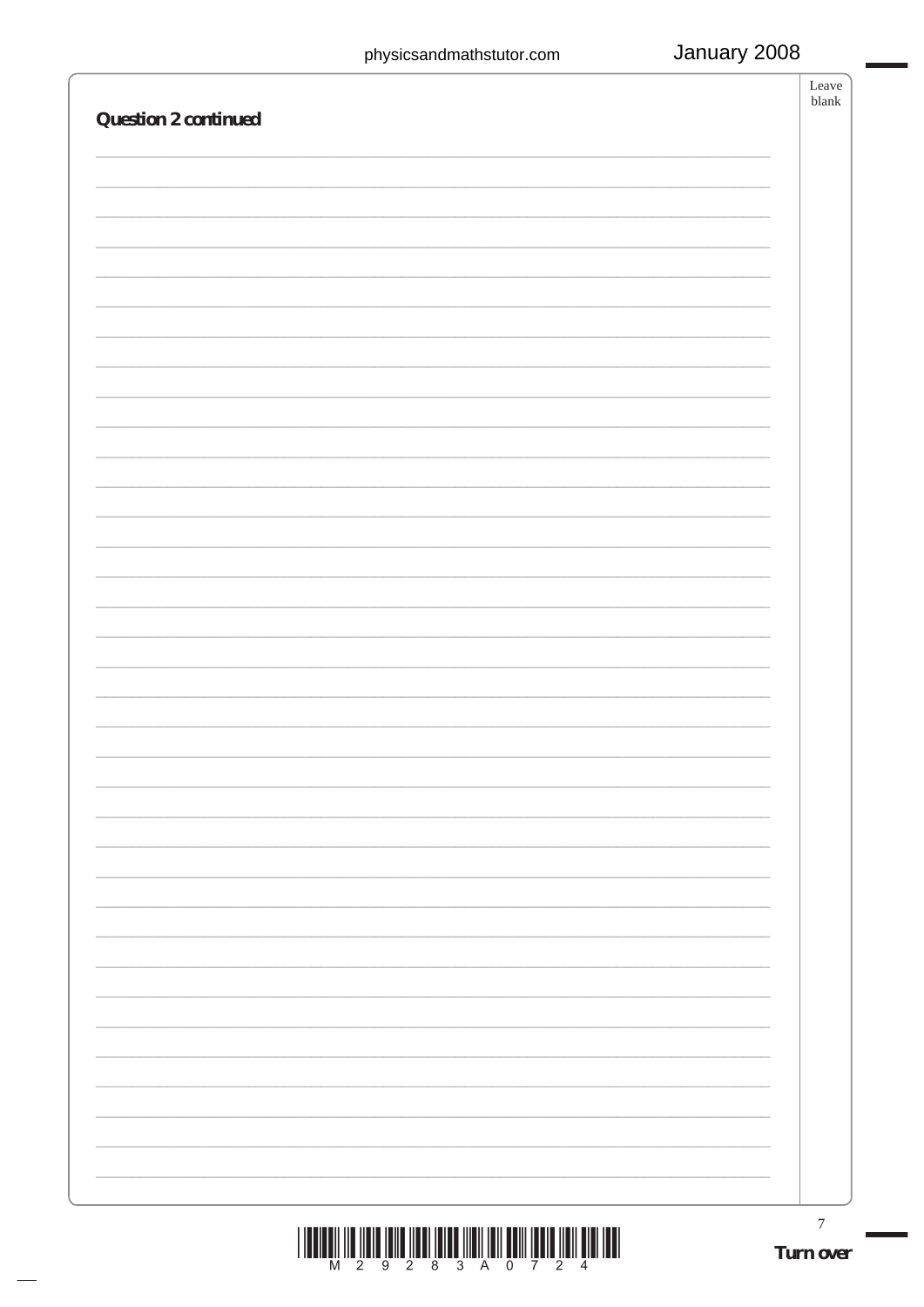



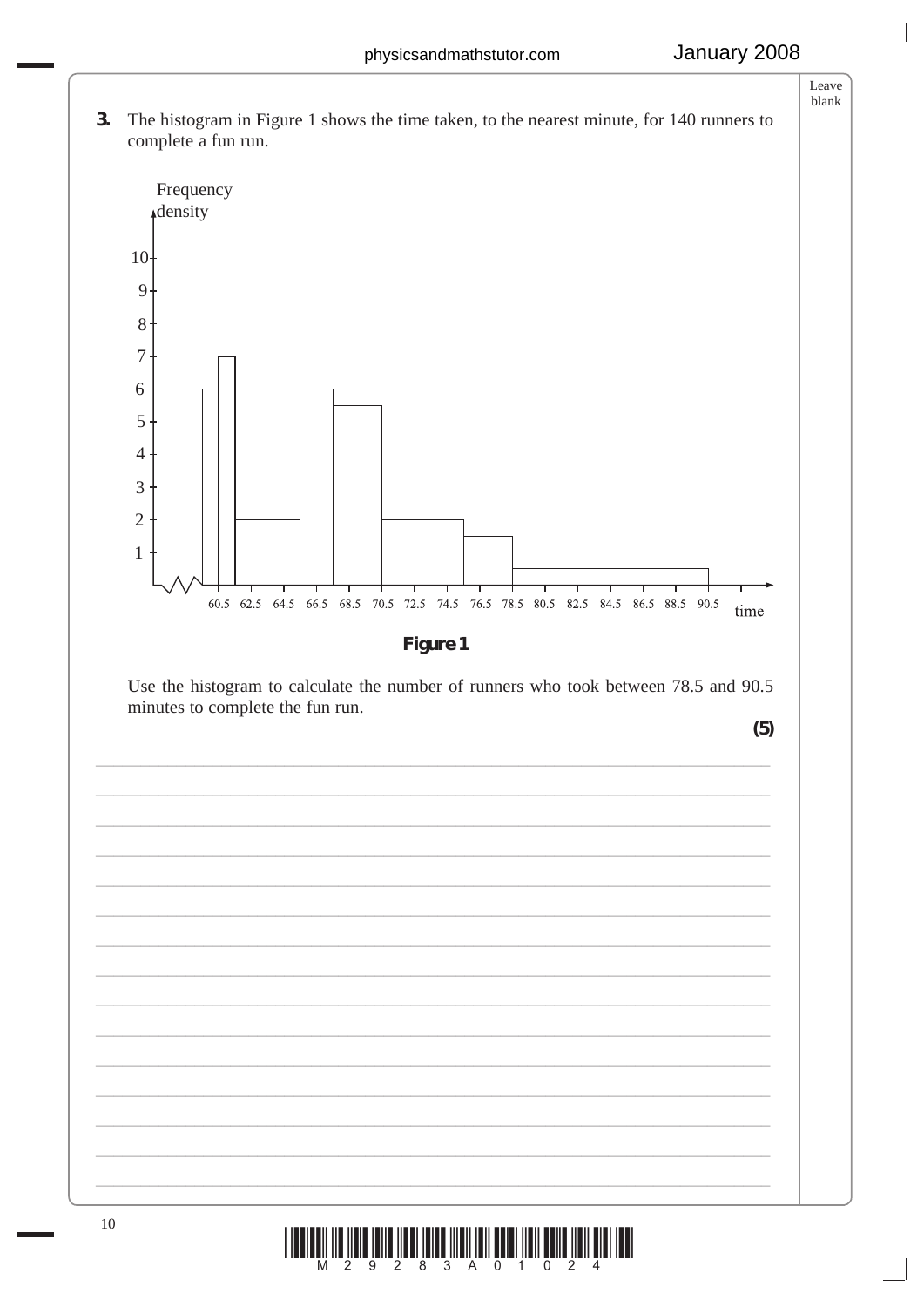**2.** The age in years of the residents of two hotels are shown in the back to back stem and leaf diagram below.

|  | Abbey Hotel $8\vert 5\vert 0$ means 58 years in Abbey hotel and 50 years in Balmoral hotel Balmoral Hotel |  |
|--|-----------------------------------------------------------------------------------------------------------|--|
|--|-----------------------------------------------------------------------------------------------------------|--|

| (1)  | 2           | 0              |           |     |
|------|-------------|----------------|-----------|-----|
| (4)  | 9751        | ı              |           |     |
| (4)  | 9831        | $\overline{2}$ | 6         | (1) |
| (11) | 99997665332 | 3              | 447       | (3) |
| (6)  | 987750      | $\overline{4}$ | 005569    | (6) |
| (1)  | 8           | 5              | 000013667 | (9) |
|      |             | 6              | 233457    | (6) |
|      |             | 7              | 015       | (3) |
|      |             |                |           |     |

For the Balmoral Hotel,

(a) write down the mode of the age of the residents,

**(1)**

**(3)**

- (b) find the values of the lower quartile, the median and the upper quartile.
- (c) (i) Find the mean,  $\bar{x}$ , of the age of the residents.
- (ii) Given that  $\sum x^2 = 81213$  find the standard deviation of the age of the residents. **(4)**

One measure of skewness is found using

# mean – mode

# standard deviation

(d) Evaluate this measure for the Balmoral Hotel.

**(2)**

 For the Abbey Hotel, the mode is 39, the mean is 33.2, the standard deviation is 12.7 and the measure of skewness is  $-0.454$ 

\_\_\_\_\_\_\_\_\_\_\_\_\_\_\_\_\_\_\_\_\_\_\_\_\_\_\_\_\_\_\_\_\_\_\_\_\_\_\_\_\_\_\_\_\_\_\_\_\_\_\_\_\_\_\_\_\_\_\_\_\_\_\_\_\_\_\_\_\_\_\_\_\_\_\_ \_\_\_\_\_\_\_\_\_\_\_\_\_\_\_\_\_\_\_\_\_\_\_\_\_\_\_\_\_\_\_\_\_\_\_\_\_\_\_\_\_\_\_\_\_\_\_\_\_\_\_\_\_\_\_\_\_\_\_\_\_\_\_\_\_\_\_\_\_\_\_\_\_\_\_ \_\_\_\_\_\_\_\_\_\_\_\_\_\_\_\_\_\_\_\_\_\_\_\_\_\_\_\_\_\_\_\_\_\_\_\_\_\_\_\_\_\_\_\_\_\_\_\_\_\_\_\_\_\_\_\_\_\_\_\_\_\_\_\_\_\_\_\_\_\_\_\_\_\_\_ \_\_\_\_\_\_\_\_\_\_\_\_\_\_\_\_\_\_\_\_\_\_\_\_\_\_\_\_\_\_\_\_\_\_\_\_\_\_\_\_\_\_\_\_\_\_\_\_\_\_\_\_\_\_\_\_\_\_\_\_\_\_\_\_\_\_\_\_\_\_\_\_\_\_\_ \_\_\_\_\_\_\_\_\_\_\_\_\_\_\_\_\_\_\_\_\_\_\_\_\_\_\_\_\_\_\_\_\_\_\_\_\_\_\_\_\_\_\_\_\_\_\_\_\_\_\_\_\_\_\_\_\_\_\_\_\_\_\_\_\_\_\_\_\_\_\_\_\_\_\_ \_\_\_\_\_\_\_\_\_\_\_\_\_\_\_\_\_\_\_\_\_\_\_\_\_\_\_\_\_\_\_\_\_\_\_\_\_\_\_\_\_\_\_\_\_\_\_\_\_\_\_\_\_\_\_\_\_\_\_\_\_\_\_\_\_\_\_\_\_\_\_\_\_\_\_ \_\_\_\_\_\_\_\_\_\_\_\_\_\_\_\_\_\_\_\_\_\_\_\_\_\_\_\_\_\_\_\_\_\_\_\_\_\_\_\_\_\_\_\_\_\_\_\_\_\_\_\_\_\_\_\_\_\_\_\_\_\_\_\_\_\_\_\_\_\_\_\_\_\_\_

(e) Compare the two age distributions of the residents of each hotel.

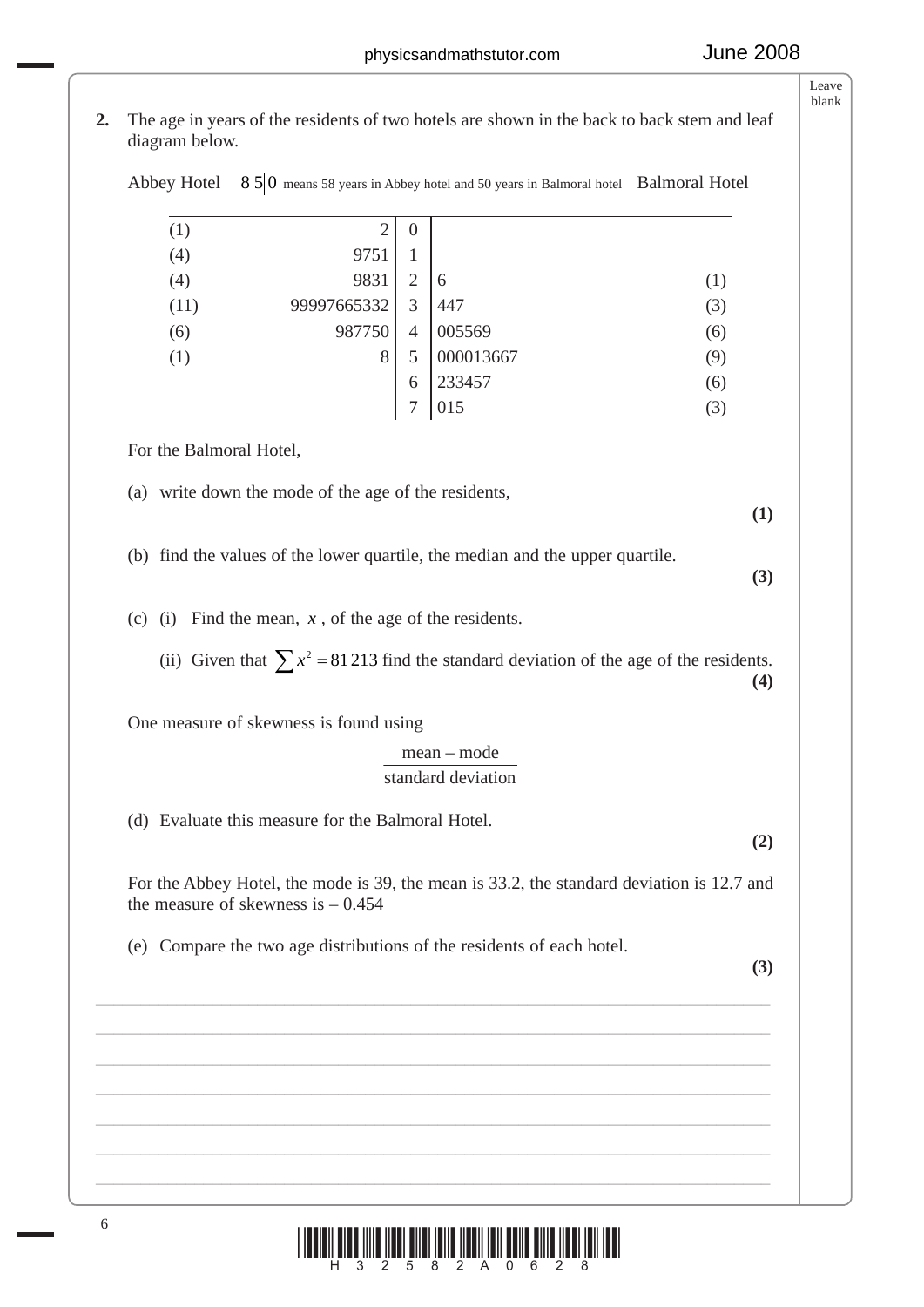| $\boldsymbol{7}$<br>Turn over |
|-------------------------------|
|                               |
|                               |
|                               |
|                               |
|                               |
|                               |
|                               |
|                               |
|                               |
|                               |
|                               |
|                               |
|                               |
|                               |
|                               |
|                               |
|                               |
|                               |
|                               |
|                               |
|                               |
|                               |
|                               |
|                               |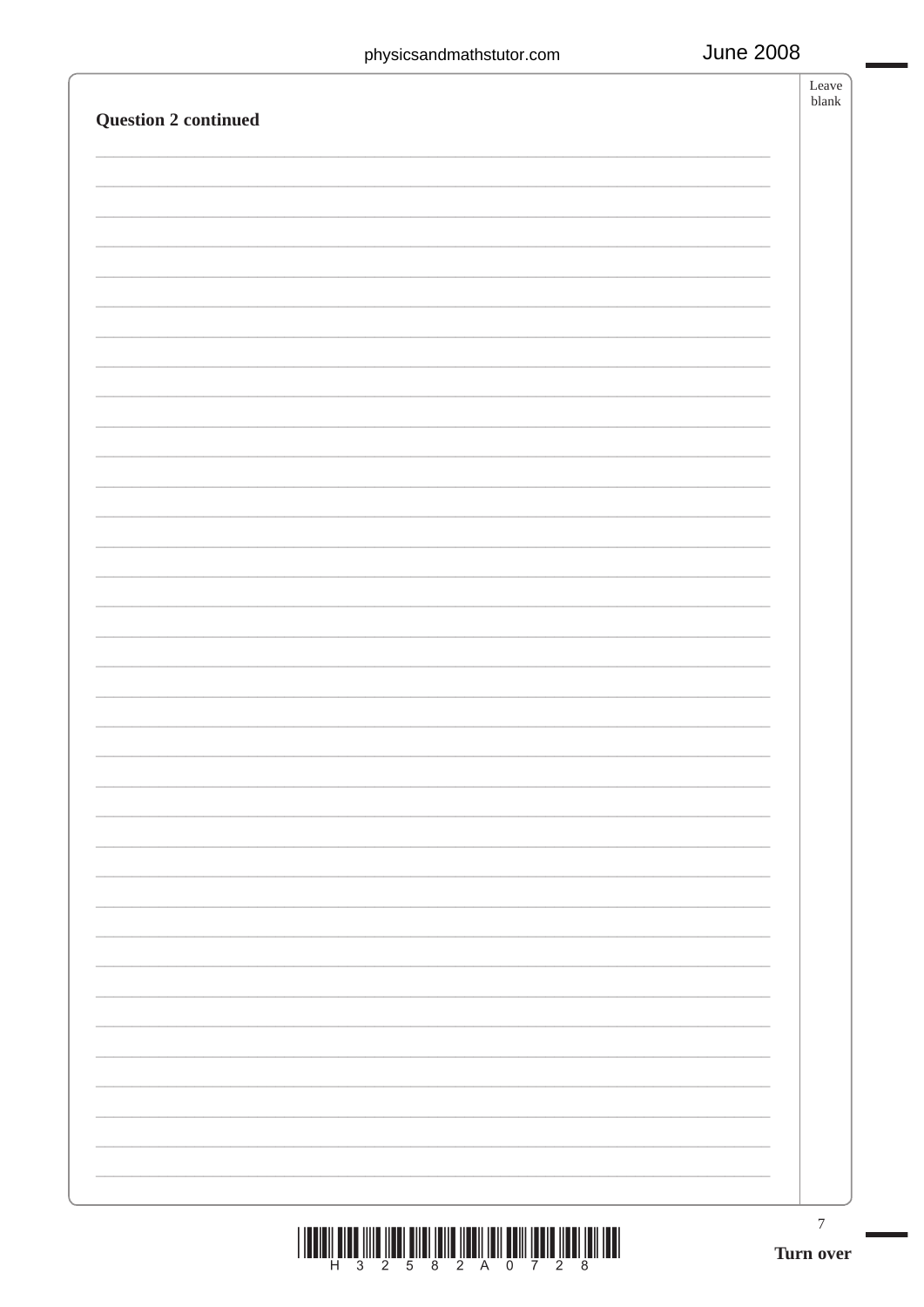**5.** A person's blood group is determined by whether or not it contains any of 3 substances *A*, *B* and *C*.

A doctor surveyed 300 patients' blood and produced the table below.

| <b>Blood contains</b> | <b>No. of Patients</b> |
|-----------------------|------------------------|
| only $C$              | 100                    |
| A and C but not B     | 100                    |
| only A                | 30                     |
| B and C but not A     | 25                     |
| only $B$              | 12                     |
| $A, B$ and $C$        | 10                     |
| A and B but not C     |                        |

(a) Draw a Venn diagram to represent this information.

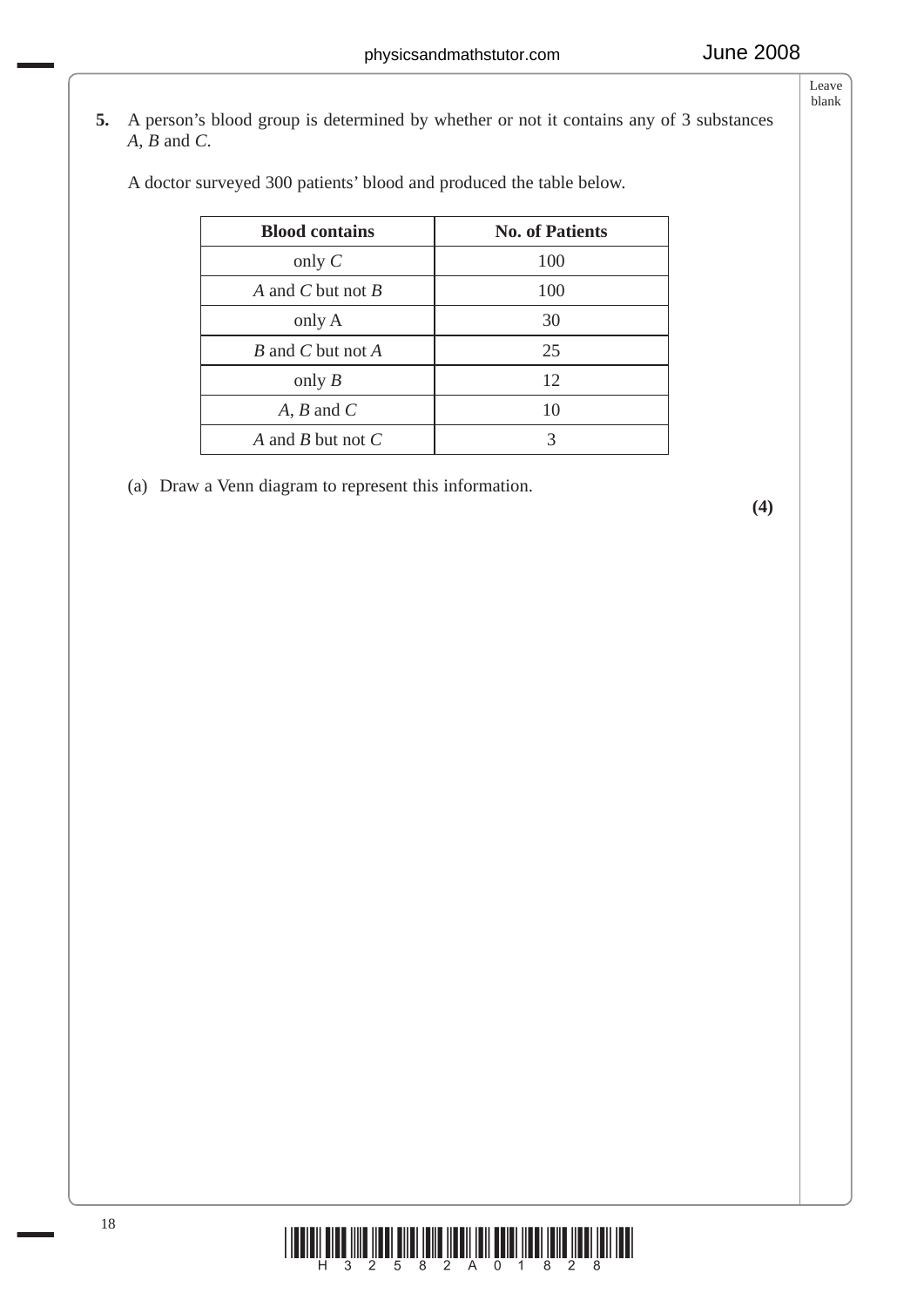| <u> III ali ishi mashrida ma'lumot oli ma</u><br>Ш<br>Ш<br>5<br>8<br>0                                                                            | 19<br><b>Turn over</b> |
|---------------------------------------------------------------------------------------------------------------------------------------------------|------------------------|
|                                                                                                                                                   |                        |
|                                                                                                                                                   |                        |
|                                                                                                                                                   |                        |
|                                                                                                                                                   |                        |
|                                                                                                                                                   |                        |
|                                                                                                                                                   |                        |
|                                                                                                                                                   |                        |
|                                                                                                                                                   |                        |
|                                                                                                                                                   |                        |
|                                                                                                                                                   |                        |
|                                                                                                                                                   |                        |
|                                                                                                                                                   | (2)                    |
| donors.<br>(d) Find the probability that a randomly chosen patient is a universal blood donor.                                                    |                        |
| Patients whose blood contains none of these substances are called universal blood                                                                 | (2)                    |
| Harry is one of the patients. Given that his blood contains substance $A$ ,<br>(c) find the probability that his blood contains all 3 substances. |                        |
| (b) Find the probability that a randomly chosen patient's blood contains substance $C$ .                                                          | (2)                    |
|                                                                                                                                                   | Leave<br>blank         |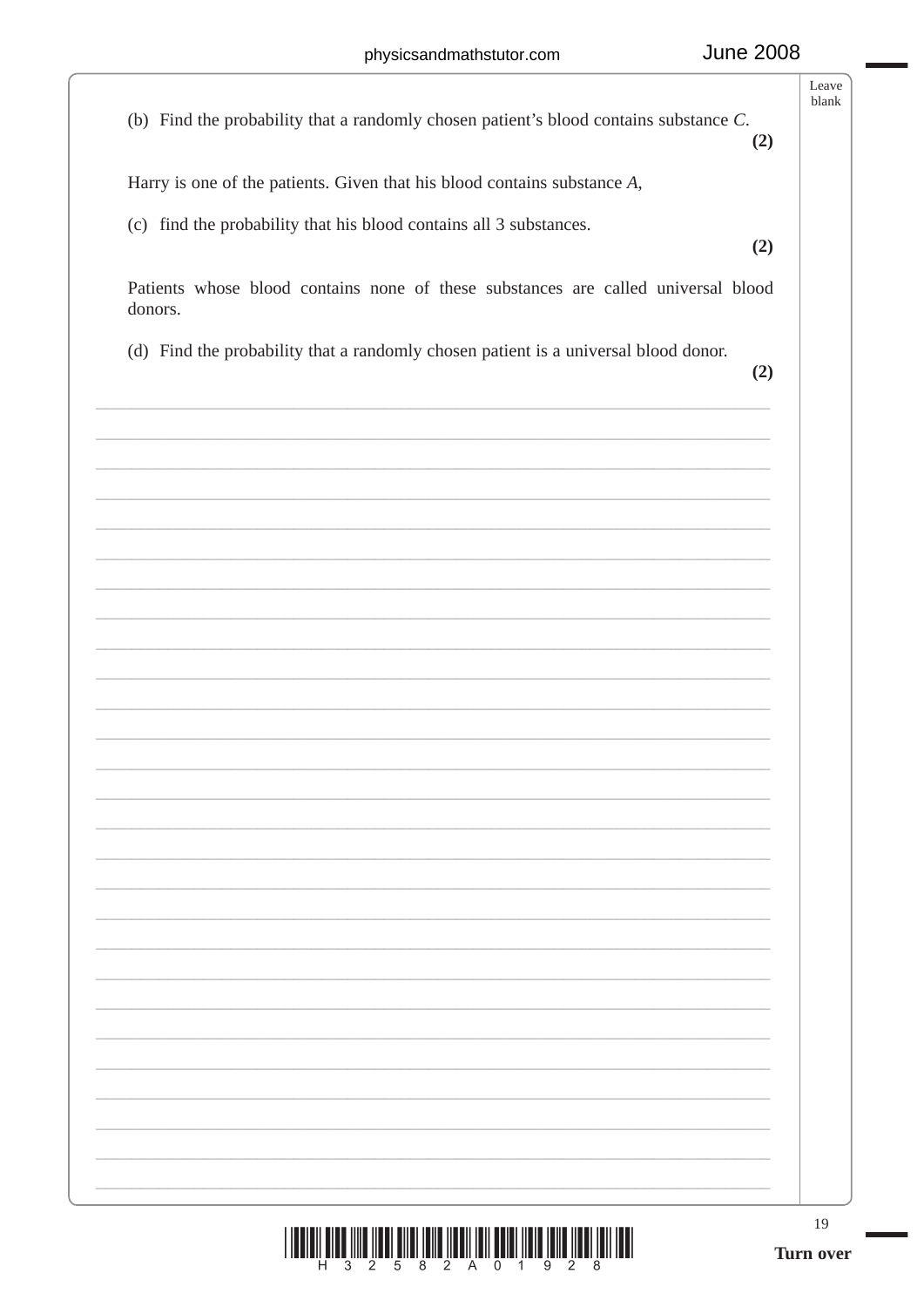**4.** In a study of how students use their mobile telephones, the phone usage of a random sample of 11 students was examined for a particular week. The total length of calls, *y* minutes, for the 11 students were 17, 23, 35, 36, 51, 53, 54, 55, 60, 77, 110 (a) Find the median and quartiles for these data. **(3)** A value that is greater than  $Q_3 + 1.5 \times (Q_3 - Q_1)$  or smaller than  $Q_1 - 1.5 \times (Q_3 - Q_1)$  is defined as an outlier. (b) Show that 110 is the only outlier.  **(2)** (c) Using the graph paper on page 15 draw a box plot for these data indicating clearly the position of the outlier. **(3)** The value of 110 is omitted. (d) Show that  $S_{yy}$  for the remaining 10 students is 2966.9 **(3)** These 10 students were each asked how many text messages, *x*, they sent in the same week. The values of  $S_{xx}$  and  $S_{yy}$  for these 10 students are  $S_{yx} = 3463.6$  and  $S_{xy} = -18.3$ . (e) Calculate the product moment correlation coefficient between the number of text messages sent and the total length of calls for these 10 students. **(2)** A parent believes that a student who sends a large number of text messages will spend fewer minutes on calls. (f) Comment on this belief in the light of your calculation in part (e). **(1)** \_\_\_\_\_\_\_\_\_\_\_\_\_\_\_\_\_\_\_\_\_\_\_\_\_\_\_\_\_\_\_\_\_\_\_\_\_\_\_\_\_\_\_\_\_\_\_\_\_\_\_\_\_\_\_\_\_\_\_\_\_\_\_\_\_\_\_\_\_\_\_\_\_\_\_ \_\_\_\_\_\_\_\_\_\_\_\_\_\_\_\_\_\_\_\_\_\_\_\_\_\_\_\_\_\_\_\_\_\_\_\_\_\_\_\_\_\_\_\_\_\_\_\_\_\_\_\_\_\_\_\_\_\_\_\_\_\_\_\_\_\_\_\_\_\_\_\_\_\_\_ \_\_\_\_\_\_\_\_\_\_\_\_\_\_\_\_\_\_\_\_\_\_\_\_\_\_\_\_\_\_\_\_\_\_\_\_\_\_\_\_\_\_\_\_\_\_\_\_\_\_\_\_\_\_\_\_\_\_\_\_\_\_\_\_\_\_\_\_\_\_\_\_\_\_\_ \_\_\_\_\_\_\_\_\_\_\_\_\_\_\_\_\_\_\_\_\_\_\_\_\_\_\_\_\_\_\_\_\_\_\_\_\_\_\_\_\_\_\_\_\_\_\_\_\_\_\_\_\_\_\_\_\_\_\_\_\_\_\_\_\_\_\_\_\_\_\_\_\_\_\_ \_\_\_\_\_\_\_\_\_\_\_\_\_\_\_\_\_\_\_\_\_\_\_\_\_\_\_\_\_\_\_\_\_\_\_\_\_\_\_\_\_\_\_\_\_\_\_\_\_\_\_\_\_\_\_\_\_\_\_\_\_\_\_\_\_\_\_\_\_\_\_\_\_\_\_ \_\_\_\_\_\_\_\_\_\_\_\_\_\_\_\_\_\_\_\_\_\_\_\_\_\_\_\_\_\_\_\_\_\_\_\_\_\_\_\_\_\_\_\_\_\_\_\_\_\_\_\_\_\_\_\_\_\_\_\_\_\_\_\_\_\_\_\_\_\_\_\_\_\_\_ \_\_\_\_\_\_\_\_\_\_\_\_\_\_\_\_\_\_\_\_\_\_\_\_\_\_\_\_\_\_\_\_\_\_\_\_\_\_\_\_\_\_\_\_\_\_\_\_\_\_\_\_\_\_\_\_\_\_\_\_\_\_\_\_\_\_\_\_\_\_\_\_\_\_\_ \_\_\_\_\_\_\_\_\_\_\_\_\_\_\_\_\_\_\_\_\_\_\_\_\_\_\_\_\_\_\_\_\_\_\_\_\_\_\_\_\_\_\_\_\_\_\_\_\_\_\_\_\_\_\_\_\_\_\_\_\_\_\_\_\_\_\_\_\_\_\_\_\_\_\_

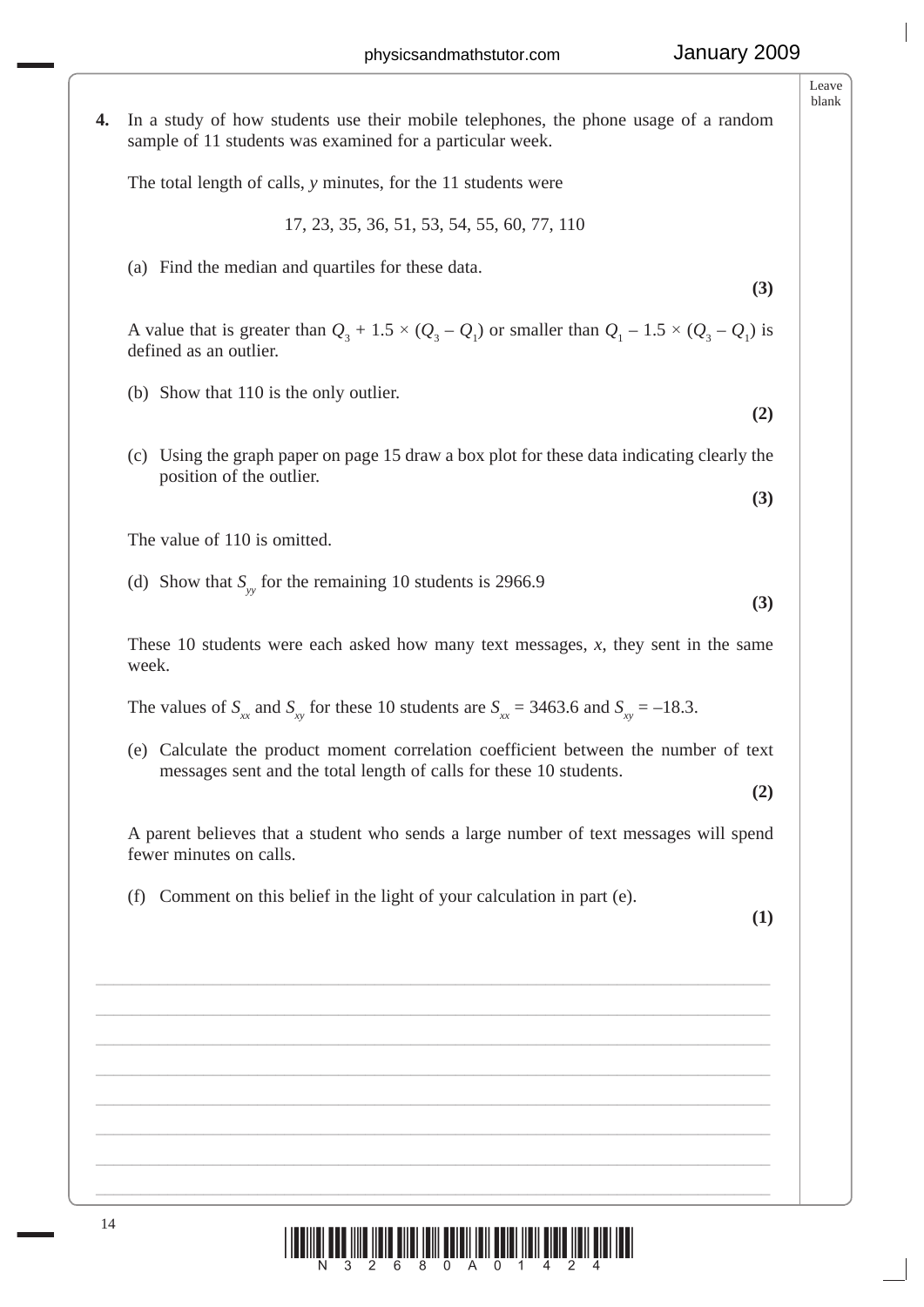# January 2009

## **Ouestion 4 continued**

| Question 4 continued                                                                                                                                                                                                                                       |  |
|------------------------------------------------------------------------------------------------------------------------------------------------------------------------------------------------------------------------------------------------------------|--|
| ──<br>.<br>$\Box$<br>- 1<br>. .<br>1325 3333 3<br>للالباط<br>$+40+50+60+70+80+9$<br>والموافي ويحرجهم والمرحوم<br>$\mathbf{I}$<br>$\exists 10$<br>$\Box$ 30<br>-20<br>$\Box 100$ $\Box 110$ $\Box$<br>120<br>$\mathbb{O}-$<br>90<br>╈╈<br><u>man n</u><br>. |  |
|                                                                                                                                                                                                                                                            |  |
|                                                                                                                                                                                                                                                            |  |
|                                                                                                                                                                                                                                                            |  |
|                                                                                                                                                                                                                                                            |  |
|                                                                                                                                                                                                                                                            |  |
|                                                                                                                                                                                                                                                            |  |



15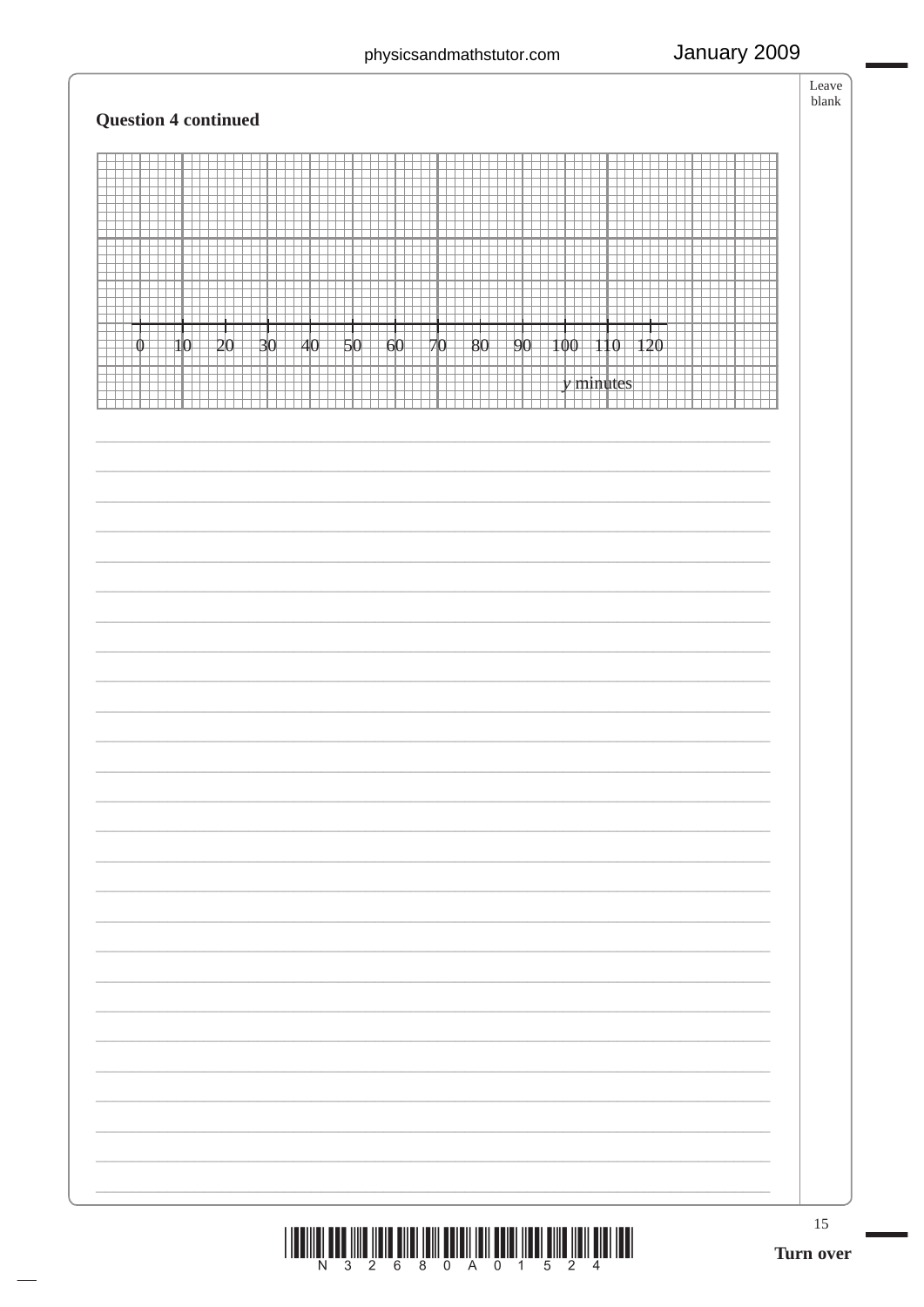- Leave blank
- **5.** In a shopping survey a random sample of 104 teenagers were asked how many hours, to the nearest hour, they spent shopping in the last month. The results are summarised in the table below.

| Number of hours | Mid-point | Frequency |
|-----------------|-----------|-----------|
| $0 - 5$         | 2.75      | 20        |
| $6 - 7$         | 6.5       | 16        |
| $8 - 10$        |           | 18        |
| $11 - 15$       | 13        | 25        |
| $16 - 25$       | 20.5      | 15        |
| $26 - 50$       | 38        | 10        |

A histogram was drawn and the group  $(8 - 10)$  hours was represented by a rectangle that was 1.5 cm wide and 3 cm high.

- (a) Calculate the width and height of the rectangle representing the group  $(16 25)$ hours.
- (b) Use linear interpolation to estimate the median and interquartile range.
- 
- (c) Estimate the mean and standard deviation of the number of hours spent shopping.
- (d) State, giving a reason, the skewness of these data.
- (e) State, giving a reason, which average and measure of dispersion you would recommend to use to summarise these data.

\_\_\_\_\_\_\_\_\_\_\_\_\_\_\_\_\_\_\_\_\_\_\_\_\_\_\_\_\_\_\_\_\_\_\_\_\_\_\_\_\_\_\_\_\_\_\_\_\_\_\_\_\_\_\_\_\_\_\_\_\_\_\_\_\_\_\_\_\_\_\_\_\_\_\_ \_\_\_\_\_\_\_\_\_\_\_\_\_\_\_\_\_\_\_\_\_\_\_\_\_\_\_\_\_\_\_\_\_\_\_\_\_\_\_\_\_\_\_\_\_\_\_\_\_\_\_\_\_\_\_\_\_\_\_\_\_\_\_\_\_\_\_\_\_\_\_\_\_\_\_ \_\_\_\_\_\_\_\_\_\_\_\_\_\_\_\_\_\_\_\_\_\_\_\_\_\_\_\_\_\_\_\_\_\_\_\_\_\_\_\_\_\_\_\_\_\_\_\_\_\_\_\_\_\_\_\_\_\_\_\_\_\_\_\_\_\_\_\_\_\_\_\_\_\_\_ \_\_\_\_\_\_\_\_\_\_\_\_\_\_\_\_\_\_\_\_\_\_\_\_\_\_\_\_\_\_\_\_\_\_\_\_\_\_\_\_\_\_\_\_\_\_\_\_\_\_\_\_\_\_\_\_\_\_\_\_\_\_\_\_\_\_\_\_\_\_\_\_\_\_\_ \_\_\_\_\_\_\_\_\_\_\_\_\_\_\_\_\_\_\_\_\_\_\_\_\_\_\_\_\_\_\_\_\_\_\_\_\_\_\_\_\_\_\_\_\_\_\_\_\_\_\_\_\_\_\_\_\_\_\_\_\_\_\_\_\_\_\_\_\_\_\_\_\_\_\_ \_\_\_\_\_\_\_\_\_\_\_\_\_\_\_\_\_\_\_\_\_\_\_\_\_\_\_\_\_\_\_\_\_\_\_\_\_\_\_\_\_\_\_\_\_\_\_\_\_\_\_\_\_\_\_\_\_\_\_\_\_\_\_\_\_\_\_\_\_\_\_\_\_\_\_ \_\_\_\_\_\_\_\_\_\_\_\_\_\_\_\_\_\_\_\_\_\_\_\_\_\_\_\_\_\_\_\_\_\_\_\_\_\_\_\_\_\_\_\_\_\_\_\_\_\_\_\_\_\_\_\_\_\_\_\_\_\_\_\_\_\_\_\_\_\_\_\_\_\_\_ \_\_\_\_\_\_\_\_\_\_\_\_\_\_\_\_\_\_\_\_\_\_\_\_\_\_\_\_\_\_\_\_\_\_\_\_\_\_\_\_\_\_\_\_\_\_\_\_\_\_\_\_\_\_\_\_\_\_\_\_\_\_\_\_\_\_\_\_\_\_\_\_\_\_\_ \_\_\_\_\_\_\_\_\_\_\_\_\_\_\_\_\_\_\_\_\_\_\_\_\_\_\_\_\_\_\_\_\_\_\_\_\_\_\_\_\_\_\_\_\_\_\_\_\_\_\_\_\_\_\_\_\_\_\_\_\_\_\_\_\_\_\_\_\_\_\_\_\_\_\_

**(2)**

**(3)**

**(5)**

**(4)**

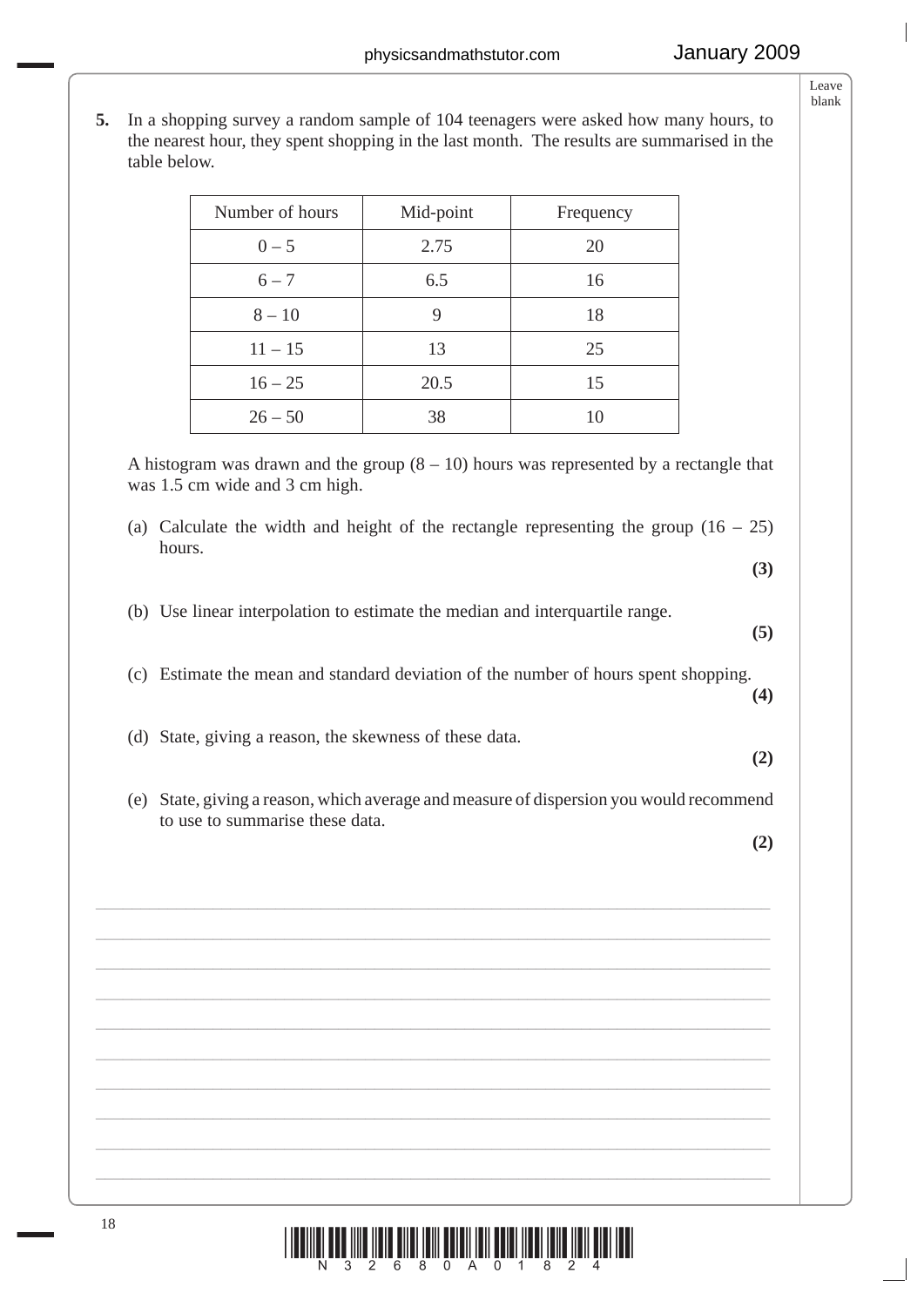| Question 5 continued | Leave<br>blank  |
|----------------------|-----------------|
|                      |                 |
|                      |                 |
|                      |                 |
|                      |                 |
|                      |                 |
|                      |                 |
|                      |                 |
|                      |                 |
|                      |                 |
|                      |                 |
|                      |                 |
|                      |                 |
|                      |                 |
|                      |                 |
|                      |                 |
|                      |                 |
|                      |                 |
|                      |                 |
|                      |                 |
|                      |                 |
|                      |                 |
|                      |                 |
|                      |                 |
|                      |                 |
|                      |                 |
|                      |                 |
|                      |                 |
|                      |                 |
|                      |                 |
|                      |                 |
|                      | 19<br>Turn over |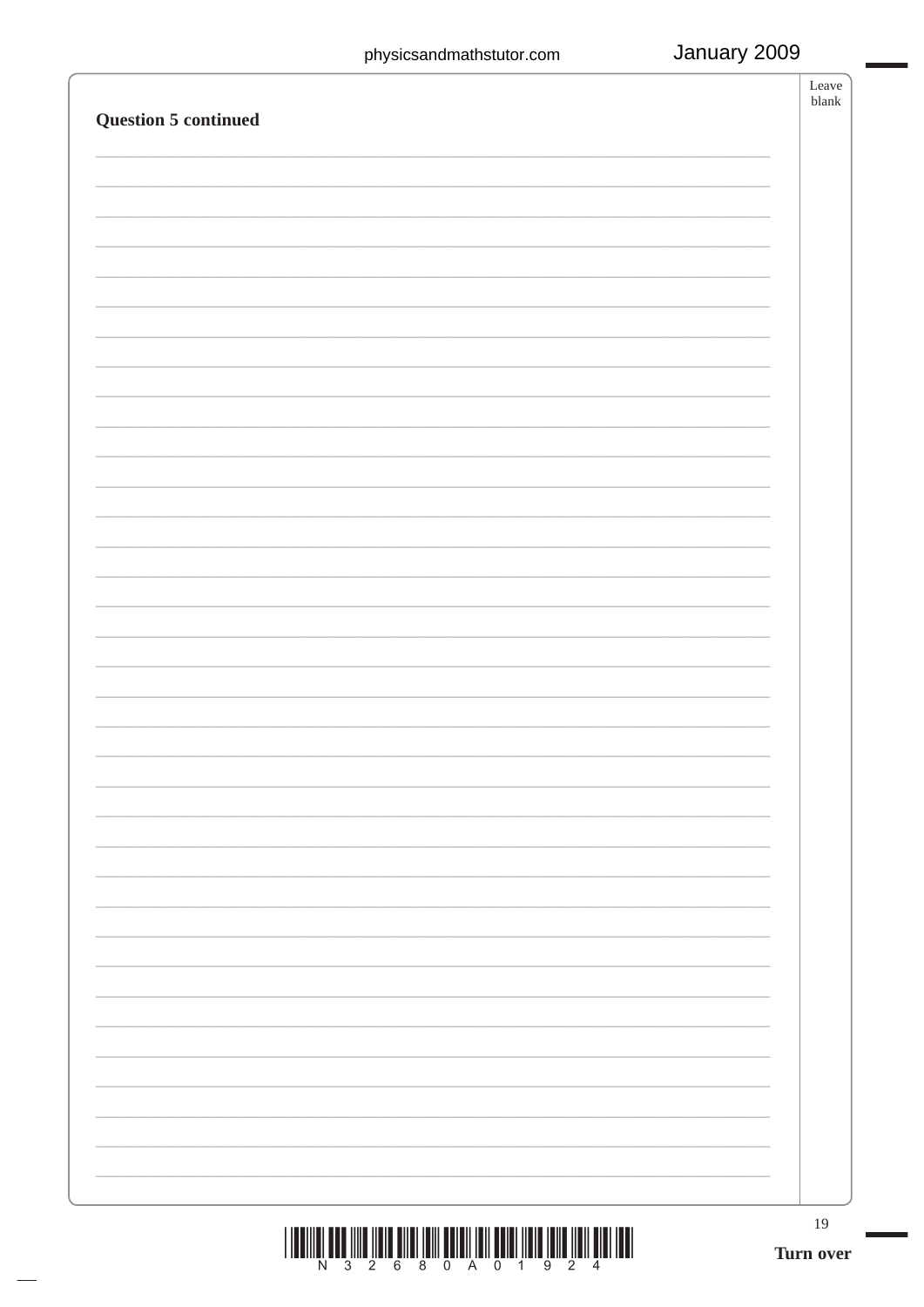|                | $\boldsymbol{\mathcal{X}}$                                                                                                                                      |           |                | $19 -$ |     |
|----------------|-----------------------------------------------------------------------------------------------------------------------------------------------------------------|-----------|----------------|--------|-----|
|                |                                                                                                                                                                 | $10 - 15$ | $16 - 18$      |        |     |
|                | Frequency                                                                                                                                                       | 15        | $\overline{9}$ | 16     |     |
|                | A histogram was drawn and the bar representing the $10 - 15$ class has a width of 2 cm and<br>a height of $5 \text{ cm}$ . For the $16 - 18 \text{ class find}$ |           |                |        |     |
| (a) the width, |                                                                                                                                                                 |           |                |        | (1) |
| (b) the height |                                                                                                                                                                 |           |                |        | (2) |
|                | of the bar representing this class.                                                                                                                             |           |                |        |     |
|                |                                                                                                                                                                 |           |                |        |     |
|                |                                                                                                                                                                 |           |                |        |     |
|                |                                                                                                                                                                 |           |                |        |     |
|                |                                                                                                                                                                 |           |                |        |     |
|                |                                                                                                                                                                 |           |                |        |     |
|                |                                                                                                                                                                 |           |                |        |     |
|                |                                                                                                                                                                 |           |                |        |     |
|                |                                                                                                                                                                 |           |                |        |     |
|                |                                                                                                                                                                 |           |                |        |     |
|                |                                                                                                                                                                 |           |                |        |     |
|                |                                                                                                                                                                 |           |                |        |     |
|                |                                                                                                                                                                 |           |                |        |     |
|                |                                                                                                                                                                 |           |                |        |     |
|                |                                                                                                                                                                 |           |                |        |     |
|                |                                                                                                                                                                 |           |                |        |     |
|                |                                                                                                                                                                 |           |                |        |     |
|                |                                                                                                                                                                 |           |                |        |     |
|                |                                                                                                                                                                 |           |                |        |     |
|                |                                                                                                                                                                 |           |                |        |     |
|                |                                                                                                                                                                 |           |                |        |     |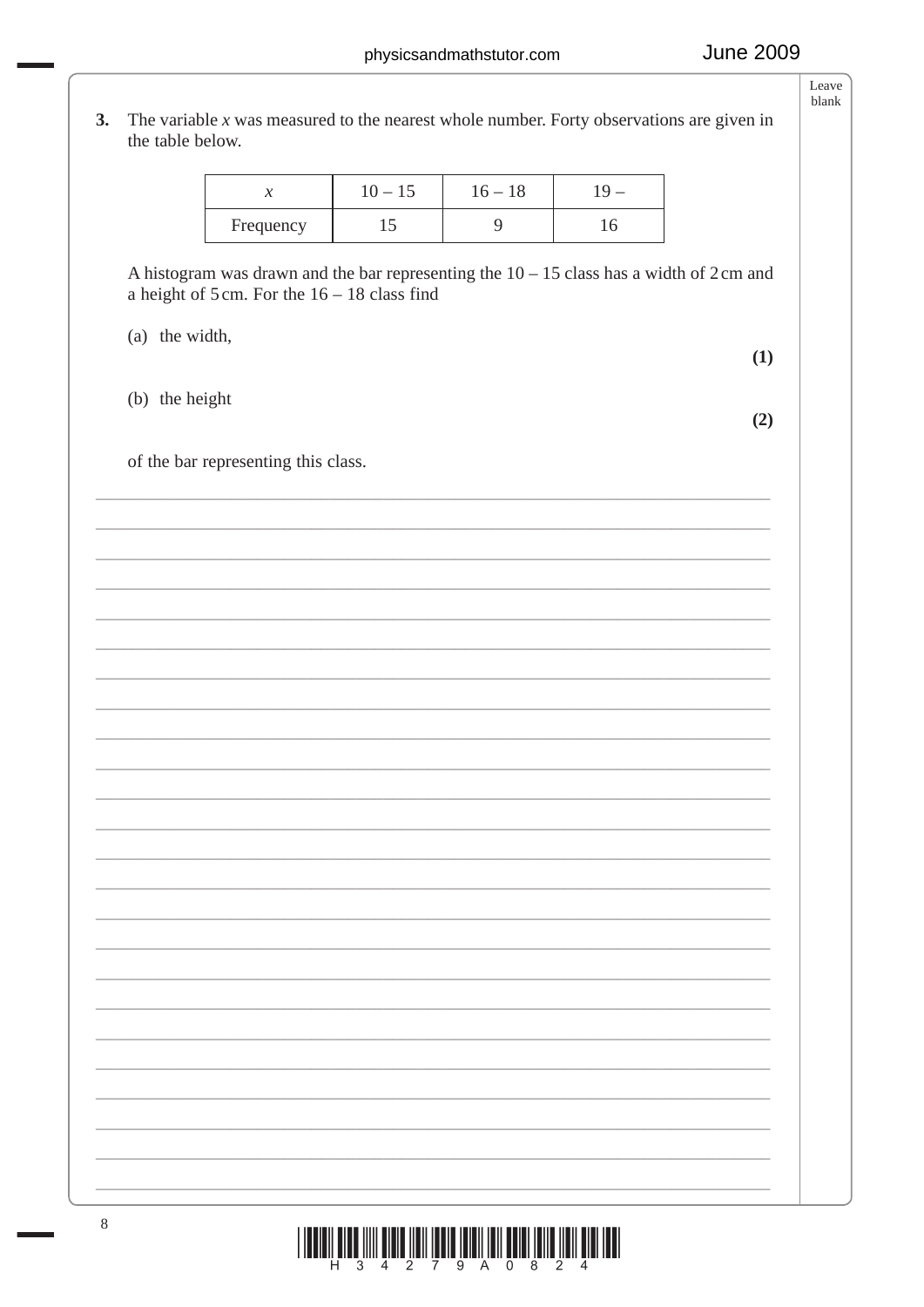- Foot length, *l*, (cm) Number of children  $10 \le l < 12$  5  $12 \le l < 17$  53  $17 \le l < 19$  29  $19 \le l < 21$  15  $21 \le l < 23$  11  $23 \le l < 25$  7 (a) Use interpolation to estimate the median of this distribution. **(2)** (b) Calculate estimates for the mean and the standard deviation of these data. **(6)** One measure of skewness is given by Coefficient of skewness  $=$ standard deviation  $3(mean - median)$  (c) Evaluate this coefficient and comment on the skewness of these data. **(3)** Greg suggests that a normal distribution is a suitable model for the foot lengths of ten-year-old children. (d) Using the value found in part (c), comment on Greg's suggestion, giving a reason for your answer. **(2)** \_\_\_\_\_\_\_\_\_\_\_\_\_\_\_\_\_\_\_\_\_\_\_\_\_\_\_\_\_\_\_\_\_\_\_\_\_\_\_\_\_\_\_\_\_\_\_\_\_\_\_\_\_\_\_\_\_\_\_\_\_\_\_\_\_\_\_\_\_\_\_\_\_\_\_ \_\_\_\_\_\_\_\_\_\_\_\_\_\_\_\_\_\_\_\_\_\_\_\_\_\_\_\_\_\_\_\_\_\_\_\_\_\_\_\_\_\_\_\_\_\_\_\_\_\_\_\_\_\_\_\_\_\_\_\_\_\_\_\_\_\_\_\_\_\_\_\_\_\_\_ \_\_\_\_\_\_\_\_\_\_\_\_\_\_\_\_\_\_\_\_\_\_\_\_\_\_\_\_\_\_\_\_\_\_\_\_\_\_\_\_\_\_\_\_\_\_\_\_\_\_\_\_\_\_\_\_\_\_\_\_\_\_\_\_\_\_\_\_\_\_\_\_\_\_\_ \_\_\_\_\_\_\_\_\_\_\_\_\_\_\_\_\_\_\_\_\_\_\_\_\_\_\_\_\_\_\_\_\_\_\_\_\_\_\_\_\_\_\_\_\_\_\_\_\_\_\_\_\_\_\_\_\_\_\_\_\_\_\_\_\_\_\_\_\_\_\_\_\_\_\_ \_\_\_\_\_\_\_\_\_\_\_\_\_\_\_\_\_\_\_\_\_\_\_\_\_\_\_\_\_\_\_\_\_\_\_\_\_\_\_\_\_\_\_\_\_\_\_\_\_\_\_\_\_\_\_\_\_\_\_\_\_\_\_\_\_\_\_\_\_\_\_\_\_\_\_ \_\_\_\_\_\_\_\_\_\_\_\_\_\_\_\_\_\_\_\_\_\_\_\_\_\_\_\_\_\_\_\_\_\_\_\_\_\_\_\_\_\_\_\_\_\_\_\_\_\_\_\_\_\_\_\_\_\_\_\_\_\_\_\_\_\_\_\_\_\_\_\_\_\_\_ \_\_\_\_\_\_\_\_\_\_\_\_\_\_\_\_\_\_\_\_\_\_\_\_\_\_\_\_\_\_\_\_\_\_\_\_\_\_\_\_\_\_\_\_\_\_\_\_\_\_\_\_\_\_\_\_\_\_\_\_\_\_\_\_\_\_\_\_\_\_\_\_\_\_\_ \_\_\_\_\_\_\_\_\_\_\_\_\_\_\_\_\_\_\_\_\_\_\_\_\_\_\_\_\_\_\_\_\_\_\_\_\_\_\_\_\_\_\_\_\_\_\_\_\_\_\_\_\_\_\_\_\_\_\_\_\_\_\_\_\_\_\_\_\_\_\_\_\_\_\_ \_\_\_\_\_\_\_\_\_\_\_\_\_\_\_\_\_\_\_\_\_\_\_\_\_\_\_\_\_\_\_\_\_\_\_\_\_\_\_\_\_\_\_\_\_\_\_\_\_\_\_\_\_\_\_\_\_\_\_\_\_\_\_\_\_\_\_\_\_\_\_\_\_\_\_ \_\_\_\_\_\_\_\_\_\_\_\_\_\_\_\_\_\_\_\_\_\_\_\_\_\_\_\_\_\_\_\_\_\_\_\_\_\_\_\_\_\_\_\_\_\_\_\_\_\_\_\_\_\_\_\_\_\_\_\_\_\_\_\_\_\_\_\_\_\_\_\_\_\_\_ \_\_\_\_\_\_\_\_\_\_\_\_\_\_\_\_\_\_\_\_\_\_\_\_\_\_\_\_\_\_\_\_\_\_\_\_\_\_\_\_\_\_\_\_\_\_\_\_\_\_\_\_\_\_\_\_\_\_\_\_\_\_\_\_\_\_\_\_\_\_\_\_\_\_\_
- **4.** A researcher measured the foot lengths of a random sample of 120 ten-year-old children. The lengths are summarised in the table below.

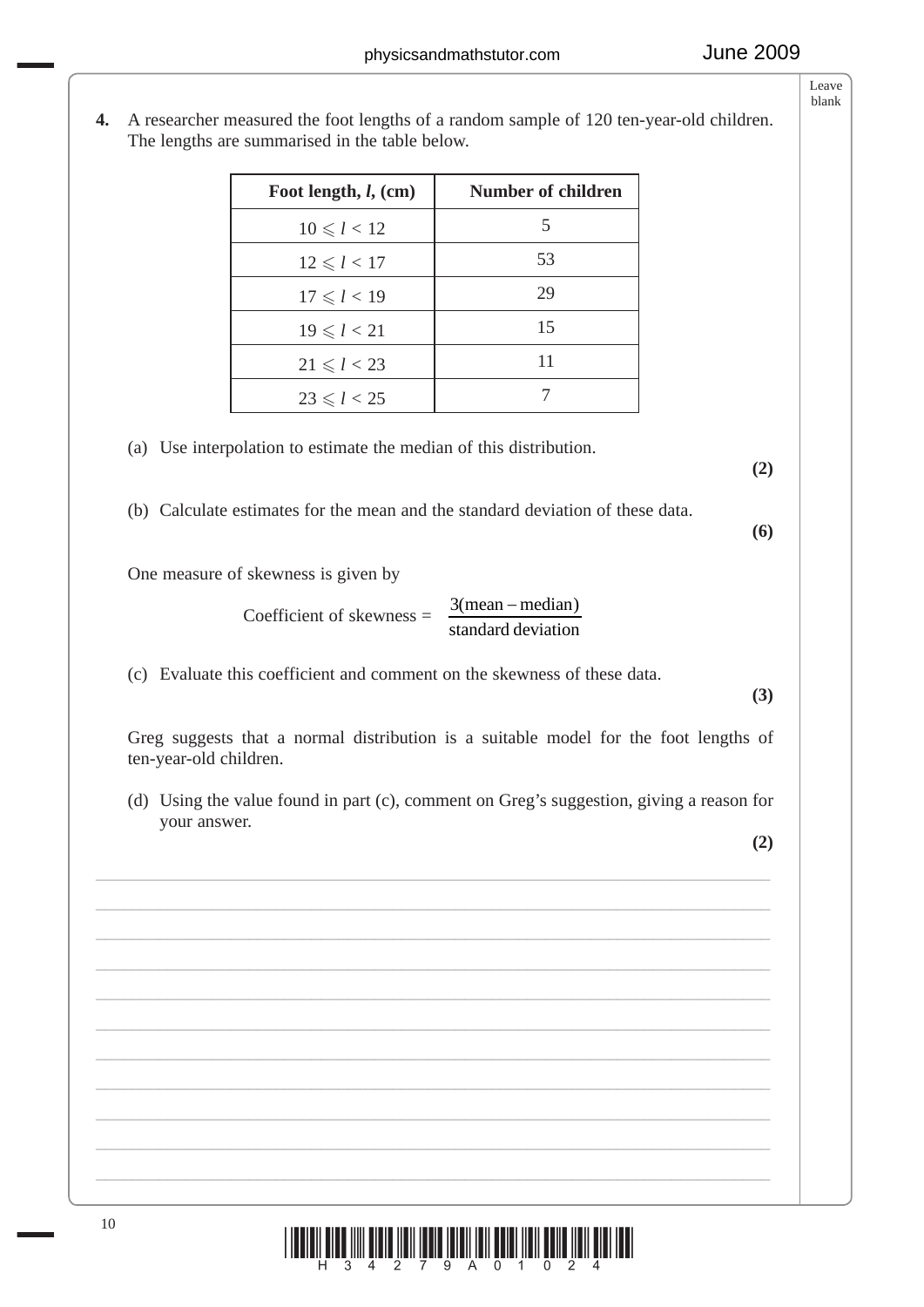|                             | 11 |
|-----------------------------|----|
|                             |    |
|                             |    |
|                             |    |
|                             |    |
|                             |    |
|                             |    |
|                             |    |
|                             |    |
|                             |    |
|                             |    |
| <b>Question 4 continued</b> |    |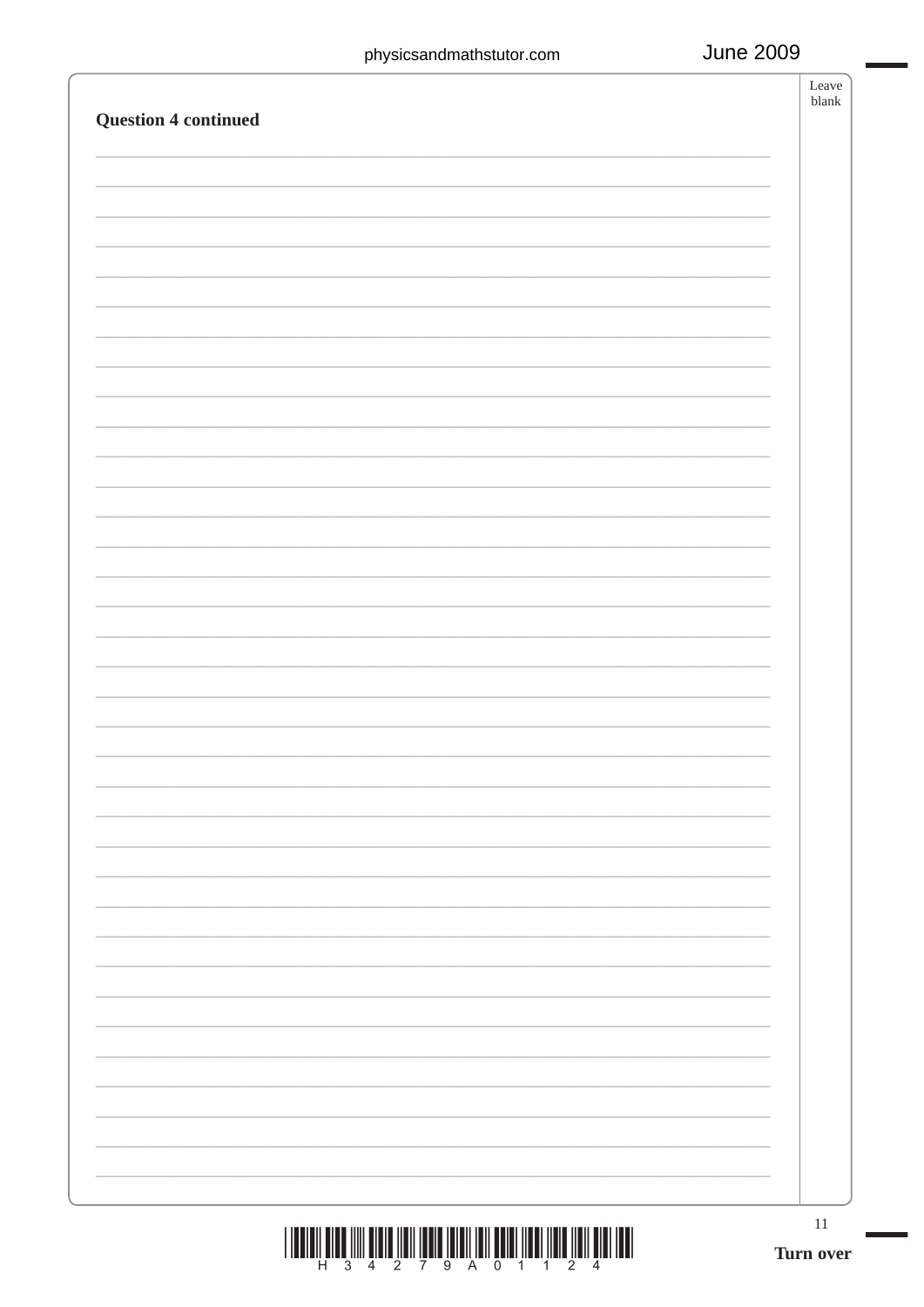**2.** The 19 employees of a company take an aptitude test. The scores out of 40 are illustrated in the stem and leaf diagram below.

|                | $2 6$ means a score of 26 |                |  |
|----------------|---------------------------|----------------|--|
|                |                           | (1)            |  |
|                | 88                        | $\overline{2}$ |  |
| $\overline{2}$ | 4468                      | ۰4,            |  |
| 3              | 2333459                   |                |  |
| 4              | 00000                     |                |  |

Find

(a) the median score,

(b) the interquartile range.

 The company director decides that any employees whose scores are so low that they are outliers will undergo retraining.

 An outlier is an observation whose value is less than the lower quartile minus 1.0 times the interquartile range.

(c) Explain why there is only one employee who will undergo retraining.

**(2)**

**(1)**

**(3)**

(d) On the graph paper on page 5, draw a box plot to illustrate the employees' scores.

\_\_\_\_\_\_\_\_\_\_\_\_\_\_\_\_\_\_\_\_\_\_\_\_\_\_\_\_\_\_\_\_\_\_\_\_\_\_\_\_\_\_\_\_\_\_\_\_\_\_\_\_\_\_\_\_\_\_\_\_\_\_\_\_\_\_\_\_\_\_\_\_\_\_\_ \_\_\_\_\_\_\_\_\_\_\_\_\_\_\_\_\_\_\_\_\_\_\_\_\_\_\_\_\_\_\_\_\_\_\_\_\_\_\_\_\_\_\_\_\_\_\_\_\_\_\_\_\_\_\_\_\_\_\_\_\_\_\_\_\_\_\_\_\_\_\_\_\_\_\_ \_\_\_\_\_\_\_\_\_\_\_\_\_\_\_\_\_\_\_\_\_\_\_\_\_\_\_\_\_\_\_\_\_\_\_\_\_\_\_\_\_\_\_\_\_\_\_\_\_\_\_\_\_\_\_\_\_\_\_\_\_\_\_\_\_\_\_\_\_\_\_\_\_\_\_ \_\_\_\_\_\_\_\_\_\_\_\_\_\_\_\_\_\_\_\_\_\_\_\_\_\_\_\_\_\_\_\_\_\_\_\_\_\_\_\_\_\_\_\_\_\_\_\_\_\_\_\_\_\_\_\_\_\_\_\_\_\_\_\_\_\_\_\_\_\_\_\_\_\_\_ \_\_\_\_\_\_\_\_\_\_\_\_\_\_\_\_\_\_\_\_\_\_\_\_\_\_\_\_\_\_\_\_\_\_\_\_\_\_\_\_\_\_\_\_\_\_\_\_\_\_\_\_\_\_\_\_\_\_\_\_\_\_\_\_\_\_\_\_\_\_\_\_\_\_\_ \_\_\_\_\_\_\_\_\_\_\_\_\_\_\_\_\_\_\_\_\_\_\_\_\_\_\_\_\_\_\_\_\_\_\_\_\_\_\_\_\_\_\_\_\_\_\_\_\_\_\_\_\_\_\_\_\_\_\_\_\_\_\_\_\_\_\_\_\_\_\_\_\_\_\_ \_\_\_\_\_\_\_\_\_\_\_\_\_\_\_\_\_\_\_\_\_\_\_\_\_\_\_\_\_\_\_\_\_\_\_\_\_\_\_\_\_\_\_\_\_\_\_\_\_\_\_\_\_\_\_\_\_\_\_\_\_\_\_\_\_\_\_\_\_\_\_\_\_\_\_ \_\_\_\_\_\_\_\_\_\_\_\_\_\_\_\_\_\_\_\_\_\_\_\_\_\_\_\_\_\_\_\_\_\_\_\_\_\_\_\_\_\_\_\_\_\_\_\_\_\_\_\_\_\_\_\_\_\_\_\_\_\_\_\_\_\_\_\_\_\_\_\_\_\_\_ \_\_\_\_\_\_\_\_\_\_\_\_\_\_\_\_\_\_\_\_\_\_\_\_\_\_\_\_\_\_\_\_\_\_\_\_\_\_\_\_\_\_\_\_\_\_\_\_\_\_\_\_\_\_\_\_\_\_\_\_\_\_\_\_\_\_\_\_\_\_\_\_\_\_\_ \_\_\_\_\_\_\_\_\_\_\_\_\_\_\_\_\_\_\_\_\_\_\_\_\_\_\_\_\_\_\_\_\_\_\_\_\_\_\_\_\_\_\_\_\_\_\_\_\_\_\_\_\_\_\_\_\_\_\_\_\_\_\_\_\_\_\_\_\_\_\_\_\_\_\_ \_\_\_\_\_\_\_\_\_\_\_\_\_\_\_\_\_\_\_\_\_\_\_\_\_\_\_\_\_\_\_\_\_\_\_\_\_\_\_\_\_\_\_\_\_\_\_\_\_\_\_\_\_\_\_\_\_\_\_\_\_\_\_\_\_\_\_\_\_\_\_\_\_\_\_ \_\_\_\_\_\_\_\_\_\_\_\_\_\_\_\_\_\_\_\_\_\_\_\_\_\_\_\_\_\_\_\_\_\_\_\_\_\_\_\_\_\_\_\_\_\_\_\_\_\_\_\_\_\_\_\_\_\_\_\_\_\_\_\_\_\_\_\_\_\_\_\_\_\_\_ \_\_\_\_\_\_\_\_\_\_\_\_\_\_\_\_\_\_\_\_\_\_\_\_\_\_\_\_\_\_\_\_\_\_\_\_\_\_\_\_\_\_\_\_\_\_\_\_\_\_\_\_\_\_\_\_\_\_\_\_\_\_\_\_\_\_\_\_\_\_\_\_\_\_\_ \_\_\_\_\_\_\_\_\_\_\_\_\_\_\_\_\_\_\_\_\_\_\_\_\_\_\_\_\_\_\_\_\_\_\_\_\_\_\_\_\_\_\_\_\_\_\_\_\_\_\_\_\_\_\_\_\_\_\_\_\_\_\_\_\_\_\_\_\_\_\_\_\_\_\_

**(3)**

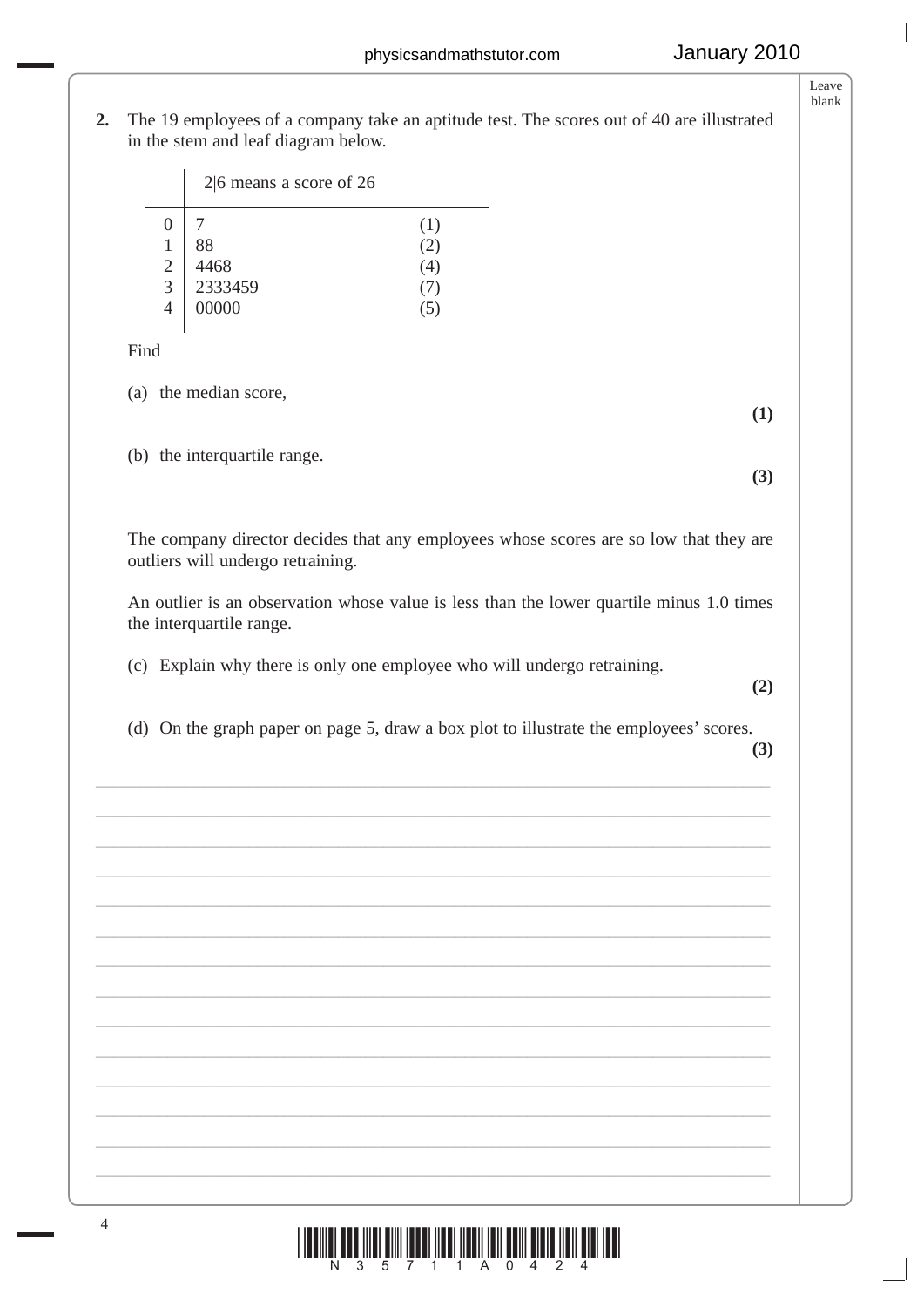# January 2010

| <b>Question 2 continued</b> |                |                 |                  |
|-----------------------------|----------------|-----------------|------------------|
|                             |                |                 |                  |
|                             |                |                 |                  |
|                             |                |                 |                  |
|                             |                |                 |                  |
|                             |                |                 |                  |
|                             |                |                 |                  |
|                             |                |                 |                  |
|                             |                |                 |                  |
|                             |                |                 |                  |
|                             |                |                 |                  |
|                             |                |                 |                  |
|                             |                |                 |                  |
|                             |                |                 |                  |
|                             |                |                 |                  |
|                             |                |                 |                  |
|                             |                |                 |                  |
|                             |                |                 |                  |
|                             |                |                 |                  |
|                             |                |                 |                  |
|                             |                |                 |                  |
| 35<br>25<br>30<br>15<br>20  | 45<br>50<br>40 | 55<br>60        |                  |
|                             |                | Score           |                  |
|                             |                |                 |                  |
|                             |                |                 | $\overline{Q^2}$ |
|                             |                | (Total 9 marks) |                  |
|                             |                |                 | $\sqrt{5}$       |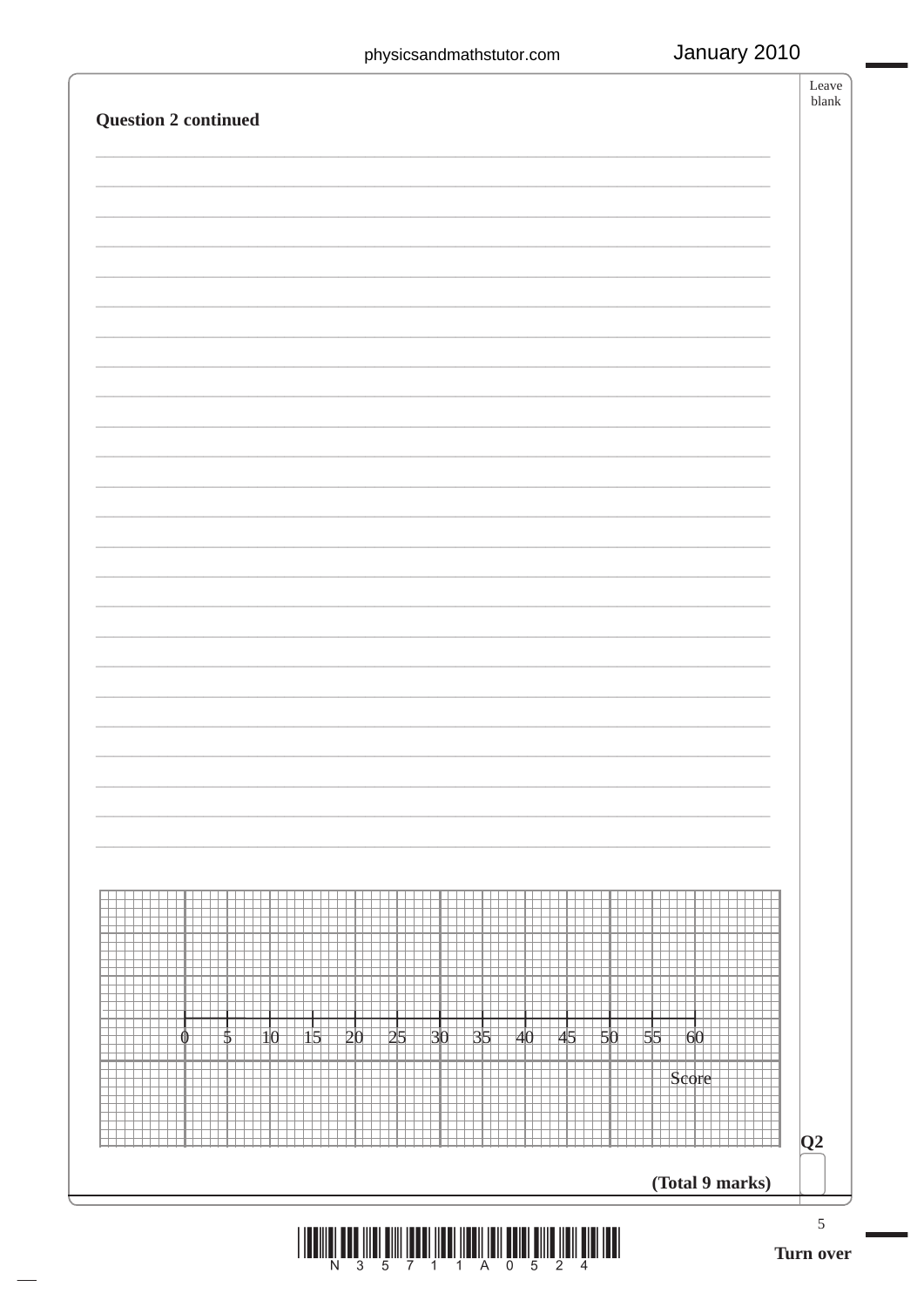|                                                                          | Weight (kg) | Midpoint, xkg                                              | Frequency, f                                                                  |     |
|--------------------------------------------------------------------------|-------------|------------------------------------------------------------|-------------------------------------------------------------------------------|-----|
|                                                                          | $0.0-1.0\,$ | 0.50                                                       | $\mathbf{1}$                                                                  |     |
|                                                                          | $1.0 - 2.0$ | 1.50                                                       | 6                                                                             |     |
|                                                                          | $2.0 - 2.5$ | 2.25                                                       | 60                                                                            |     |
|                                                                          | $2.5 - 3.0$ |                                                            | 280                                                                           |     |
|                                                                          | $3.0 - 3.5$ | 3.25                                                       | 820                                                                           |     |
|                                                                          | $3.5 - 4.0$ | 3.75                                                       | 320                                                                           |     |
|                                                                          | $4.0 - 5.0$ | 4.50                                                       | 10                                                                            |     |
|                                                                          | $5.0 - 6.0$ |                                                            | 3                                                                             |     |
|                                                                          |             | (a) Write down the missing midpoints in the table above.   |                                                                               | (2) |
| (b) Calculate an estimate of the mean birth weight.                      |             |                                                            |                                                                               |     |
| (c) Calculate an estimate of the standard deviation of the birth weight. |             |                                                            |                                                                               |     |
|                                                                          |             | (d) Use interpolation to estimate the median birth weight. |                                                                               | (2) |
|                                                                          |             |                                                            | (e) Describe the skewness of the distribution. Give a reason for your answer. | (2) |

**3.** The birth weights, in kg, of 1500 babies are summarised in the table below.

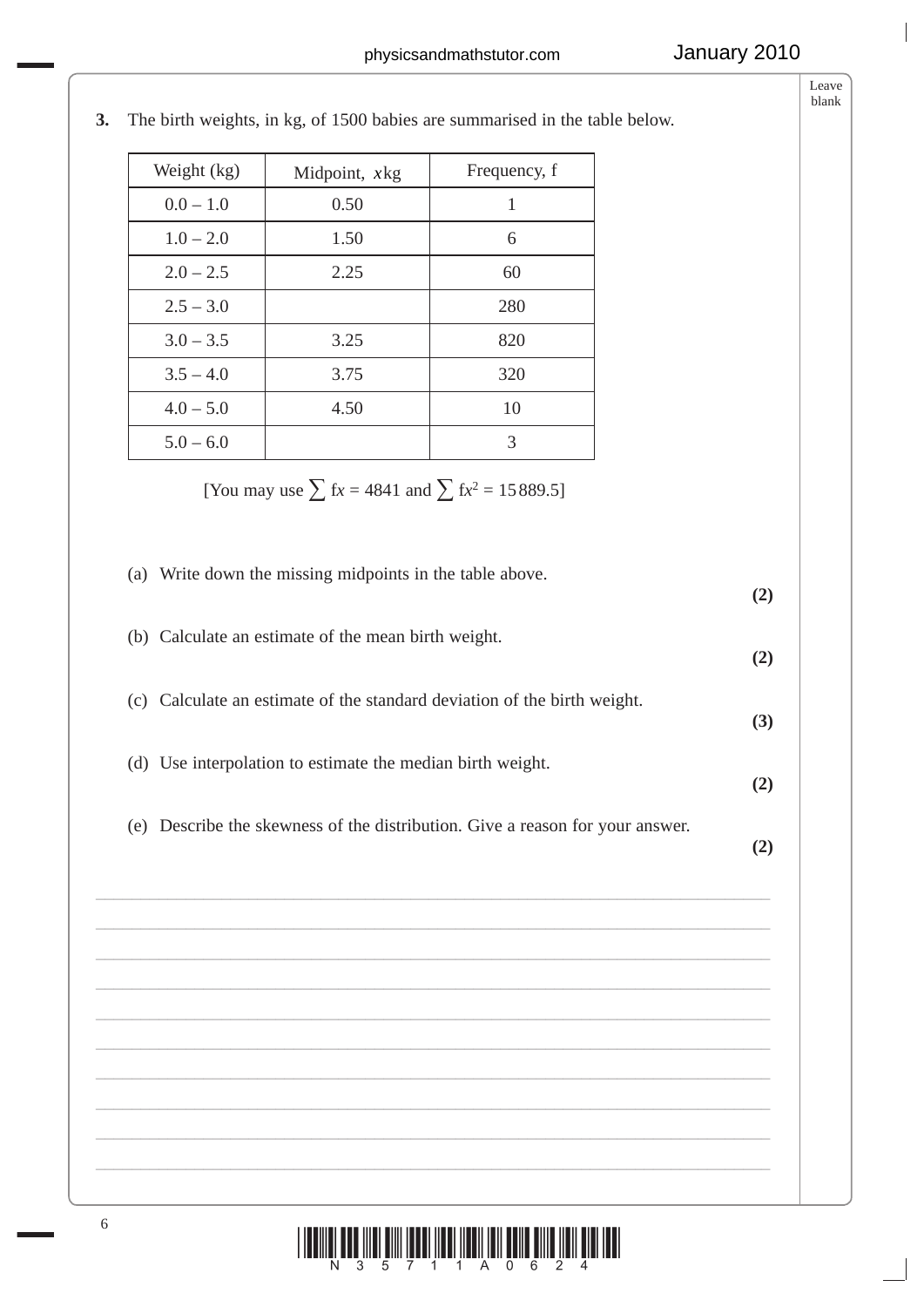# January 2010

|                      | Leave<br>blank |
|----------------------|----------------|
| Question 3 continued |                |
|                      |                |
|                      |                |
|                      |                |
|                      |                |
|                      |                |
|                      |                |
|                      |                |
|                      |                |
|                      |                |
|                      |                |
|                      |                |
|                      |                |
|                      |                |
|                      |                |
|                      |                |
|                      |                |
|                      |                |
|                      |                |
|                      |                |
|                      |                |
|                      |                |
|                      |                |
|                      |                |
|                      |                |
|                      |                |
|                      |                |
|                      |                |
|                      |                |
|                      |                |
|                      |                |
|                      |                |
|                      |                |
|                      |                |
|                      |                |
|                      |                |
|                      |                |
|                      |                |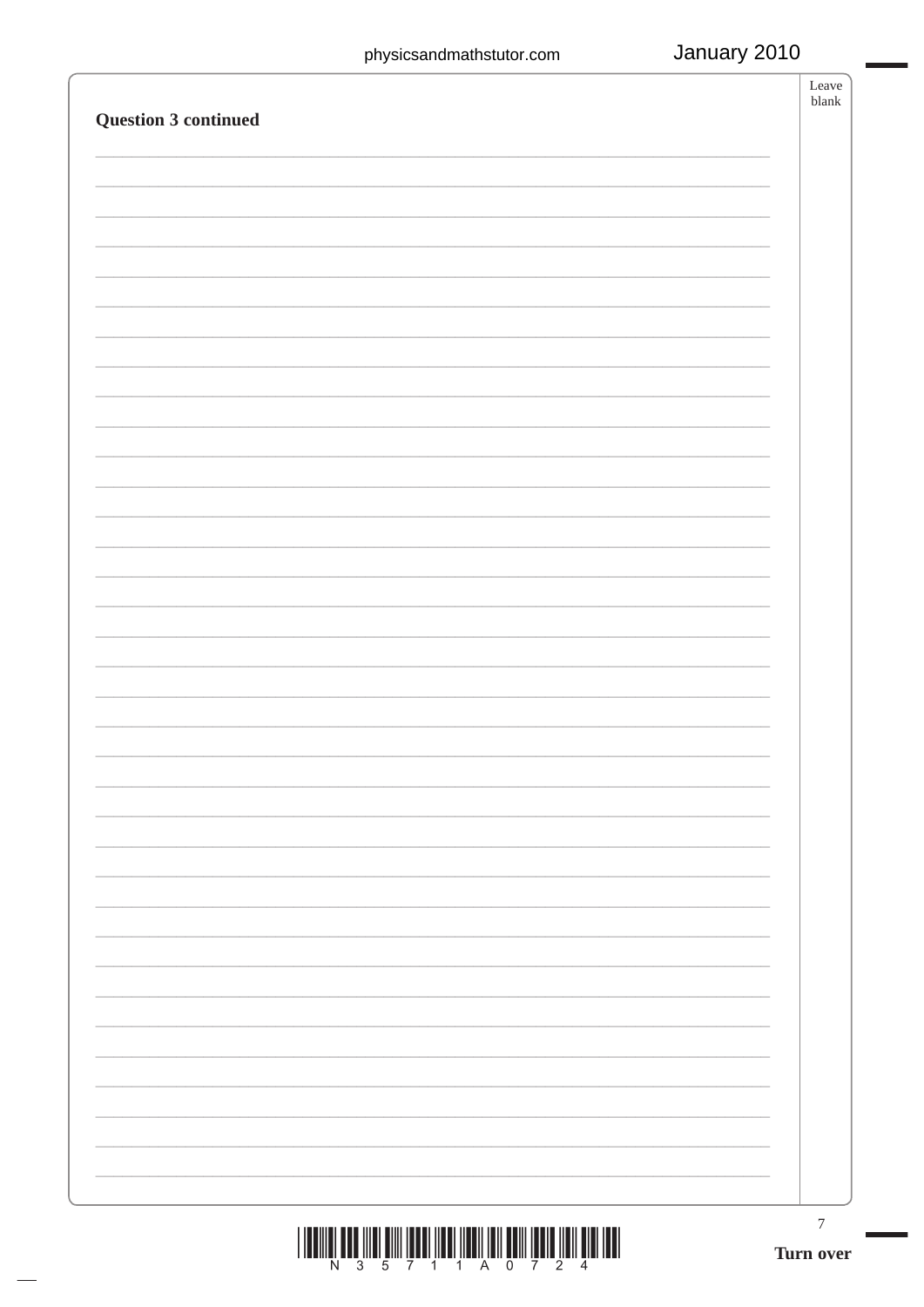**(2)**

**(3)**

**(5)**

**(2)**

**5.** A teacher selects a random sample of 56 students and records, to the nearest hour, the time spent watching television in a particular week.

| Hours     | $1 - 10$ | $11 - 20$ | $21 - 25$ | $26 - 30$ | $31 - 40$ | $41 - 59$ |
|-----------|----------|-----------|-----------|-----------|-----------|-----------|
| Frequency |          | 15        |           |           |           |           |
| Mid-point | 5.5      | 15.5      |           | 28        |           | 50        |

- (a) Find the mid-points of the  $21 25$  hour and  $31 40$  hour groups.
- A histogram was drawn to represent these data. The  $11 20$  group was represented by a bar of width 4 cm and height 6 cm.
- (b) Find the width and height of the  $26 30$  group.
- (c) Estimate the mean and standard deviation of the time spent watching television by these students.
- (d) Use linear interpolation to estimate the median length of time spent watching television by these students.

 The teacher estimated the lower quartile and the upper quartile of the time spent watching television to be 15.8 and 29.3 respectively.

\_\_\_\_\_\_\_\_\_\_\_\_\_\_\_\_\_\_\_\_\_\_\_\_\_\_\_\_\_\_\_\_\_\_\_\_\_\_\_\_\_\_\_\_\_\_\_\_\_\_\_\_\_\_\_\_\_\_\_\_\_\_\_\_\_\_\_\_\_\_\_\_\_\_\_ \_\_\_\_\_\_\_\_\_\_\_\_\_\_\_\_\_\_\_\_\_\_\_\_\_\_\_\_\_\_\_\_\_\_\_\_\_\_\_\_\_\_\_\_\_\_\_\_\_\_\_\_\_\_\_\_\_\_\_\_\_\_\_\_\_\_\_\_\_\_\_\_\_\_\_ \_\_\_\_\_\_\_\_\_\_\_\_\_\_\_\_\_\_\_\_\_\_\_\_\_\_\_\_\_\_\_\_\_\_\_\_\_\_\_\_\_\_\_\_\_\_\_\_\_\_\_\_\_\_\_\_\_\_\_\_\_\_\_\_\_\_\_\_\_\_\_\_\_\_\_ \_\_\_\_\_\_\_\_\_\_\_\_\_\_\_\_\_\_\_\_\_\_\_\_\_\_\_\_\_\_\_\_\_\_\_\_\_\_\_\_\_\_\_\_\_\_\_\_\_\_\_\_\_\_\_\_\_\_\_\_\_\_\_\_\_\_\_\_\_\_\_\_\_\_\_ \_\_\_\_\_\_\_\_\_\_\_\_\_\_\_\_\_\_\_\_\_\_\_\_\_\_\_\_\_\_\_\_\_\_\_\_\_\_\_\_\_\_\_\_\_\_\_\_\_\_\_\_\_\_\_\_\_\_\_\_\_\_\_\_\_\_\_\_\_\_\_\_\_\_\_ \_\_\_\_\_\_\_\_\_\_\_\_\_\_\_\_\_\_\_\_\_\_\_\_\_\_\_\_\_\_\_\_\_\_\_\_\_\_\_\_\_\_\_\_\_\_\_\_\_\_\_\_\_\_\_\_\_\_\_\_\_\_\_\_\_\_\_\_\_\_\_\_\_\_\_ \_\_\_\_\_\_\_\_\_\_\_\_\_\_\_\_\_\_\_\_\_\_\_\_\_\_\_\_\_\_\_\_\_\_\_\_\_\_\_\_\_\_\_\_\_\_\_\_\_\_\_\_\_\_\_\_\_\_\_\_\_\_\_\_\_\_\_\_\_\_\_\_\_\_\_ \_\_\_\_\_\_\_\_\_\_\_\_\_\_\_\_\_\_\_\_\_\_\_\_\_\_\_\_\_\_\_\_\_\_\_\_\_\_\_\_\_\_\_\_\_\_\_\_\_\_\_\_\_\_\_\_\_\_\_\_\_\_\_\_\_\_\_\_\_\_\_\_\_\_\_ \_\_\_\_\_\_\_\_\_\_\_\_\_\_\_\_\_\_\_\_\_\_\_\_\_\_\_\_\_\_\_\_\_\_\_\_\_\_\_\_\_\_\_\_\_\_\_\_\_\_\_\_\_\_\_\_\_\_\_\_\_\_\_\_\_\_\_\_\_\_\_\_\_\_\_ \_\_\_\_\_\_\_\_\_\_\_\_\_\_\_\_\_\_\_\_\_\_\_\_\_\_\_\_\_\_\_\_\_\_\_\_\_\_\_\_\_\_\_\_\_\_\_\_\_\_\_\_\_\_\_\_\_\_\_\_\_\_\_\_\_\_\_\_\_\_\_\_\_\_\_ \_\_\_\_\_\_\_\_\_\_\_\_\_\_\_\_\_\_\_\_\_\_\_\_\_\_\_\_\_\_\_\_\_\_\_\_\_\_\_\_\_\_\_\_\_\_\_\_\_\_\_\_\_\_\_\_\_\_\_\_\_\_\_\_\_\_\_\_\_\_\_\_\_\_\_ \_\_\_\_\_\_\_\_\_\_\_\_\_\_\_\_\_\_\_\_\_\_\_\_\_\_\_\_\_\_\_\_\_\_\_\_\_\_\_\_\_\_\_\_\_\_\_\_\_\_\_\_\_\_\_\_\_\_\_\_\_\_\_\_\_\_\_\_\_\_\_\_\_\_\_ \_\_\_\_\_\_\_\_\_\_\_\_\_\_\_\_\_\_\_\_\_\_\_\_\_\_\_\_\_\_\_\_\_\_\_\_\_\_\_\_\_\_\_\_\_\_\_\_\_\_\_\_\_\_\_\_\_\_\_\_\_\_\_\_\_\_\_\_\_\_\_\_\_\_\_ \_\_\_\_\_\_\_\_\_\_\_\_\_\_\_\_\_\_\_\_\_\_\_\_\_\_\_\_\_\_\_\_\_\_\_\_\_\_\_\_\_\_\_\_\_\_\_\_\_\_\_\_\_\_\_\_\_\_\_\_\_\_\_\_\_\_\_\_\_\_\_\_\_\_\_

(e) State, giving a reason, the skewness of these data.

blank

Leave

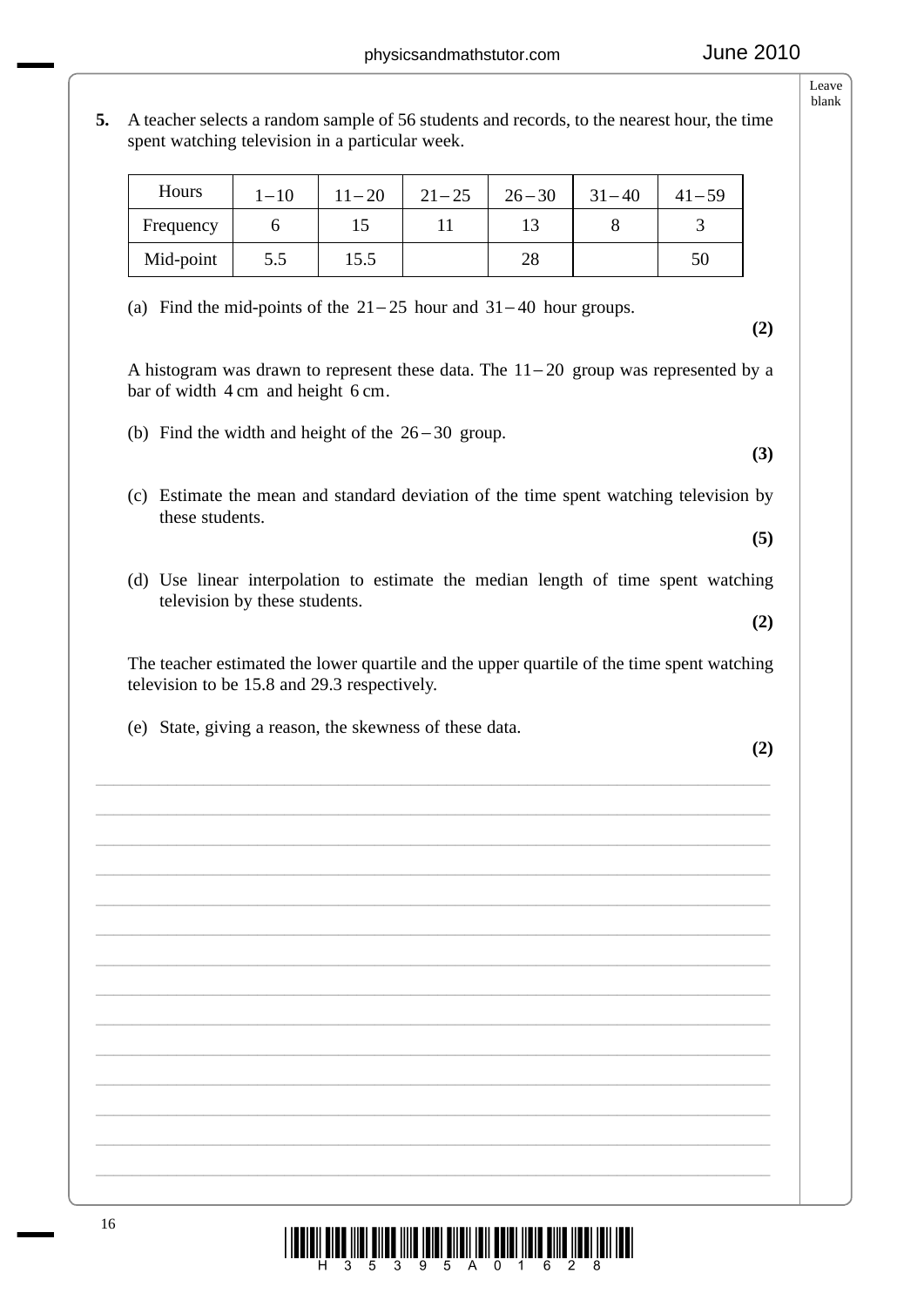| <b>Question 5 continued</b> | Leave<br>$\ensuremath{\textrm{blank}}$ |
|-----------------------------|----------------------------------------|
|                             |                                        |
|                             |                                        |
|                             |                                        |
|                             |                                        |
|                             |                                        |
|                             |                                        |
|                             |                                        |
|                             |                                        |
|                             |                                        |
|                             |                                        |
|                             |                                        |
|                             |                                        |
|                             |                                        |
|                             |                                        |
|                             |                                        |
|                             |                                        |
|                             |                                        |
|                             |                                        |
|                             |                                        |
|                             |                                        |
|                             |                                        |
|                             |                                        |
|                             |                                        |
|                             |                                        |
|                             |                                        |
|                             |                                        |
|                             |                                        |
|                             |                                        |
|                             |                                        |
|                             |                                        |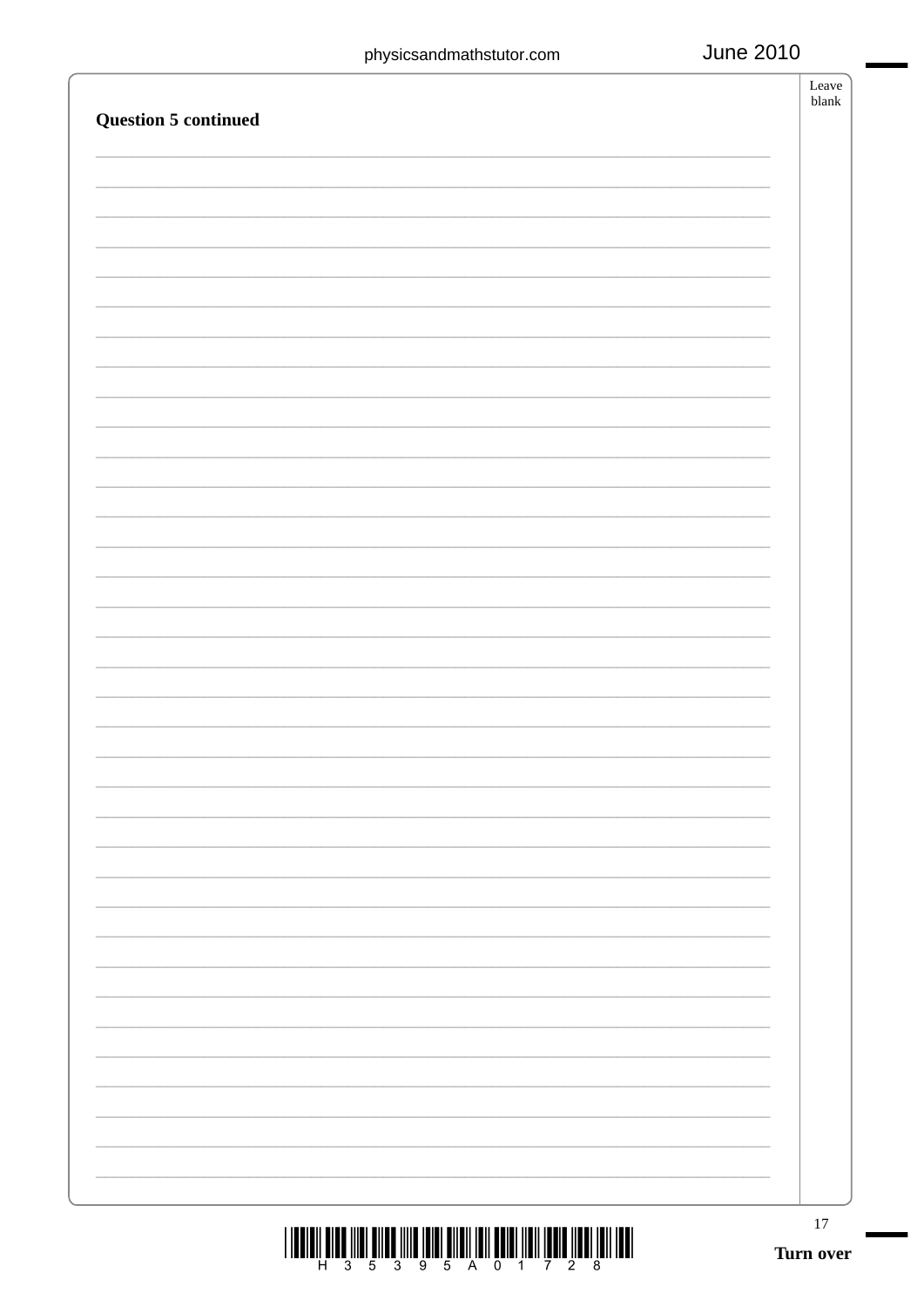$2.$ Keith records the amount of rainfall, in mm, at his school, each day for a week. The results are given below.

> 2.8 5.6  $2.3$ 9.4  $0.0$  $0.5$ 1.8

Jenny then records the amount of rainfall,  $x$  mm, at the school each day for the following 21 days. The results for the 21 days are summarised below.

$$
\sum x = 84.6
$$

(a) Calculate the mean amount of rainfall during the whole 28 days.

 $(2)$ 

Keith realises that he has transposed two of his figures. The number 9.4 should have been 4.9 and the number 0.5 should have been 5.0 Keith corrects these figures.

(b) State, giving your reason, the effect this will have on the mean.

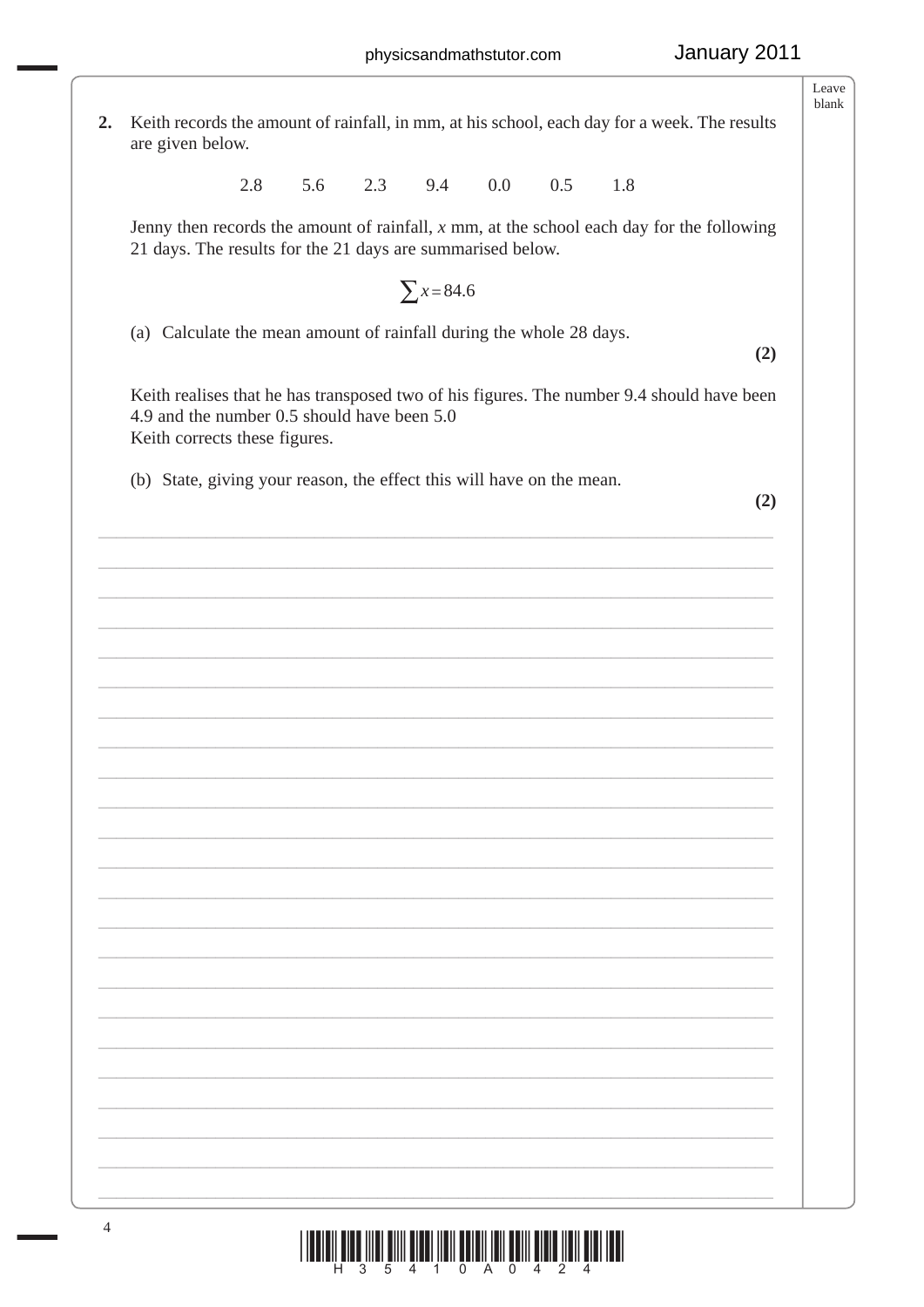**3.** Over a long period of time a small company recorded the amount it received in sales per month. The results are summarised below.

|                    | Amount received in sales $(\text{\pounds}1000s)$ |
|--------------------|--------------------------------------------------|
| Two lowest values  | 3, 4                                             |
| Lower quartile     |                                                  |
| Median             | 12                                               |
| Upper quartile     | 14                                               |
| Two highest values | 20, 25                                           |

An outlier is an observation that falls

either  $1.5 \times$  interquartile range above the upper quartile or  $1.5 \times$  interquartile range below the lower quartile.

 (a) On the graph paper below, draw a box plot to represent these data, indicating clearly any outliers.





 (b) State the skewness of the distribution of the amount of sales received. Justify your answer.

**(2)**

 (c) The company claims that for 75 % of the months, the amount received per month is greater than £10 000. Comment on this claim, giving a reason for your answer.

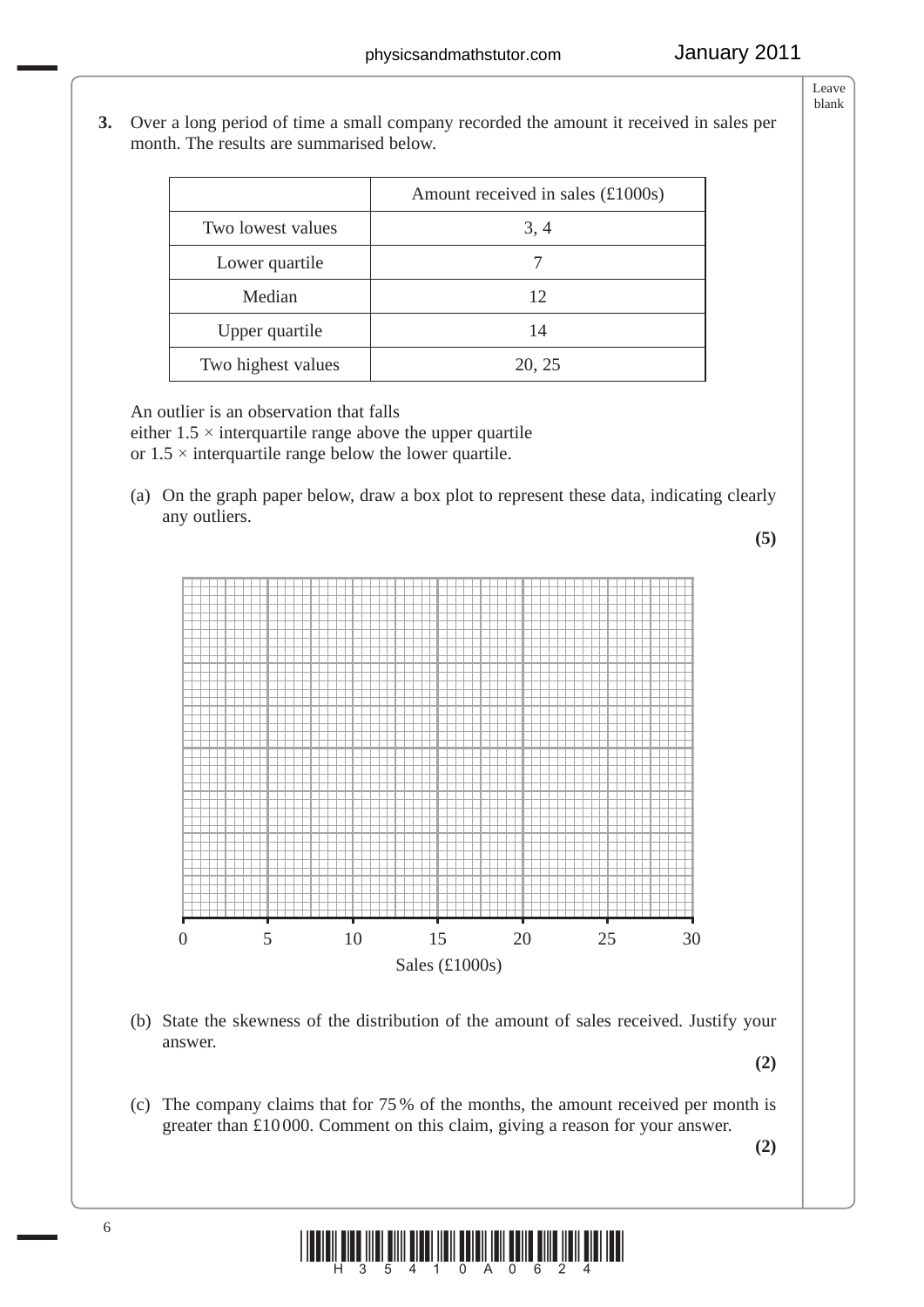| <b>Question 3 continued</b> |                 | Leave<br>blank             |
|-----------------------------|-----------------|----------------------------|
|                             |                 |                            |
|                             |                 |                            |
|                             |                 |                            |
|                             |                 |                            |
|                             |                 |                            |
|                             |                 |                            |
|                             |                 |                            |
|                             |                 |                            |
|                             |                 |                            |
|                             |                 |                            |
|                             |                 |                            |
|                             |                 |                            |
|                             |                 |                            |
|                             |                 |                            |
|                             |                 |                            |
|                             |                 |                            |
|                             |                 |                            |
|                             |                 |                            |
|                             |                 |                            |
|                             |                 |                            |
|                             |                 |                            |
|                             |                 |                            |
|                             |                 |                            |
|                             |                 |                            |
|                             |                 |                            |
|                             |                 | $\overline{\overline{Q3}}$ |
|                             | (Total 9 marks) |                            |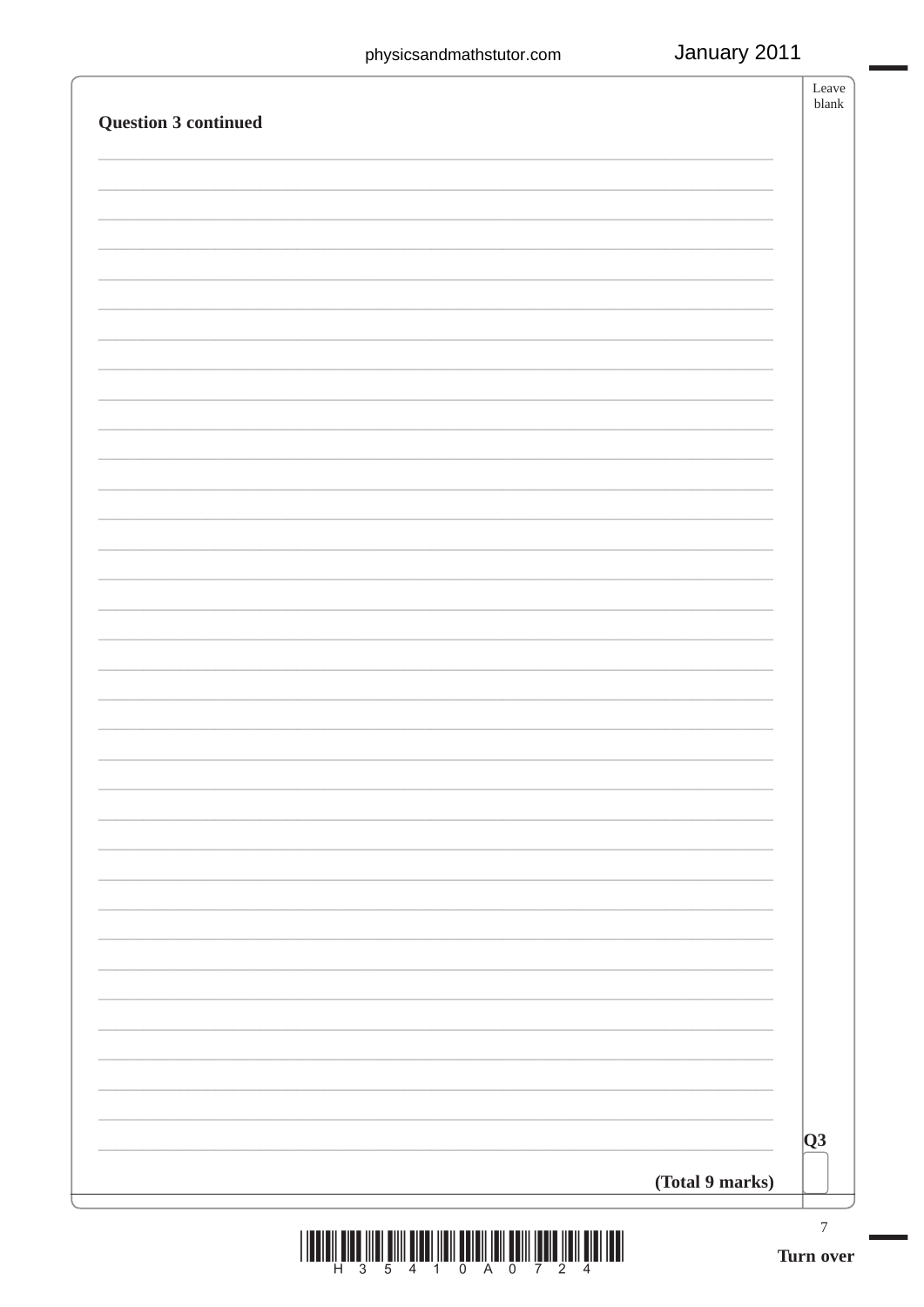**5.** On a randomly chosen day, each of the 32 students in a class recorded the time, *t* minutes to the nearest minute, they spent on their homework. The data for the class is summarised in the following table.

| Time, $t$ | Number of students |
|-----------|--------------------|
| $10 - 19$ | 2                  |
| $20 - 29$ |                    |
| $30 - 39$ |                    |
| $40 - 49$ | 11                 |
| $50 - 69$ | 5                  |
| $70 - 79$ |                    |

(a) Use interpolation to estimate the value of the median.

Given that

 $\sum t = 1414$  and  $\sum t^2 = 69378$ 

- (b) find the mean and the standard deviation of the times spent by the students on their homework.
- (c) Comment on the skewness of the distribution of the times spent by the students on their homework. Give a reason for your answer.

\_\_\_\_\_\_\_\_\_\_\_\_\_\_\_\_\_\_\_\_\_\_\_\_\_\_\_\_\_\_\_\_\_\_\_\_\_\_\_\_\_\_\_\_\_\_\_\_\_\_\_\_\_\_\_\_\_\_\_\_\_\_\_\_\_\_\_\_\_\_\_\_\_\_\_ \_\_\_\_\_\_\_\_\_\_\_\_\_\_\_\_\_\_\_\_\_\_\_\_\_\_\_\_\_\_\_\_\_\_\_\_\_\_\_\_\_\_\_\_\_\_\_\_\_\_\_\_\_\_\_\_\_\_\_\_\_\_\_\_\_\_\_\_\_\_\_\_\_\_\_ \_\_\_\_\_\_\_\_\_\_\_\_\_\_\_\_\_\_\_\_\_\_\_\_\_\_\_\_\_\_\_\_\_\_\_\_\_\_\_\_\_\_\_\_\_\_\_\_\_\_\_\_\_\_\_\_\_\_\_\_\_\_\_\_\_\_\_\_\_\_\_\_\_\_\_ \_\_\_\_\_\_\_\_\_\_\_\_\_\_\_\_\_\_\_\_\_\_\_\_\_\_\_\_\_\_\_\_\_\_\_\_\_\_\_\_\_\_\_\_\_\_\_\_\_\_\_\_\_\_\_\_\_\_\_\_\_\_\_\_\_\_\_\_\_\_\_\_\_\_\_ \_\_\_\_\_\_\_\_\_\_\_\_\_\_\_\_\_\_\_\_\_\_\_\_\_\_\_\_\_\_\_\_\_\_\_\_\_\_\_\_\_\_\_\_\_\_\_\_\_\_\_\_\_\_\_\_\_\_\_\_\_\_\_\_\_\_\_\_\_\_\_\_\_\_\_ \_\_\_\_\_\_\_\_\_\_\_\_\_\_\_\_\_\_\_\_\_\_\_\_\_\_\_\_\_\_\_\_\_\_\_\_\_\_\_\_\_\_\_\_\_\_\_\_\_\_\_\_\_\_\_\_\_\_\_\_\_\_\_\_\_\_\_\_\_\_\_\_\_\_\_ \_\_\_\_\_\_\_\_\_\_\_\_\_\_\_\_\_\_\_\_\_\_\_\_\_\_\_\_\_\_\_\_\_\_\_\_\_\_\_\_\_\_\_\_\_\_\_\_\_\_\_\_\_\_\_\_\_\_\_\_\_\_\_\_\_\_\_\_\_\_\_\_\_\_\_ \_\_\_\_\_\_\_\_\_\_\_\_\_\_\_\_\_\_\_\_\_\_\_\_\_\_\_\_\_\_\_\_\_\_\_\_\_\_\_\_\_\_\_\_\_\_\_\_\_\_\_\_\_\_\_\_\_\_\_\_\_\_\_\_\_\_\_\_\_\_\_\_\_\_\_ \_\_\_\_\_\_\_\_\_\_\_\_\_\_\_\_\_\_\_\_\_\_\_\_\_\_\_\_\_\_\_\_\_\_\_\_\_\_\_\_\_\_\_\_\_\_\_\_\_\_\_\_\_\_\_\_\_\_\_\_\_\_\_\_\_\_\_\_\_\_\_\_\_\_\_ \_\_\_\_\_\_\_\_\_\_\_\_\_\_\_\_\_\_\_\_\_\_\_\_\_\_\_\_\_\_\_\_\_\_\_\_\_\_\_\_\_\_\_\_\_\_\_\_\_\_\_\_\_\_\_\_\_\_\_\_\_\_\_\_\_\_\_\_\_\_\_\_\_\_\_ \_\_\_\_\_\_\_\_\_\_\_\_\_\_\_\_\_\_\_\_\_\_\_\_\_\_\_\_\_\_\_\_\_\_\_\_\_\_\_\_\_\_\_\_\_\_\_\_\_\_\_\_\_\_\_\_\_\_\_\_\_\_\_\_\_\_\_\_\_\_\_\_\_\_\_ \_\_\_\_\_\_\_\_\_\_\_\_\_\_\_\_\_\_\_\_\_\_\_\_\_\_\_\_\_\_\_\_\_\_\_\_\_\_\_\_\_\_\_\_\_\_\_\_\_\_\_\_\_\_\_\_\_\_\_\_\_\_\_\_\_\_\_\_\_\_\_\_\_\_\_ \_\_\_\_\_\_\_\_\_\_\_\_\_\_\_\_\_\_\_\_\_\_\_\_\_\_\_\_\_\_\_\_\_\_\_\_\_\_\_\_\_\_\_\_\_\_\_\_\_\_\_\_\_\_\_\_\_\_\_\_\_\_\_\_\_\_\_\_\_\_\_\_\_\_\_ \_\_\_\_\_\_\_\_\_\_\_\_\_\_\_\_\_\_\_\_\_\_\_\_\_\_\_\_\_\_\_\_\_\_\_\_\_\_\_\_\_\_\_\_\_\_\_\_\_\_\_\_\_\_\_\_\_\_\_\_\_\_\_\_\_\_\_\_\_\_\_\_\_\_\_ \_\_\_\_\_\_\_\_\_\_\_\_\_\_\_\_\_\_\_\_\_\_\_\_\_\_\_\_\_\_\_\_\_\_\_\_\_\_\_\_\_\_\_\_\_\_\_\_\_\_\_\_\_\_\_\_\_\_\_\_\_\_\_\_\_\_\_\_\_\_\_\_\_\_\_

**(2)**

**(3)**

 $\begin{split} \text{if} \ \prod_{i=1}^n \prod_{j=1}^n \prod_{j=1}^n \prod_{j=1}^n \prod_{j=1}^n \prod_{j=1}^n \prod_{j=1}^n \prod_{j=1}^n \prod_{j=1}^n \prod_{j=1}^n \prod_{j=1}^n \prod_{j=1}^n \prod_{j=1}^n \prod_{j=1}^n \prod_{j=1}^n \prod_{j=1}^n \prod_{j=1}^n \prod_{j=1}^n \prod_{j=1}^n \prod_{j=1}^n \prod_{j=1}^n \prod_{j=1}^n \prod_{j=1}^n \prod$ 

Leave blank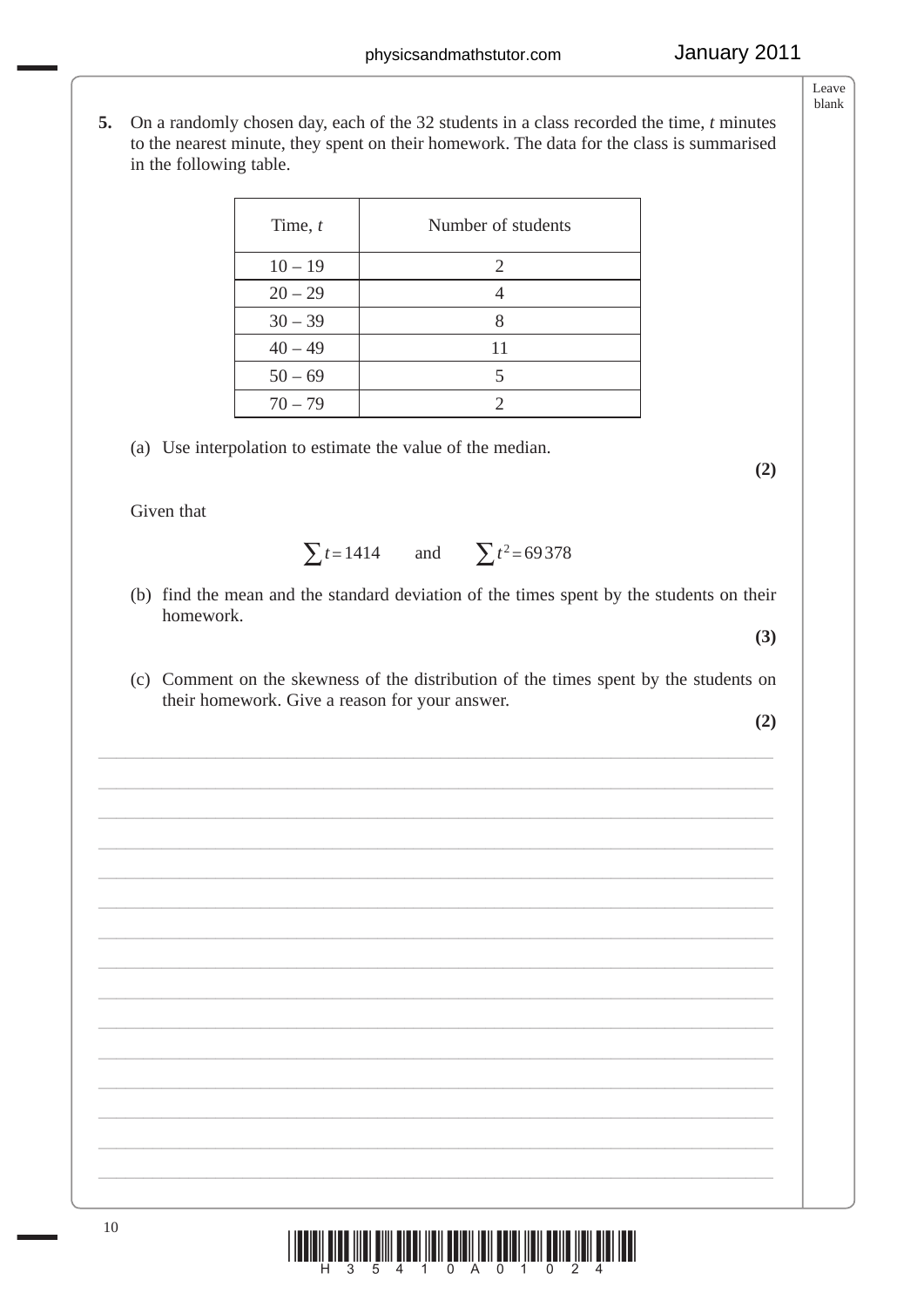| <b>Question 5 continued</b> |                 | Leave<br>blank |
|-----------------------------|-----------------|----------------|
|                             |                 |                |
|                             |                 |                |
|                             |                 |                |
|                             |                 |                |
|                             |                 |                |
|                             |                 |                |
|                             |                 |                |
|                             |                 |                |
|                             |                 |                |
|                             |                 |                |
|                             |                 |                |
|                             |                 |                |
|                             |                 |                |
|                             |                 |                |
|                             |                 |                |
|                             |                 |                |
|                             |                 |                |
|                             |                 |                |
|                             |                 |                |
|                             |                 |                |
|                             |                 |                |
|                             |                 |                |
|                             |                 |                |
|                             |                 |                |
|                             |                 |                |
|                             |                 |                |
|                             |                 |                |
|                             |                 | Q5             |
|                             | (Total 7 marks) |                |
|                             |                 | 11             |
|                             |                 | Turn over      |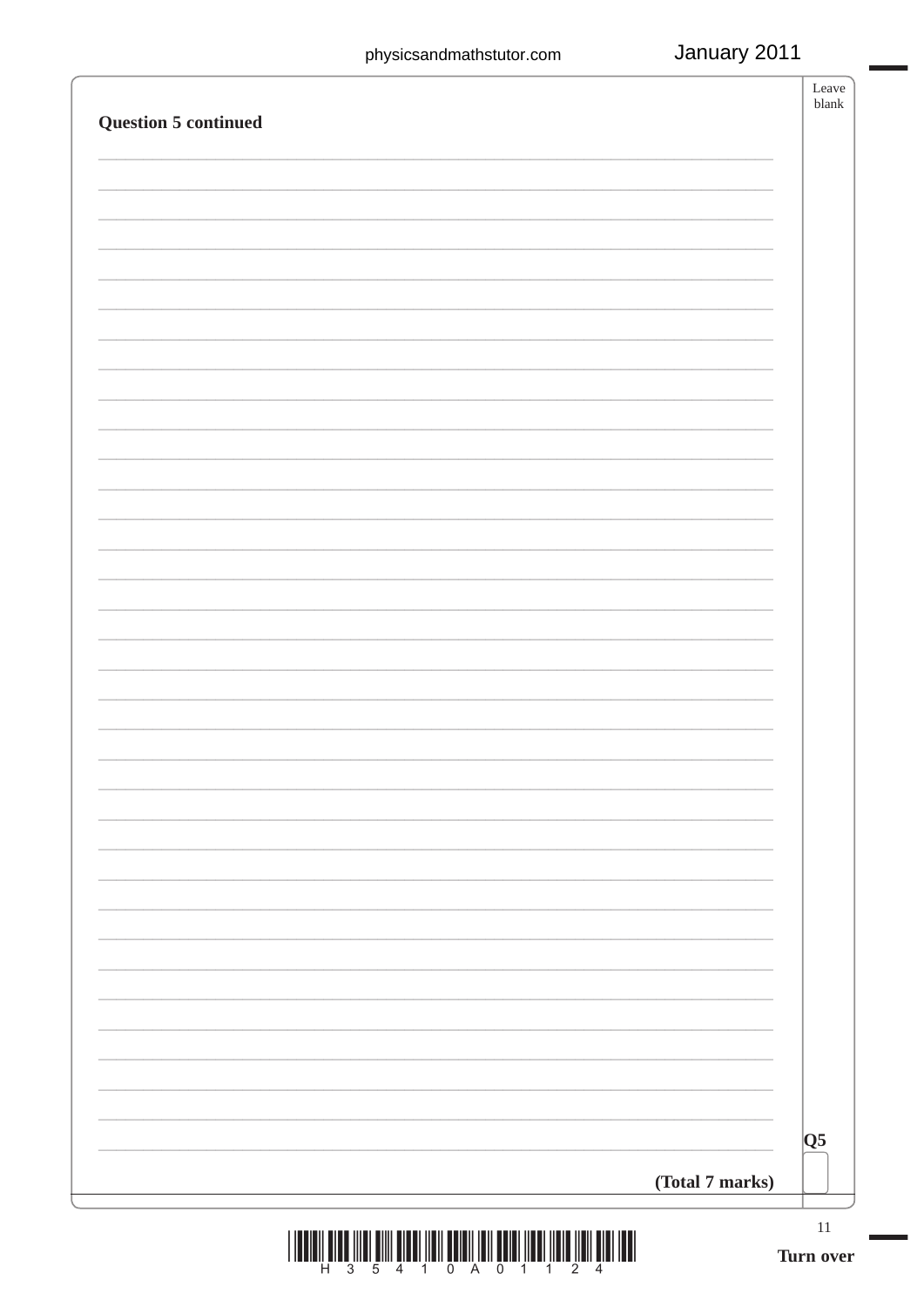**5.** A class of students had a sudoku competition. The time taken for each student to complete the sudoku was recorded to the nearest minute and the results are summarised in the table below.

| Time      | Mid-point, $x$ | Frequency, f |
|-----------|----------------|--------------|
| $2 - 8$   |                | 2            |
| $9 - 12$  |                |              |
| $13 - 15$ | 14             |              |
| $16 - 18$ | 17             |              |
| $19 - 22$ | 20.5           |              |
| $23 - 30$ | 26.5           |              |

(You may use  $\sum fx^2 = 8603.75$ )

(a) Write down the mid-point for the 9 - 12 interval.

(b) Use linear interpolation to estimate the median time taken by the students.

- (c) Estimate the mean and standard deviation of the times taken by the students.
- The teacher suggested that a normal distribution could be used to model the times taken by the students to complete the sudoku.
- (d) Give a reason to support the use of a normal distribution in this case.

 On another occasion the teacher calculated the quartiles for the times taken by the students to complete a different sudoku and found

 $Q_1 = 8.5$   $Q_2 = 13.0$   $Q_3 = 21.0$ 

\_\_\_\_\_\_\_\_\_\_\_\_\_\_\_\_\_\_\_\_\_\_\_\_\_\_\_\_\_\_\_\_\_\_\_\_\_\_\_\_\_\_\_\_\_\_\_\_\_\_\_\_\_\_\_\_\_\_\_\_\_\_\_\_\_\_\_\_\_\_\_\_\_\_\_ \_\_\_\_\_\_\_\_\_\_\_\_\_\_\_\_\_\_\_\_\_\_\_\_\_\_\_\_\_\_\_\_\_\_\_\_\_\_\_\_\_\_\_\_\_\_\_\_\_\_\_\_\_\_\_\_\_\_\_\_\_\_\_\_\_\_\_\_\_\_\_\_\_\_\_ \_\_\_\_\_\_\_\_\_\_\_\_\_\_\_\_\_\_\_\_\_\_\_\_\_\_\_\_\_\_\_\_\_\_\_\_\_\_\_\_\_\_\_\_\_\_\_\_\_\_\_\_\_\_\_\_\_\_\_\_\_\_\_\_\_\_\_\_\_\_\_\_\_\_\_ \_\_\_\_\_\_\_\_\_\_\_\_\_\_\_\_\_\_\_\_\_\_\_\_\_\_\_\_\_\_\_\_\_\_\_\_\_\_\_\_\_\_\_\_\_\_\_\_\_\_\_\_\_\_\_\_\_\_\_\_\_\_\_\_\_\_\_\_\_\_\_\_\_\_\_ \_\_\_\_\_\_\_\_\_\_\_\_\_\_\_\_\_\_\_\_\_\_\_\_\_\_\_\_\_\_\_\_\_\_\_\_\_\_\_\_\_\_\_\_\_\_\_\_\_\_\_\_\_\_\_\_\_\_\_\_\_\_\_\_\_\_\_\_\_\_\_\_\_\_\_ \_\_\_\_\_\_\_\_\_\_\_\_\_\_\_\_\_\_\_\_\_\_\_\_\_\_\_\_\_\_\_\_\_\_\_\_\_\_\_\_\_\_\_\_\_\_\_\_\_\_\_\_\_\_\_\_\_\_\_\_\_\_\_\_\_\_\_\_\_\_\_\_\_\_\_ \_\_\_\_\_\_\_\_\_\_\_\_\_\_\_\_\_\_\_\_\_\_\_\_\_\_\_\_\_\_\_\_\_\_\_\_\_\_\_\_\_\_\_\_\_\_\_\_\_\_\_\_\_\_\_\_\_\_\_\_\_\_\_\_\_\_\_\_\_\_\_\_\_\_\_ \_\_\_\_\_\_\_\_\_\_\_\_\_\_\_\_\_\_\_\_\_\_\_\_\_\_\_\_\_\_\_\_\_\_\_\_\_\_\_\_\_\_\_\_\_\_\_\_\_\_\_\_\_\_\_\_\_\_\_\_\_\_\_\_\_\_\_\_\_\_\_\_\_\_\_ \_\_\_\_\_\_\_\_\_\_\_\_\_\_\_\_\_\_\_\_\_\_\_\_\_\_\_\_\_\_\_\_\_\_\_\_\_\_\_\_\_\_\_\_\_\_\_\_\_\_\_\_\_\_\_\_\_\_\_\_\_\_\_\_\_\_\_\_\_\_\_\_\_\_\_

**(2)**

**(1)**

**(2)**

**(5)**

**(1)**

(e) Describe, giving a reason, the skewness of the times on this occasion.





Leave blank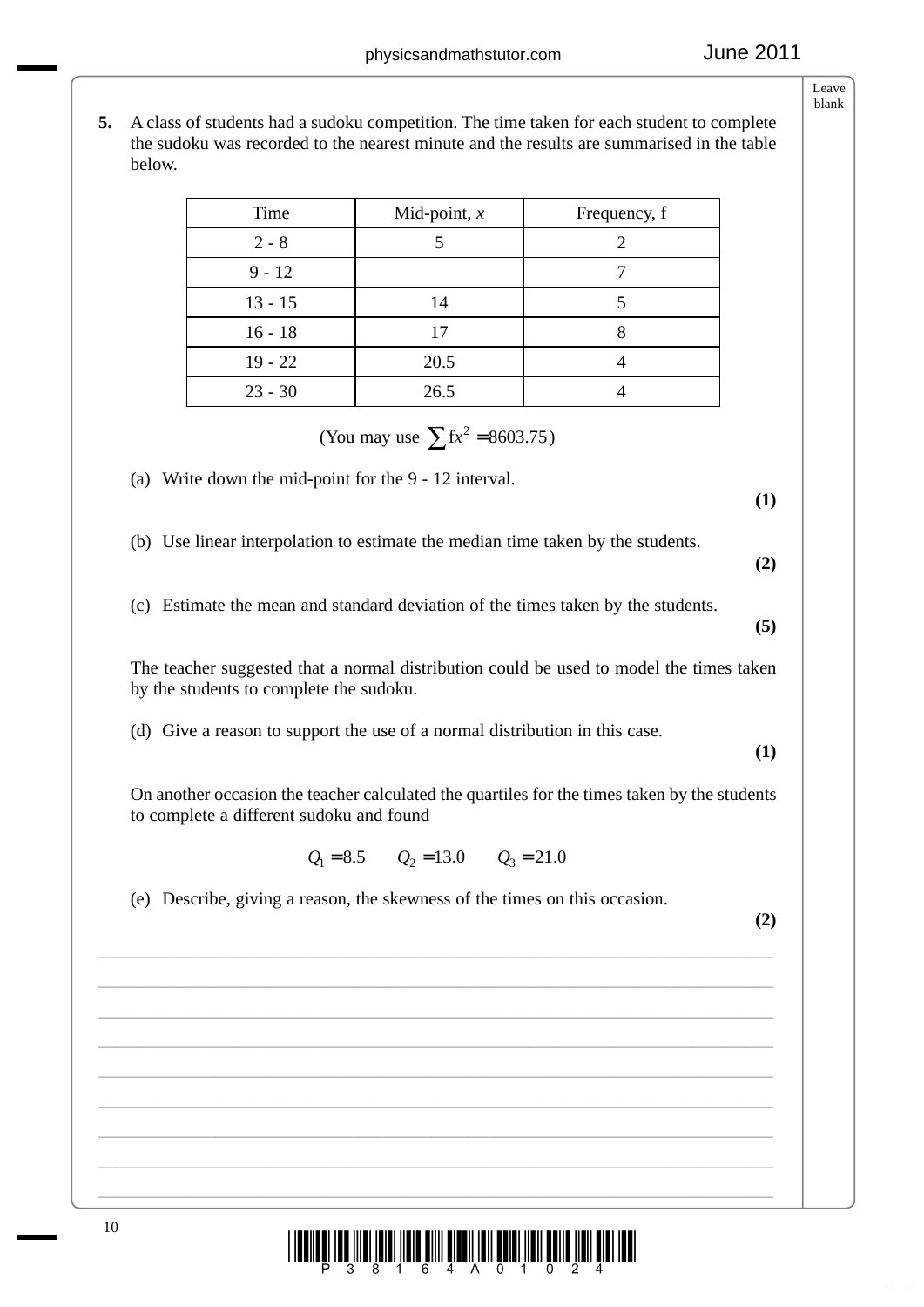| <b>Question 5 continued</b> | Leave<br>blank |
|-----------------------------|----------------|
|                             |                |
|                             |                |
|                             |                |
|                             |                |
|                             |                |
|                             |                |
|                             |                |
|                             |                |
|                             |                |
|                             |                |
|                             |                |
|                             |                |
|                             |                |
|                             |                |
|                             |                |
|                             |                |
|                             |                |
|                             |                |
|                             |                |
|                             |                |
|                             |                |
|                             |                |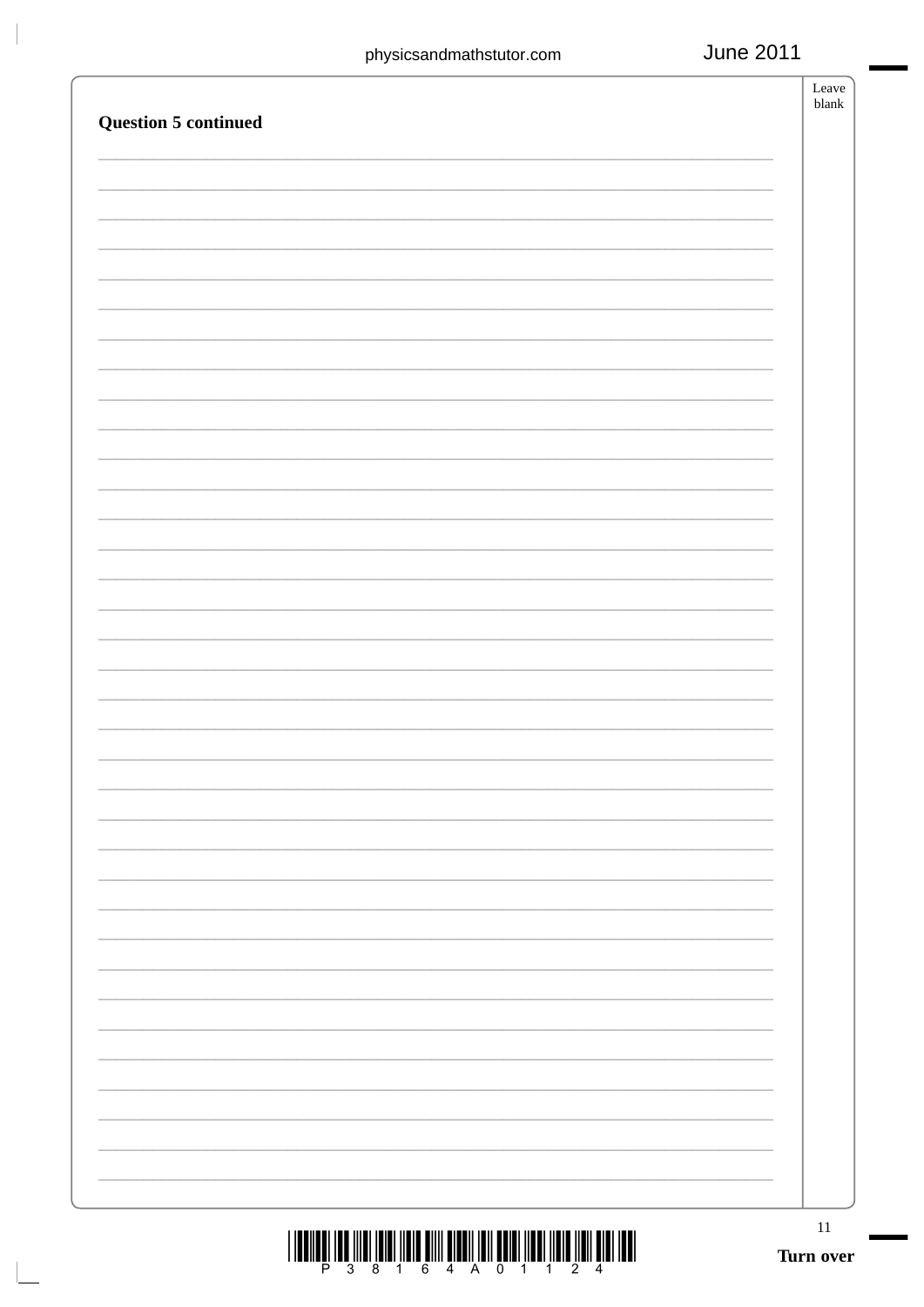<sup>10</sup> \*P40699A01024\* **4.** The marks, *x*, of 45 students randomly selected from those students who sat a mathematics examination are shown in the stem and leaf diagram below. Mark Totals  $3 | 699$  (3)  $4 \mid 0 \mid 2 \mid 2 \mid 3 \mid 4$  (6)  $4 \mid 56668$  (5)  $5 \mid 0 \ 2 \ 3 \ 3 \ 4 \ 4$  (6)  $5 \mid 5 \; 5 \; 6 \; 7 \; 7 \; 9$  (6)  $6 | 0 0 0 0 1 3 4 4 4$  (9)  $6 \mid 5\,5\,6\,7\,8\,9$  (6)  $7 \mid 1 \n2 \n3 \n3 \n(4)$  (a) Write down the modal mark of these students. **(1)** (b) Find the values of the lower quartile, the median and the upper quartile. **(3)** For these students  $\sum x = 2497$  and  $\sum x^2 = 143369$  (c) Find the mean and the standard deviation of the marks of these students. **(3)** (d) Describe the skewness of the marks of these students, giving a reason for your answer. **(2)** The mean and standard deviation of the marks of all the students who sat the examination were 55 and 10 respectively. The examiners decided that the total mark of each student should be scaled by subtracting 5 marks and then reducing the mark by a further 10 %. (e) Find the mean and standard deviation of the scaled marks of all the students. **(4)** \_\_\_\_\_\_\_\_\_\_\_\_\_\_\_\_\_\_\_\_\_\_\_\_\_\_\_\_\_\_\_\_\_\_\_\_\_\_\_\_\_\_\_\_\_\_\_\_\_\_\_\_\_\_\_\_\_\_\_\_\_\_\_\_\_\_\_\_\_\_\_\_\_\_\_ \_\_\_\_\_\_\_\_\_\_\_\_\_\_\_\_\_\_\_\_\_\_\_\_\_\_\_\_\_\_\_\_\_\_\_\_\_\_\_\_\_\_\_\_\_\_\_\_\_\_\_\_\_\_\_\_\_\_\_\_\_\_\_\_\_\_\_\_\_\_\_\_\_\_\_ \_\_\_\_\_\_\_\_\_\_\_\_\_\_\_\_\_\_\_\_\_\_\_\_\_\_\_\_\_\_\_\_\_\_\_\_\_\_\_\_\_\_\_\_\_\_\_\_\_\_\_\_\_\_\_\_\_\_\_\_\_\_\_\_\_\_\_\_\_\_\_\_\_\_\_ \_\_\_\_\_\_\_\_\_\_\_\_\_\_\_\_\_\_\_\_\_\_\_\_\_\_\_\_\_\_\_\_\_\_\_\_\_\_\_\_\_\_\_\_\_\_\_\_\_\_\_\_\_\_\_\_\_\_\_\_\_\_\_\_\_\_\_\_\_\_\_\_\_\_\_ \_\_\_\_\_\_\_\_\_\_\_\_\_\_\_\_\_\_\_\_\_\_\_\_\_\_\_\_\_\_\_\_\_\_\_\_\_\_\_\_\_\_\_\_\_\_\_\_\_\_\_\_\_\_\_\_\_\_\_\_\_\_\_\_\_\_\_\_\_\_\_\_\_\_\_ \_\_\_\_\_\_\_\_\_\_\_\_\_\_\_\_\_\_\_\_\_\_\_\_\_\_\_\_\_\_\_\_\_\_\_\_\_\_\_\_\_\_\_\_\_\_\_\_\_\_\_\_\_\_\_\_\_\_\_\_\_\_\_\_\_\_\_\_\_\_\_\_\_\_\_ \_\_\_\_\_\_\_\_\_\_\_\_\_\_\_\_\_\_\_\_\_\_\_\_\_\_\_\_\_\_\_\_\_\_\_\_\_\_\_\_\_\_\_\_\_\_\_\_\_\_\_\_\_\_\_\_\_\_\_\_\_\_\_\_\_\_\_\_\_\_\_\_\_\_\_ \_\_\_\_\_\_\_\_\_\_\_\_\_\_\_\_\_\_\_\_\_\_\_\_\_\_\_\_\_\_\_\_\_\_\_\_\_\_\_\_\_\_\_\_\_\_\_\_\_\_\_\_\_\_\_\_\_\_\_\_\_\_\_\_\_\_\_\_\_\_\_\_\_\_\_ \_\_\_\_\_\_\_\_\_\_\_\_\_\_\_\_\_\_\_\_\_\_\_\_\_\_\_\_\_\_\_\_\_\_\_\_\_\_\_\_\_\_\_\_\_\_\_\_\_\_\_\_\_\_\_\_\_\_\_\_\_\_\_\_\_\_\_\_\_\_\_\_\_\_\_ \_\_\_\_\_\_\_\_\_\_\_\_\_\_\_\_\_\_\_\_\_\_\_\_\_\_\_\_\_\_\_\_\_\_\_\_\_\_\_\_\_\_\_\_\_\_\_\_\_\_\_\_\_\_\_\_\_\_\_\_\_\_\_\_\_\_\_\_\_\_\_\_\_\_\_ \_\_\_\_\_\_\_\_\_\_\_\_\_\_\_\_\_\_\_\_\_\_\_\_\_\_\_\_\_\_\_\_\_\_\_\_\_\_\_\_\_\_\_\_\_\_\_\_\_\_\_\_\_\_\_\_\_\_\_\_\_\_\_\_\_\_\_\_\_\_\_\_\_\_\_ Key  $(3|6 \text{ means } 36)$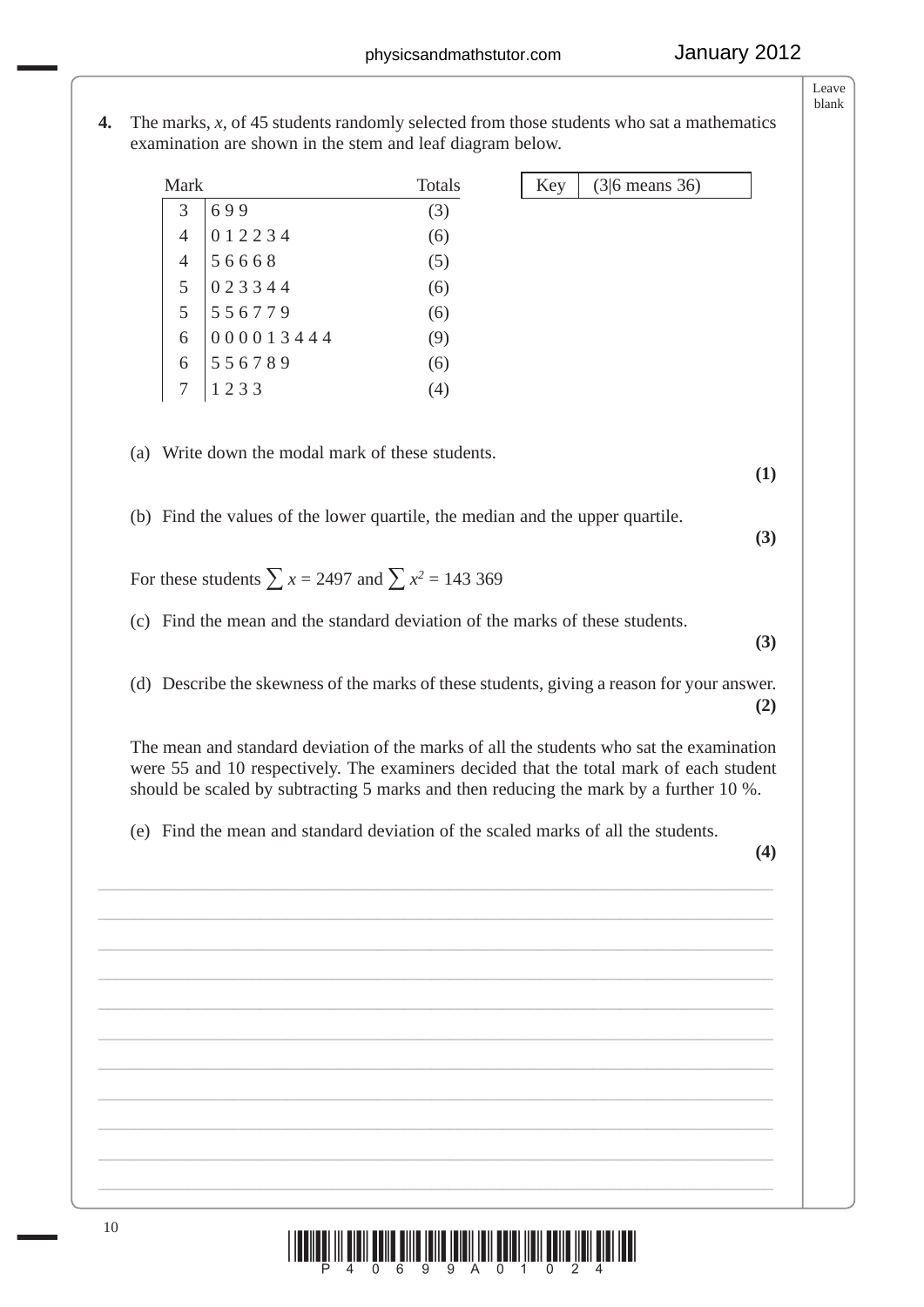| $\begin{array}{c} \hbox{  l  l  } \hbox{  l  } \hbox{  l  } \hbox{  l  } \hbox{  l  } \hbox{  l  } \hbox{  l  } \hbox{  l  } \hbox{  l  } \hbox{  l  } \hbox{  l  } \hbox{  l  } \hbox{  l  } \hbox{  l  } \hbox{  l  } \hbox{  l  } \hbox{  l  } \hbox{  l  } \hbox{  l  } \hbox{  l  } \hbox{  l  } \hbox{  l  } \hbox{  l  } \hbox{  l  } \hbox{  l  } \hbox{  l  } \hbox$ | $11\,$<br>Turn over |
|-------------------------------------------------------------------------------------------------------------------------------------------------------------------------------------------------------------------------------------------------------------------------------------------------------------------------------------------------------------------------------|---------------------|
|                                                                                                                                                                                                                                                                                                                                                                               |                     |
|                                                                                                                                                                                                                                                                                                                                                                               |                     |
|                                                                                                                                                                                                                                                                                                                                                                               |                     |
|                                                                                                                                                                                                                                                                                                                                                                               |                     |
|                                                                                                                                                                                                                                                                                                                                                                               |                     |
|                                                                                                                                                                                                                                                                                                                                                                               |                     |
|                                                                                                                                                                                                                                                                                                                                                                               |                     |
|                                                                                                                                                                                                                                                                                                                                                                               |                     |
|                                                                                                                                                                                                                                                                                                                                                                               |                     |
|                                                                                                                                                                                                                                                                                                                                                                               |                     |
|                                                                                                                                                                                                                                                                                                                                                                               |                     |
|                                                                                                                                                                                                                                                                                                                                                                               |                     |
|                                                                                                                                                                                                                                                                                                                                                                               |                     |
|                                                                                                                                                                                                                                                                                                                                                                               |                     |
|                                                                                                                                                                                                                                                                                                                                                                               |                     |
|                                                                                                                                                                                                                                                                                                                                                                               |                     |
|                                                                                                                                                                                                                                                                                                                                                                               |                     |
|                                                                                                                                                                                                                                                                                                                                                                               |                     |
|                                                                                                                                                                                                                                                                                                                                                                               |                     |
|                                                                                                                                                                                                                                                                                                                                                                               |                     |
|                                                                                                                                                                                                                                                                                                                                                                               |                     |
|                                                                                                                                                                                                                                                                                                                                                                               |                     |
|                                                                                                                                                                                                                                                                                                                                                                               |                     |
|                                                                                                                                                                                                                                                                                                                                                                               |                     |
|                                                                                                                                                                                                                                                                                                                                                                               |                     |
| <b>Question 4 continued</b>                                                                                                                                                                                                                                                                                                                                                   | blank               |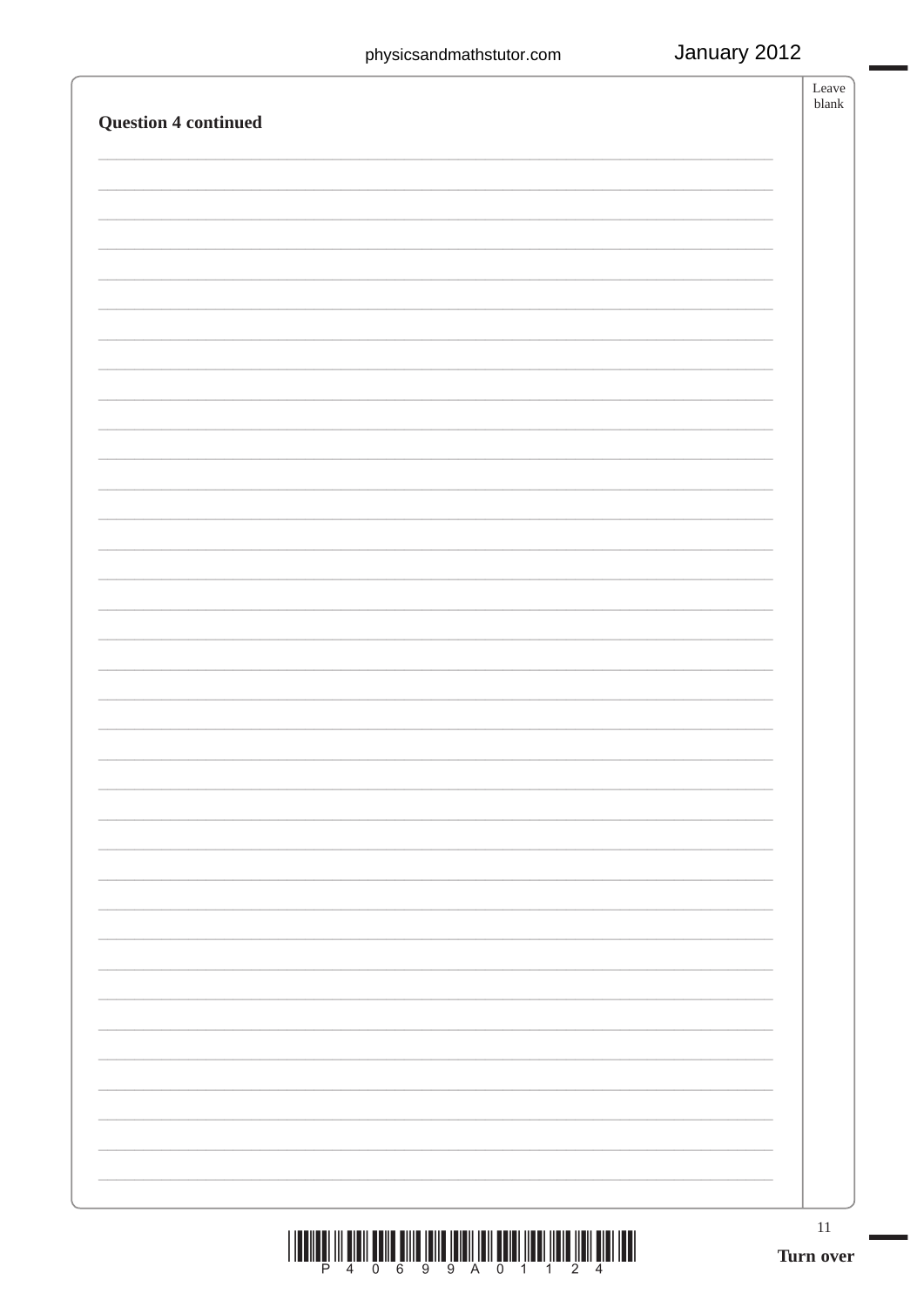



 A policeman records the speed of the traffic on a busy road with a 30 mph speed limit. He records the speeds of a sample of 450 cars. The histogram in Figure 2 represents the results.

 (a) Calculate the number of cars that were exceeding the speed limit by at least 5 mph in the sample.

**(4)**

(b) Estimate the value of the mean speed of the cars in the sample.

**(3)**

(c) Estimate, to 1 decimal place, the value of the median speed of the cars in the sample.

(d) Comment on the shape of the distribution. Give a reason for your answer.

**(2)**

**(2)**

 (e) State, with a reason, whether the estimate of the mean or the median is a better representation of the average speed of the traffic on the road.

\_\_\_\_\_\_\_\_\_\_\_\_\_\_\_\_\_\_\_\_\_\_\_\_\_\_\_\_\_\_\_\_\_\_\_\_\_\_\_\_\_\_\_\_\_\_\_\_\_\_\_\_\_\_\_\_\_\_\_\_\_\_\_\_\_\_\_\_\_\_\_\_\_\_\_ \_\_\_\_\_\_\_\_\_\_\_\_\_\_\_\_\_\_\_\_\_\_\_\_\_\_\_\_\_\_\_\_\_\_\_\_\_\_\_\_\_\_\_\_\_\_\_\_\_\_\_\_\_\_\_\_\_\_\_\_\_\_\_\_\_\_\_\_\_\_\_\_\_\_\_ \_\_\_\_\_\_\_\_\_\_\_\_\_\_\_\_\_\_\_\_\_\_\_\_\_\_\_\_\_\_\_\_\_\_\_\_\_\_\_\_\_\_\_\_\_\_\_\_\_\_\_\_\_\_\_\_\_\_\_\_\_\_\_\_\_\_\_\_\_\_\_\_\_\_\_ \_\_\_\_\_\_\_\_\_\_\_\_\_\_\_\_\_\_\_\_\_\_\_\_\_\_\_\_\_\_\_\_\_\_\_\_\_\_\_\_\_\_\_\_\_\_\_\_\_\_\_\_\_\_\_\_\_\_\_\_\_\_\_\_\_\_\_\_\_\_\_\_\_\_\_ \_\_\_\_\_\_\_\_\_\_\_\_\_\_\_\_\_\_\_\_\_\_\_\_\_\_\_\_\_\_\_\_\_\_\_\_\_\_\_\_\_\_\_\_\_\_\_\_\_\_\_\_\_\_\_\_\_\_\_\_\_\_\_\_\_\_\_\_\_\_\_\_\_\_\_ \_\_\_\_\_\_\_\_\_\_\_\_\_\_\_\_\_\_\_\_\_\_\_\_\_\_\_\_\_\_\_\_\_\_\_\_\_\_\_\_\_\_\_\_\_\_\_\_\_\_\_\_\_\_\_\_\_\_\_\_\_\_\_\_\_\_\_\_\_\_\_\_\_\_\_

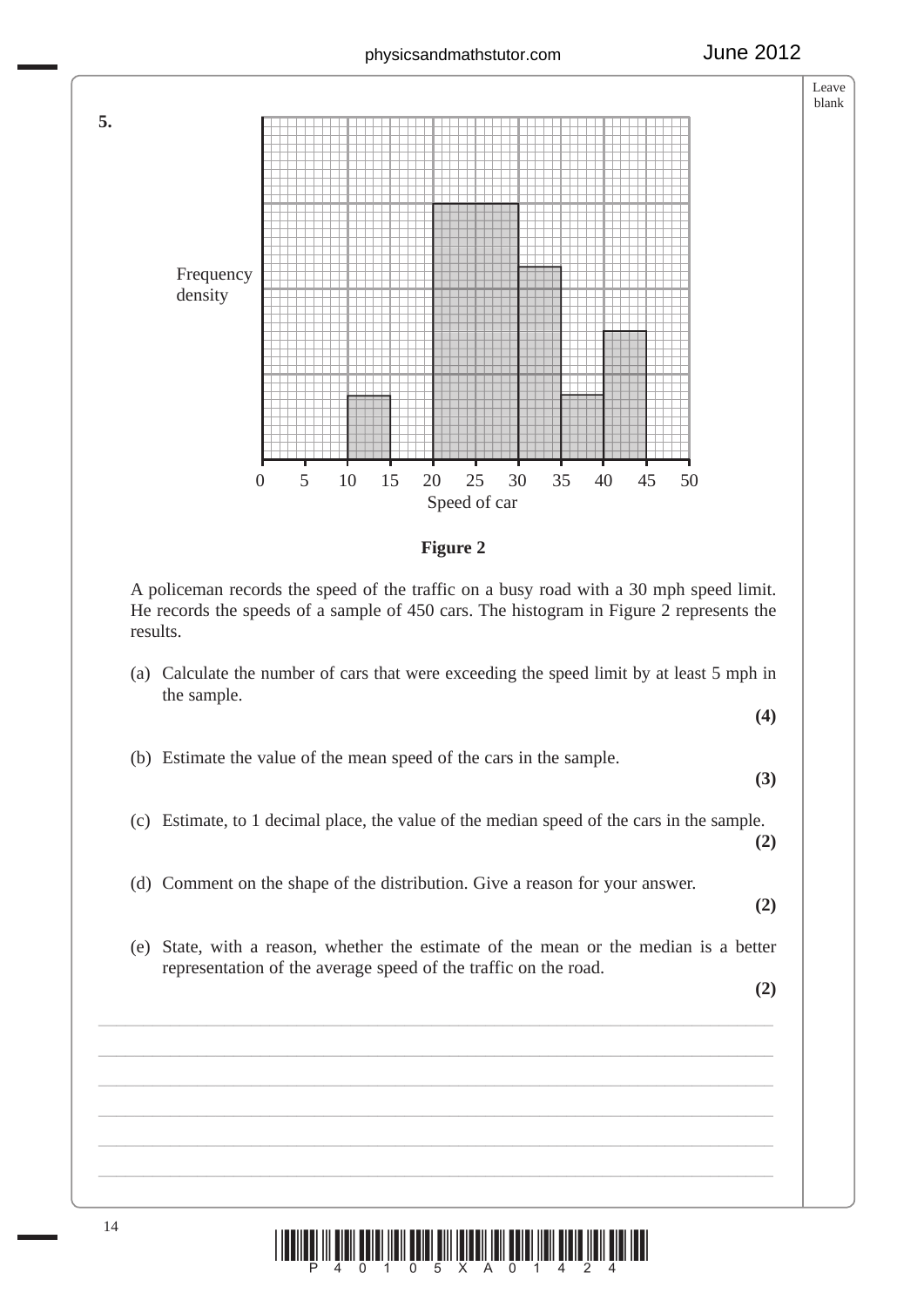| $\begin{array}{c} \text{if} \ \text{if} \ \text{if} \ \text{if} \ \text{if} \ \text{if} \ \text{if} \ \text{if} \ \text{if} \ \text{if} \ \text{if} \ \text{if} \ \text{if} \ \text{if} \ \text{if} \ \text{if} \ \text{if} \ \text{if} \ \text{if} \ \text{if} \ \text{if} \ \text{if} \ \text{if} \ \text{if} \ \text{if} \ \text{if} \ \text{if} \ \text{if} \ \text{if} \ \text{if} \ \text{if} \ \text{if} \ \text{if} \ \text{if} \ \text{if} \ \text{$ | 15<br>Turn over |
|---------------------------------------------------------------------------------------------------------------------------------------------------------------------------------------------------------------------------------------------------------------------------------------------------------------------------------------------------------------------------------------------------------------------------------------------------------------|-----------------|
|                                                                                                                                                                                                                                                                                                                                                                                                                                                               |                 |
|                                                                                                                                                                                                                                                                                                                                                                                                                                                               |                 |
|                                                                                                                                                                                                                                                                                                                                                                                                                                                               |                 |
|                                                                                                                                                                                                                                                                                                                                                                                                                                                               |                 |
|                                                                                                                                                                                                                                                                                                                                                                                                                                                               |                 |
|                                                                                                                                                                                                                                                                                                                                                                                                                                                               |                 |
|                                                                                                                                                                                                                                                                                                                                                                                                                                                               |                 |
|                                                                                                                                                                                                                                                                                                                                                                                                                                                               |                 |
|                                                                                                                                                                                                                                                                                                                                                                                                                                                               |                 |
| Question 5 continued                                                                                                                                                                                                                                                                                                                                                                                                                                          |                 |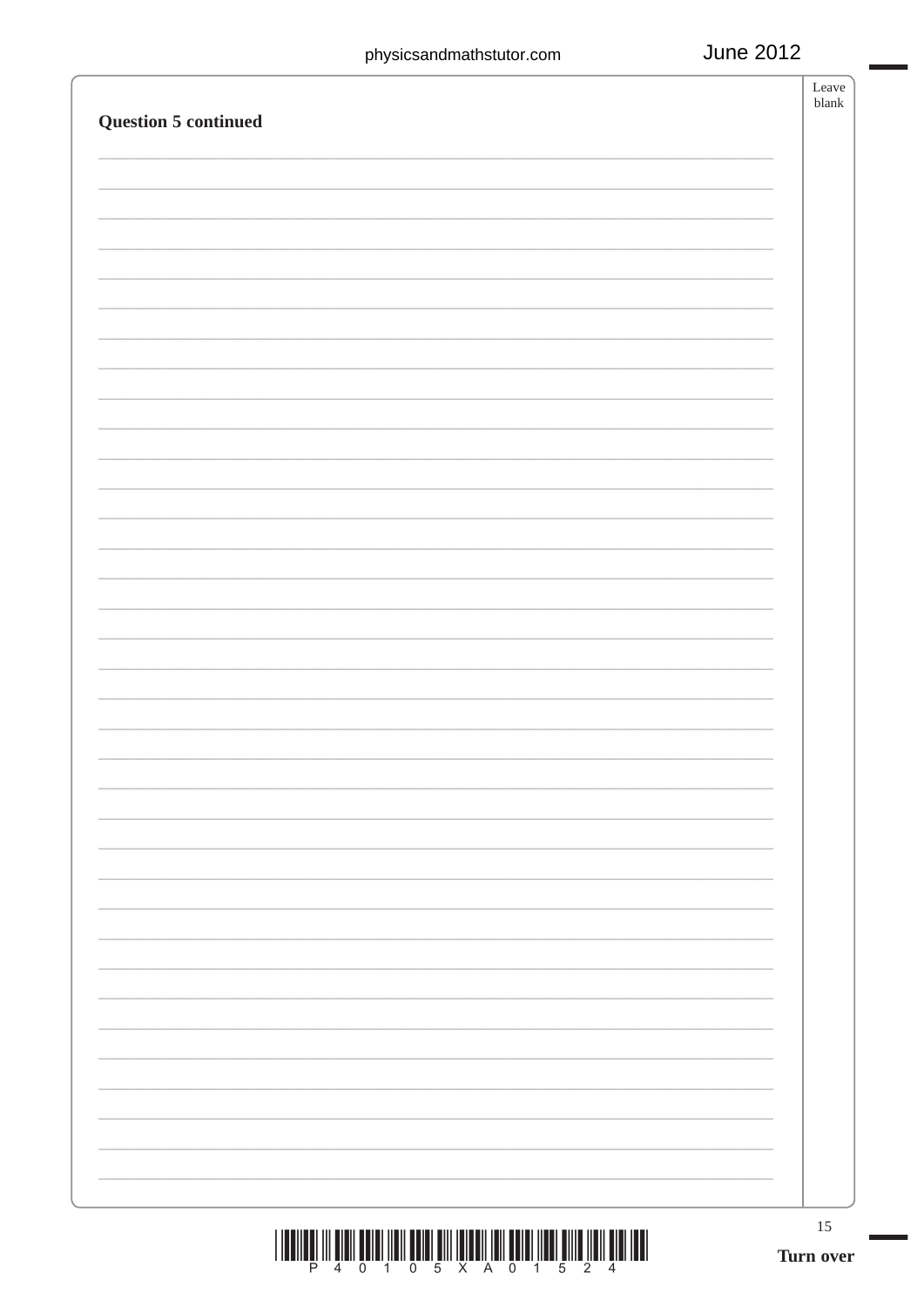| Income $y(t)$         | Mid-point | Frequency $f$ |
|-----------------------|-----------|---------------|
| $0 \leqslant y < 200$ | 100       | 12            |
| $200 \le y < 240$     | 220       | 28            |
| $240 \le y < 320$     | 280       | 22            |
| $320 \le y < 400$     | 360       | 18            |
| $400 \le y < 600$     | 500       | 12            |
| $600 \le y < 800$     | 700       |               |

**5.** A survey of 100 households gave the following results for weekly income £*y*.

(You may use  $\sum f y^2 = 12$  452 800)

A histogram was drawn and the class  $200 \le y < 240$  was represented by a rectangle of width 2 cm and height 7 cm.

- (a) Calculate the width and the height of the rectangle representing the class  $320 \le y < 400$
- (b) Use linear interpolation to estimate the median weekly income to the nearest pound. **(2)**
- (c) Estimate the mean and the standard deviation of the weekly income for these data.

One measure of skewness is  $\frac{3(mean - median)}{1 + 1}$ standard deviation  $-\text{median}$ .

(d) Use this measure to calculate the skewness for these data and describe its value.

 Katie suggests using the random variable *X* which has a normal distribution with mean 320 and standard deviation 150 to model the weekly income for these data.

(e) Find 
$$
P(240 < X < 400)
$$
.

**(2)**

**(3)**

**(4)**

**(2)**

(f) With reference to your calculations in parts (d) and (e) and the data in the table, comment on Katie's suggestion.

\_\_\_\_\_\_\_\_\_\_\_\_\_\_\_\_\_\_\_\_\_\_\_\_\_\_\_\_\_\_\_\_\_\_\_\_\_\_\_\_\_\_\_\_\_\_\_\_\_\_\_\_\_\_\_\_\_\_\_\_\_\_\_\_\_\_\_\_\_\_\_\_\_\_\_ \_\_\_\_\_\_\_\_\_\_\_\_\_\_\_\_\_\_\_\_\_\_\_\_\_\_\_\_\_\_\_\_\_\_\_\_\_\_\_\_\_\_\_\_\_\_\_\_\_\_\_\_\_\_\_\_\_\_\_\_\_\_\_\_\_\_\_\_\_\_\_\_\_\_\_ \_\_\_\_\_\_\_\_\_\_\_\_\_\_\_\_\_\_\_\_\_\_\_\_\_\_\_\_\_\_\_\_\_\_\_\_\_\_\_\_\_\_\_\_\_\_\_\_\_\_\_\_\_\_\_\_\_\_\_\_\_\_\_\_\_\_\_\_\_\_\_\_\_\_\_ \_\_\_\_\_\_\_\_\_\_\_\_\_\_\_\_\_\_\_\_\_\_\_\_\_\_\_\_\_\_\_\_\_\_\_\_\_\_\_\_\_\_\_\_\_\_\_\_\_\_\_\_\_\_\_\_\_\_\_\_\_\_\_\_\_\_\_\_\_\_\_\_\_\_\_ \_\_\_\_\_\_\_\_\_\_\_\_\_\_\_\_\_\_\_\_\_\_\_\_\_\_\_\_\_\_\_\_\_\_\_\_\_\_\_\_\_\_\_\_\_\_\_\_\_\_\_\_\_\_\_\_\_\_\_\_\_\_\_\_\_\_\_\_\_\_\_\_\_\_\_ \_\_\_\_\_\_\_\_\_\_\_\_\_\_\_\_\_\_\_\_\_\_\_\_\_\_\_\_\_\_\_\_\_\_\_\_\_\_\_\_\_\_\_\_\_\_\_\_\_\_\_\_\_\_\_\_\_\_\_\_\_\_\_\_\_\_\_\_\_\_\_\_\_\_\_ \_\_\_\_\_\_\_\_\_\_\_\_\_\_\_\_\_\_\_\_\_\_\_\_\_\_\_\_\_\_\_\_\_\_\_\_\_\_\_\_\_\_\_\_\_\_\_\_\_\_\_\_\_\_\_\_\_\_\_\_\_\_\_\_\_\_\_\_\_\_\_\_\_\_\_ \_\_\_\_\_\_\_\_\_\_\_\_\_\_\_\_\_\_\_\_\_\_\_\_\_\_\_\_\_\_\_\_\_\_\_\_\_\_\_\_\_\_\_\_\_\_\_\_\_\_\_\_\_\_\_\_\_\_\_\_\_\_\_\_\_\_\_\_\_\_\_\_\_\_\_

**(2)**

10  $\frac{1}{p}$   $\frac{1}{4}$   $\frac{1}{4}$   $\frac{1}{8}$   $\frac{1}{8}$   $\frac{1}{6}$   $\frac{1}{8}$   $\frac{1}{8}$   $\frac{1}{8}$   $\frac{1}{8}$   $\frac{1}{8}$   $\frac{1}{8}$   $\frac{1}{10}$   $\frac{1}{8}$   $\frac{1}{10}$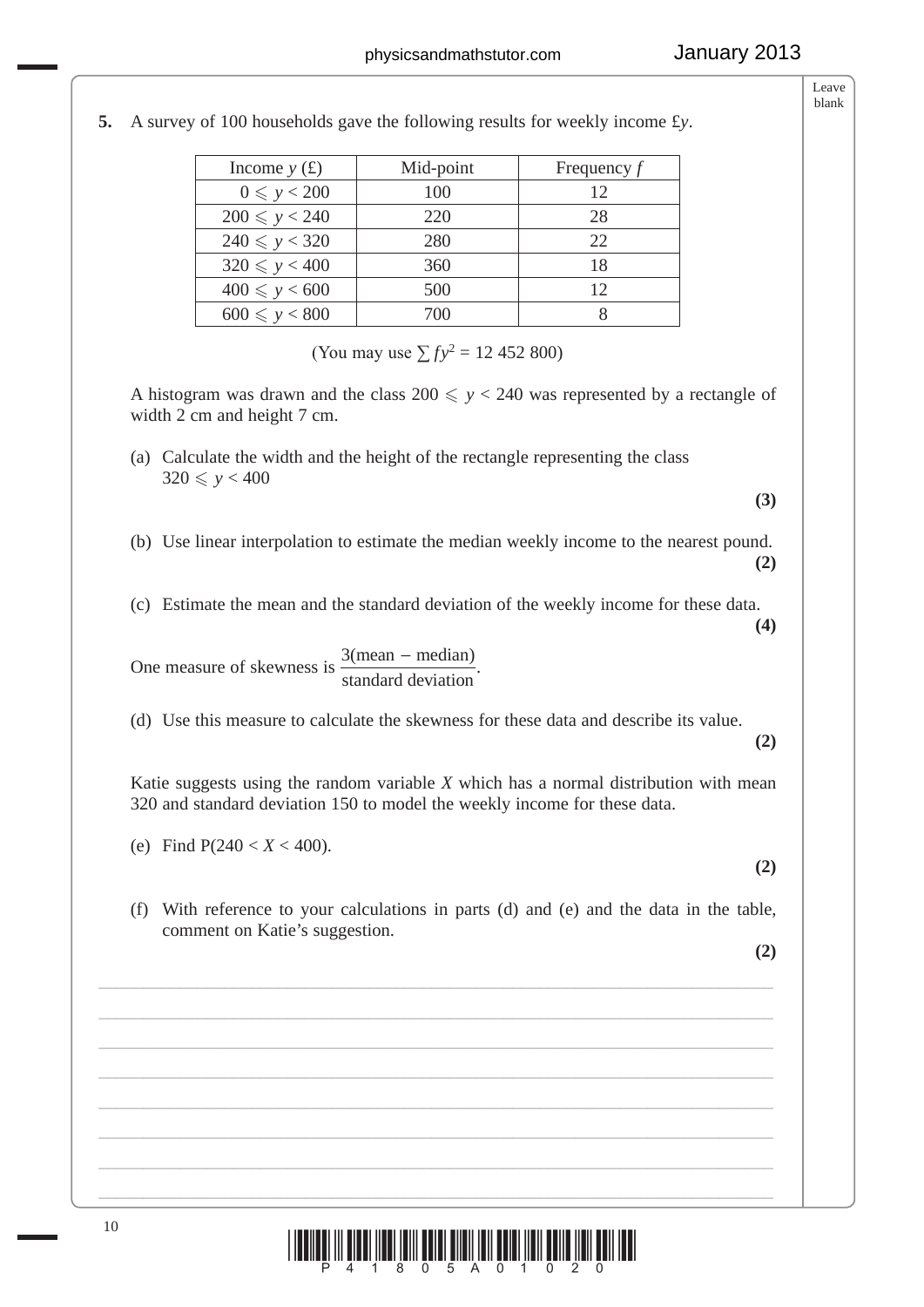|                      | $11\,$<br>Turn over |  |
|----------------------|---------------------|--|
|                      |                     |  |
|                      |                     |  |
|                      |                     |  |
|                      |                     |  |
|                      |                     |  |
|                      |                     |  |
|                      |                     |  |
|                      |                     |  |
|                      |                     |  |
|                      |                     |  |
|                      |                     |  |
|                      |                     |  |
|                      |                     |  |
|                      |                     |  |
|                      |                     |  |
|                      |                     |  |
|                      |                     |  |
|                      |                     |  |
|                      |                     |  |
|                      |                     |  |
|                      |                     |  |
| Question 5 continued |                     |  |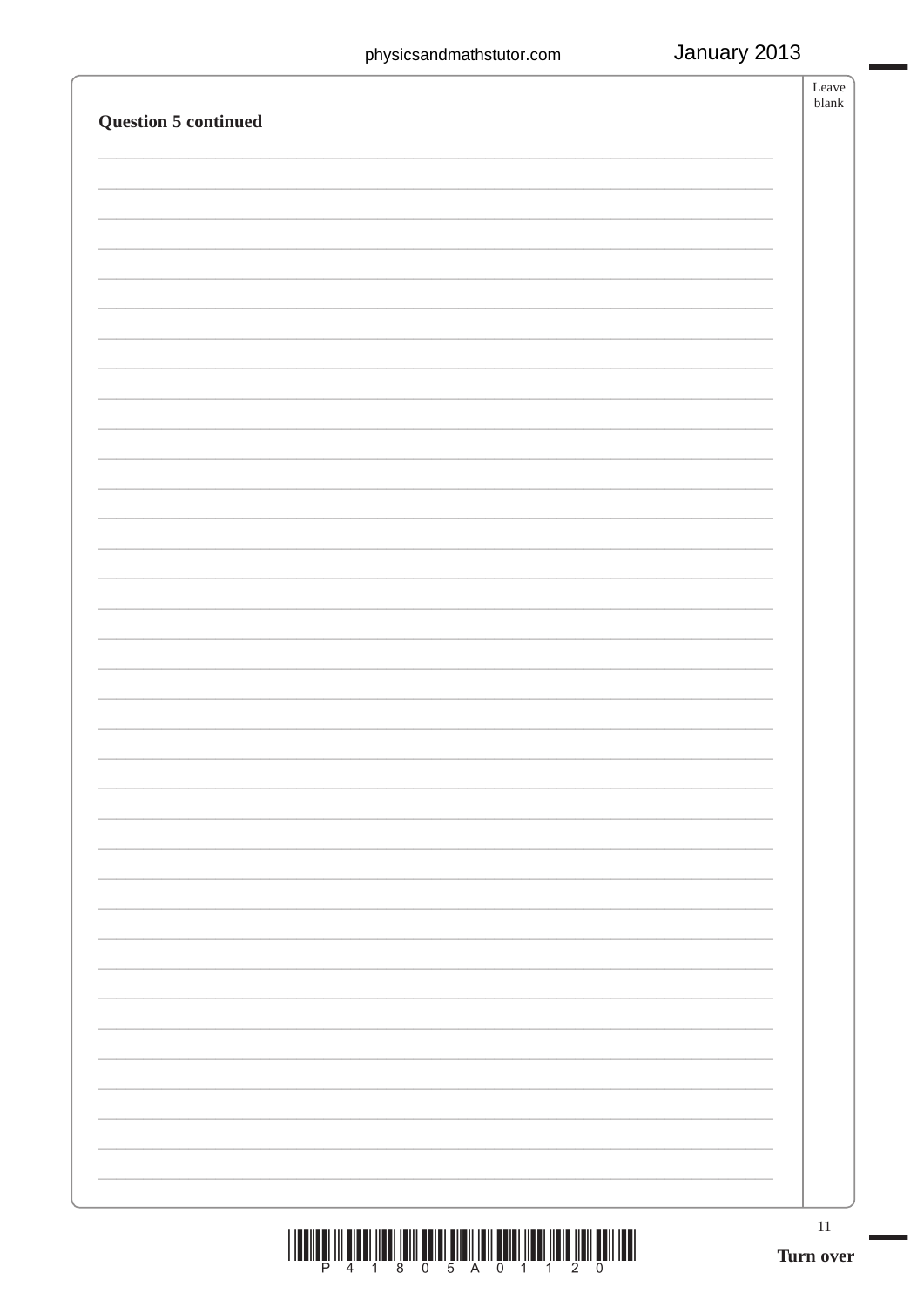

**Figure 1**

(a) Write down the mark which is exceeded by 75% of the female students.

**(1)**

 The marks of a group of male students in the same statistics test are summarised by the stem and leaf diagram below.

| $(2 6$ means 26) | <b>Totals</b> |
|------------------|---------------|
| 4                | (1)           |
| 6                | (1)           |
| 447              | (3)           |
| 066778           | (6)           |
| 001113677        | (9)           |
| 223338           | (6)           |
| 008              | (3)           |
| 5                | (1)           |
| 0                | (1)           |
|                  |               |

(b) Find the median and interquartile range of the marks of the male students.

**(3)**

An outlier is a mark that is

either more than  $1.5 \times$  interquartile range above the upper quartile

or more than  $1.5 \times$  interquartile range below the lower quartile.

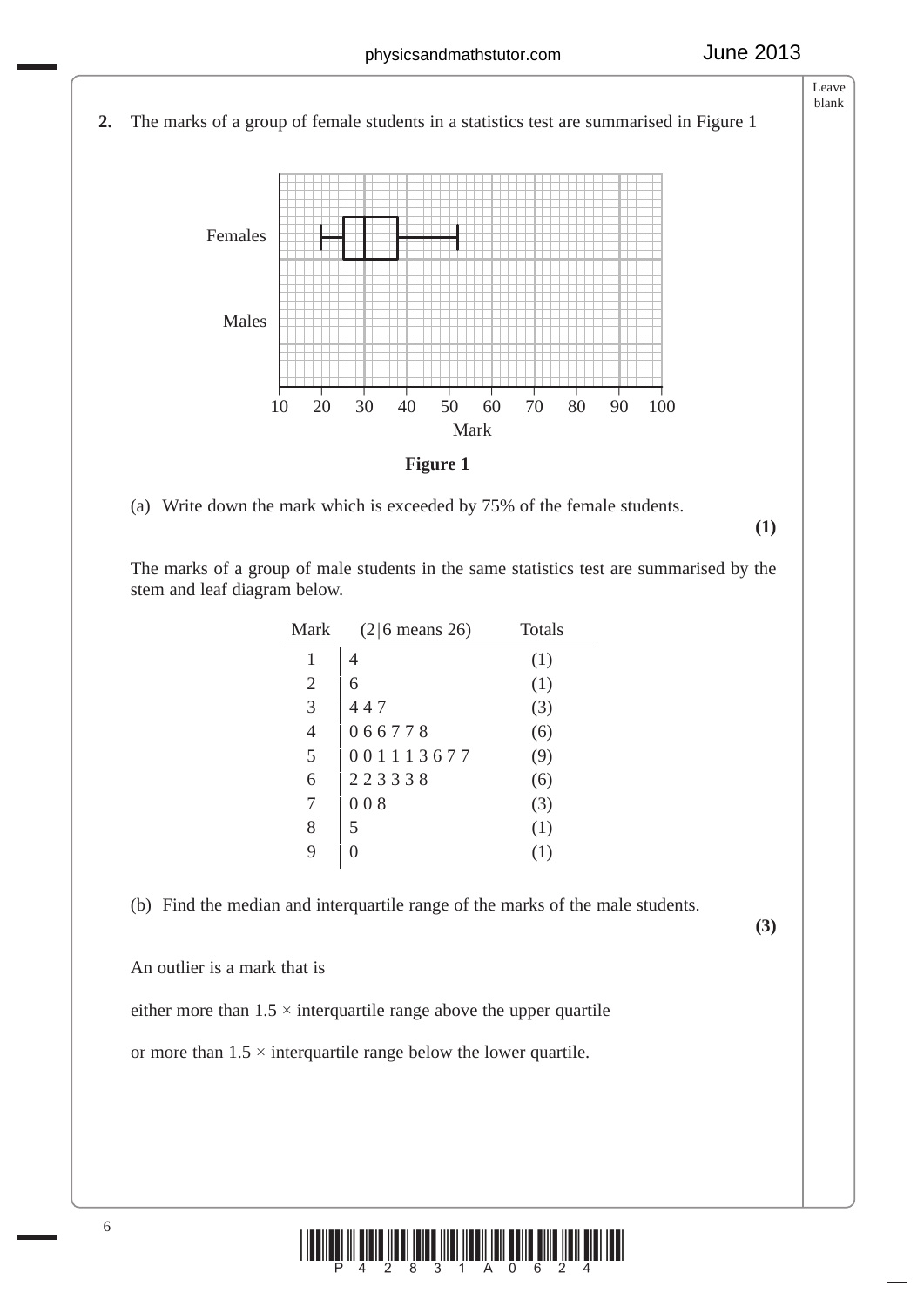$\overline{\phantom{a}}$ 

|                                                                                                                                        | Leave<br>blank |
|----------------------------------------------------------------------------------------------------------------------------------------|----------------|
| (c) In the space provided on Figure 1 draw a box plot to represent the marks of the male<br>students, indicating clearly any outliers. |                |
|                                                                                                                                        | (5)            |
| (d) Compare and contrast the marks of the male and the female students.                                                                |                |
|                                                                                                                                        | (2)            |
|                                                                                                                                        |                |
|                                                                                                                                        |                |
|                                                                                                                                        |                |
|                                                                                                                                        |                |
|                                                                                                                                        |                |
|                                                                                                                                        |                |
|                                                                                                                                        |                |
|                                                                                                                                        |                |
|                                                                                                                                        |                |
|                                                                                                                                        |                |
|                                                                                                                                        |                |
|                                                                                                                                        |                |
|                                                                                                                                        |                |
|                                                                                                                                        |                |
|                                                                                                                                        |                |
|                                                                                                                                        |                |
|                                                                                                                                        |                |
|                                                                                                                                        |                |
|                                                                                                                                        |                |
|                                                                                                                                        |                |
|                                                                                                                                        |                |
|                                                                                                                                        |                |
|                                                                                                                                        |                |
|                                                                                                                                        |                |
|                                                                                                                                        |                |
|                                                                                                                                        |                |
|                                                                                                                                        |                |
|                                                                                                                                        |                |
|                                                                                                                                        |                |
|                                                                                                                                        |                |
|                                                                                                                                        | 7<br>Turn over |
| Ρ<br>2<br>8<br>0<br>3<br>Α<br>2<br>1                                                                                                   |                |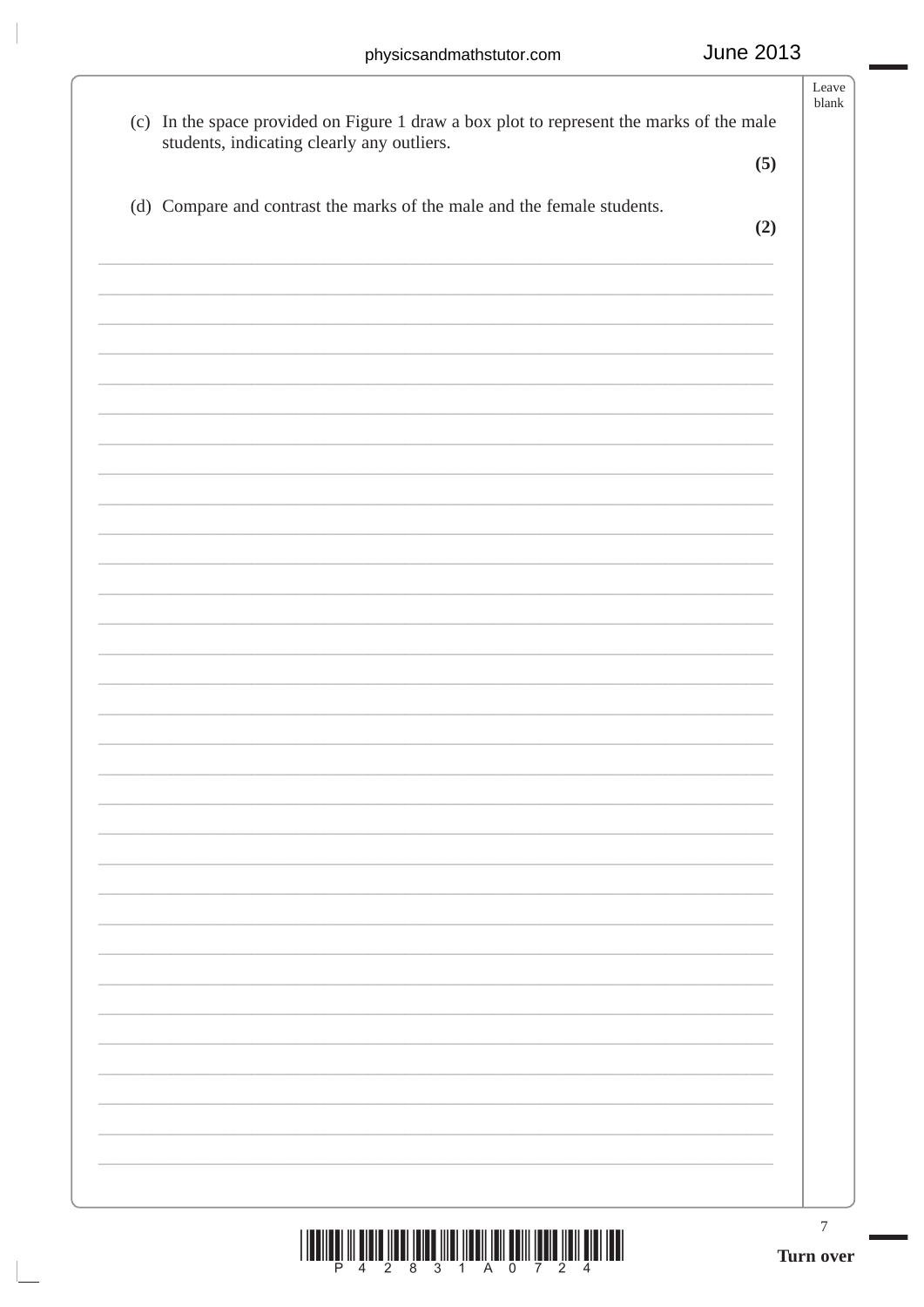**(5)**

**(2)**

**(1)**

**(2)**

**(1)**

Leave blank

**4.** The following table summarises the times, *t* minutes to the nearest minute, recorded for a group of students to complete an exam.

| Time (minutes) $t$   | $11-20$   21 - 25   26 - 30   31 - 35   36 - 45   46 - 60 |  |  |
|----------------------|-----------------------------------------------------------|--|--|
| Number of students f |                                                           |  |  |

[You may use  $\sum$   $ft^2 = 134281.25$ ]

(a) Estimate the mean and standard deviation of these data.

- (b) Use linear interpolation to estimate the value of the median.
- (c) Show that the estimated value of the lower quartile is 18.6 to 3 significant figures.
- (d) Estimate the interquartile range of this distribution.
- (e) Give a reason why the mean and standard deviation are not the most appropriate summary statistics to use with these data.

 The person timing the exam made an error and each student actually took 5 minutes less than the times recorded above. The table below summarises the actual times.

| Time (minutes) $t$   |  | $6-15$   $16-20$   $21-25$   $26-30$   $31-40$   $41-55$ |  |  |
|----------------------|--|----------------------------------------------------------|--|--|
| Number of students f |  |                                                          |  |  |

\_\_\_\_\_\_\_\_\_\_\_\_\_\_\_\_\_\_\_\_\_\_\_\_\_\_\_\_\_\_\_\_\_\_\_\_\_\_\_\_\_\_\_\_\_\_\_\_\_\_\_\_\_\_\_\_\_\_\_\_\_\_\_\_\_\_\_\_\_\_\_\_\_\_\_ \_\_\_\_\_\_\_\_\_\_\_\_\_\_\_\_\_\_\_\_\_\_\_\_\_\_\_\_\_\_\_\_\_\_\_\_\_\_\_\_\_\_\_\_\_\_\_\_\_\_\_\_\_\_\_\_\_\_\_\_\_\_\_\_\_\_\_\_\_\_\_\_\_\_\_ \_\_\_\_\_\_\_\_\_\_\_\_\_\_\_\_\_\_\_\_\_\_\_\_\_\_\_\_\_\_\_\_\_\_\_\_\_\_\_\_\_\_\_\_\_\_\_\_\_\_\_\_\_\_\_\_\_\_\_\_\_\_\_\_\_\_\_\_\_\_\_\_\_\_\_ \_\_\_\_\_\_\_\_\_\_\_\_\_\_\_\_\_\_\_\_\_\_\_\_\_\_\_\_\_\_\_\_\_\_\_\_\_\_\_\_\_\_\_\_\_\_\_\_\_\_\_\_\_\_\_\_\_\_\_\_\_\_\_\_\_\_\_\_\_\_\_\_\_\_\_ \_\_\_\_\_\_\_\_\_\_\_\_\_\_\_\_\_\_\_\_\_\_\_\_\_\_\_\_\_\_\_\_\_\_\_\_\_\_\_\_\_\_\_\_\_\_\_\_\_\_\_\_\_\_\_\_\_\_\_\_\_\_\_\_\_\_\_\_\_\_\_\_\_\_\_ \_\_\_\_\_\_\_\_\_\_\_\_\_\_\_\_\_\_\_\_\_\_\_\_\_\_\_\_\_\_\_\_\_\_\_\_\_\_\_\_\_\_\_\_\_\_\_\_\_\_\_\_\_\_\_\_\_\_\_\_\_\_\_\_\_\_\_\_\_\_\_\_\_\_\_ \_\_\_\_\_\_\_\_\_\_\_\_\_\_\_\_\_\_\_\_\_\_\_\_\_\_\_\_\_\_\_\_\_\_\_\_\_\_\_\_\_\_\_\_\_\_\_\_\_\_\_\_\_\_\_\_\_\_\_\_\_\_\_\_\_\_\_\_\_\_\_\_\_\_\_ \_\_\_\_\_\_\_\_\_\_\_\_\_\_\_\_\_\_\_\_\_\_\_\_\_\_\_\_\_\_\_\_\_\_\_\_\_\_\_\_\_\_\_\_\_\_\_\_\_\_\_\_\_\_\_\_\_\_\_\_\_\_\_\_\_\_\_\_\_\_\_\_\_\_\_ \_\_\_\_\_\_\_\_\_\_\_\_\_\_\_\_\_\_\_\_\_\_\_\_\_\_\_\_\_\_\_\_\_\_\_\_\_\_\_\_\_\_\_\_\_\_\_\_\_\_\_\_\_\_\_\_\_\_\_\_\_\_\_\_\_\_\_\_\_\_\_\_\_\_\_ \_\_\_\_\_\_\_\_\_\_\_\_\_\_\_\_\_\_\_\_\_\_\_\_\_\_\_\_\_\_\_\_\_\_\_\_\_\_\_\_\_\_\_\_\_\_\_\_\_\_\_\_\_\_\_\_\_\_\_\_\_\_\_\_\_\_\_\_\_\_\_\_\_\_\_ \_\_\_\_\_\_\_\_\_\_\_\_\_\_\_\_\_\_\_\_\_\_\_\_\_\_\_\_\_\_\_\_\_\_\_\_\_\_\_\_\_\_\_\_\_\_\_\_\_\_\_\_\_\_\_\_\_\_\_\_\_\_\_\_\_\_\_\_\_\_\_\_\_\_\_

 (f) Without further calculations, explain the effect this would have on each of the estimates found in parts (a), (b), (c) and (d).

**(3)**

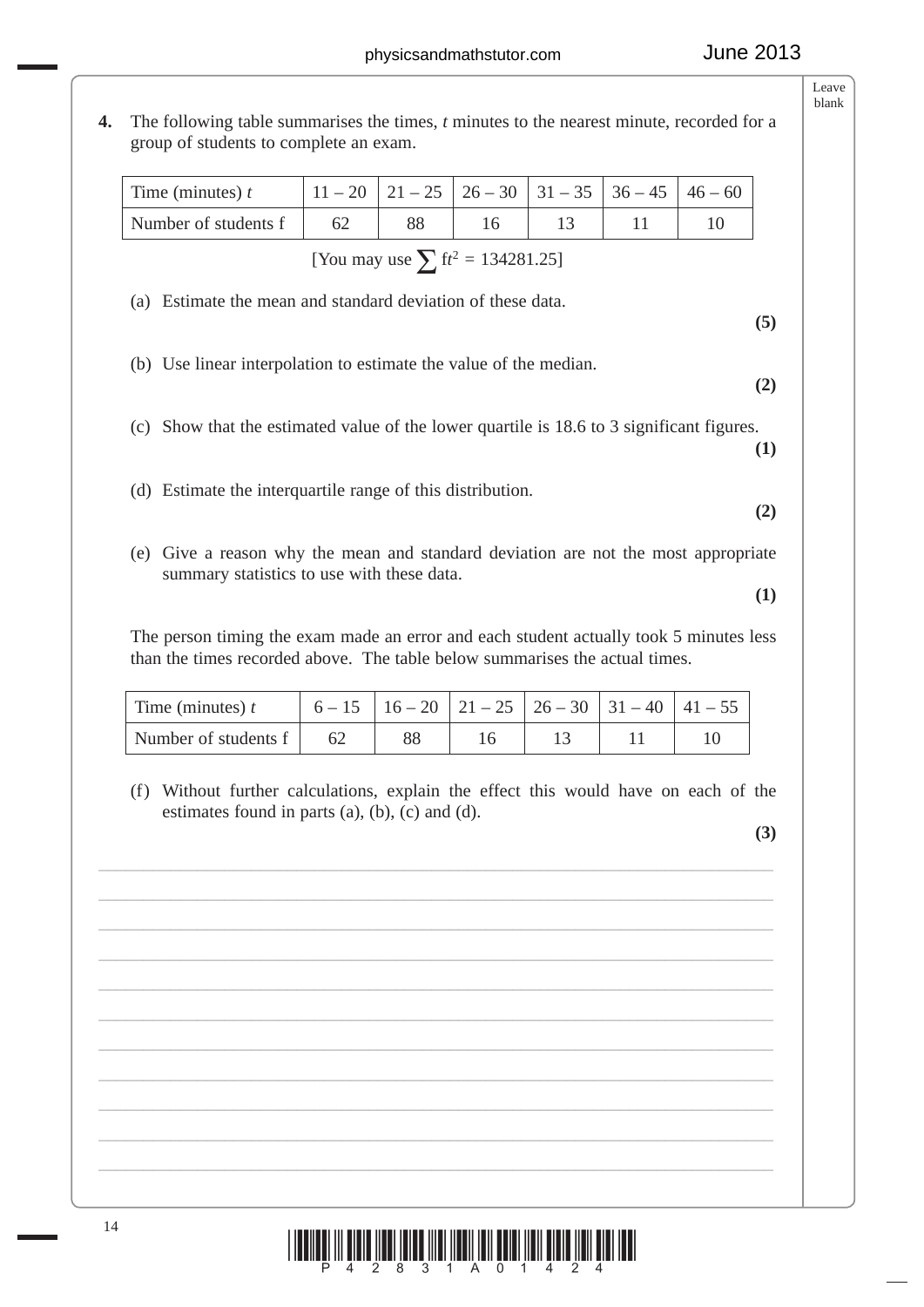|                             | 15<br>Turn over |
|-----------------------------|-----------------|
|                             |                 |
|                             |                 |
|                             |                 |
|                             |                 |
|                             |                 |
|                             |                 |
|                             |                 |
|                             |                 |
|                             |                 |
|                             |                 |
|                             |                 |
|                             |                 |
|                             |                 |
|                             |                 |
|                             |                 |
|                             |                 |
|                             |                 |
|                             |                 |
|                             |                 |
|                             |                 |
|                             |                 |
| <b>Question 4 continued</b> |                 |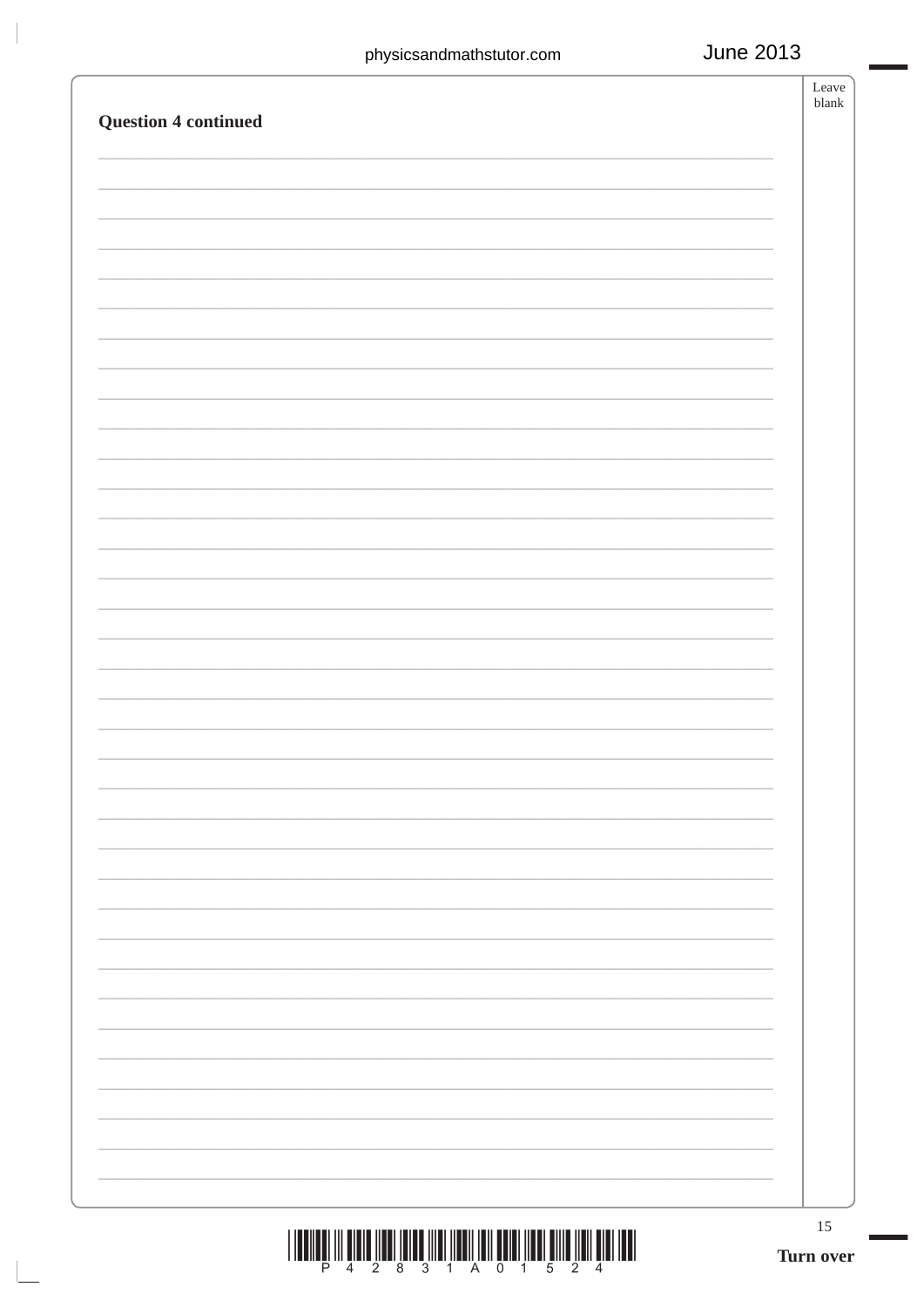### **Statistics S1**

### *Probability*

$$
P(A \cup B) = P(A) + P(B) - P(A \cap B)
$$
  
 
$$
P(A \cap B) = P(A)P(B | A)
$$
  
 
$$
P(B | A)P(A)
$$
  
 
$$
P(B | A)P(A) + P(B | A')P(A')
$$

### *Discrete distributions*

For a discrete random variable *X* taking values  $x_i$  with probabilities  $P(X = x_i)$ 

Expectation (mean):  $E(X) = \mu = \sum x_i P(X = x_i)$ Variance:  $Var(X) = \sigma^2 = \sum (x_i - \mu)^2 P(X = x_i) = \sum x_i^2 P(X = x_i) - \mu^2$ For a function  $g(X)$ : E( $g(X)$ ) =  $\Sigma g(x_i) P(X = x_i)$ 

### *Continuous distributions*

Standard continuous distribution:

| Distribution of $X$            | P.D.F.                    | Mean | Variance |
|--------------------------------|---------------------------|------|----------|
| Normal N( $\mu$ , $\sigma^2$ ) | $x-\nu$<br>$\sigma$<br>σ√ | u    |          |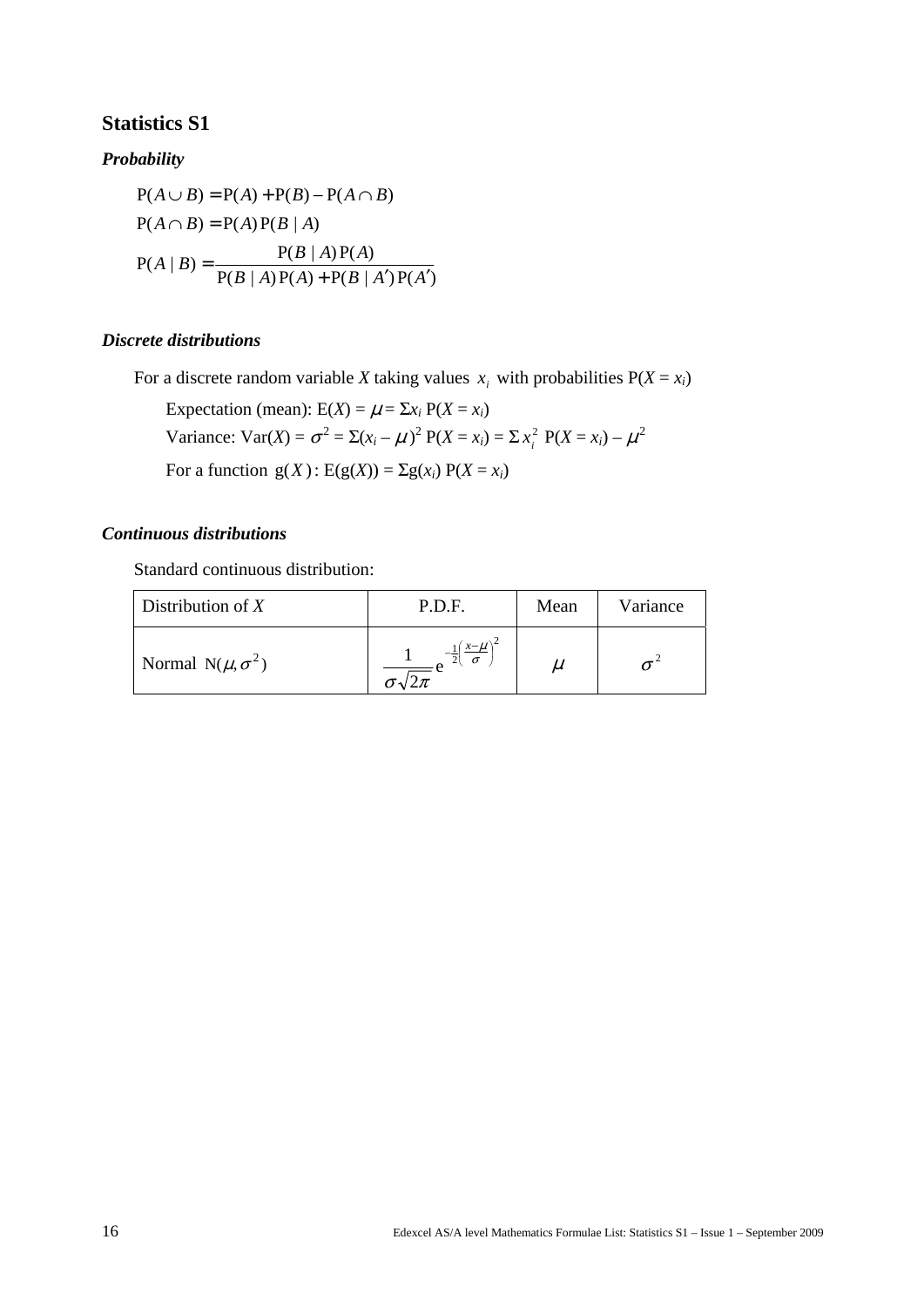### *Correlation and regression*

For a set of *n* pairs of values  $(x_i, y_i)$ 

$$
S_{xx} = \Sigma (x_i - \overline{x})^2 = \Sigma x_i^2 - \frac{(\Sigma x_i)^2}{n}
$$
  
\n
$$
S_{yy} = \Sigma (y_i - \overline{y})^2 = \Sigma y_i^2 - \frac{(\Sigma y_i)^2}{n}
$$
  
\n
$$
S_{xy} = \Sigma (x_i - \overline{x})(y_i - \overline{y}) = \Sigma x_i y_i - \frac{(\Sigma x_i)(\Sigma y_i)}{n}
$$

The product moment correlation coefficient is

$$
r = \frac{S_{xy}}{\sqrt{S_{xx}S_{yy}}} = \frac{\Sigma(x_i - \overline{x})(y_i - \overline{y})}{\sqrt{\Sigma(x_i - \overline{x})^2 \Sigma(y_i - \overline{y})^2}} = \frac{\Sigma x_i y_i - \frac{(\Sigma x_i)(\Sigma y_i)}{n}}{\sqrt{\Sigma x_i^2 - \frac{(\Sigma x_i)^2}{n} \Sigma y_i^2 - \frac{(\Sigma y_i)^2}{n}}}
$$

The regression coefficient of *y* on *x* is  $b = \frac{xy}{S_{rr}} = \frac{(x_i - \sqrt{y_i})^2}{\Sigma(x_i - \overline{x})^2}$  $(x_i - \overline{x})(y_i - \overline{y})$  $x_i - \overline{x}$  $(x_i - \overline{x})(y_i - \overline{y})$ *S S b i i i xx xy*  $\Sigma(x_i =\frac{S_{xy}}{S_{x}=\frac{\sum(x_i-\bar{x})(y_i-\bar{x})}{\sum(x_i-\bar{x})^2}}$ 

Least squares regression line of *y* on *x* is  $y = a + bx$  where  $a = \overline{y} - b\overline{x}$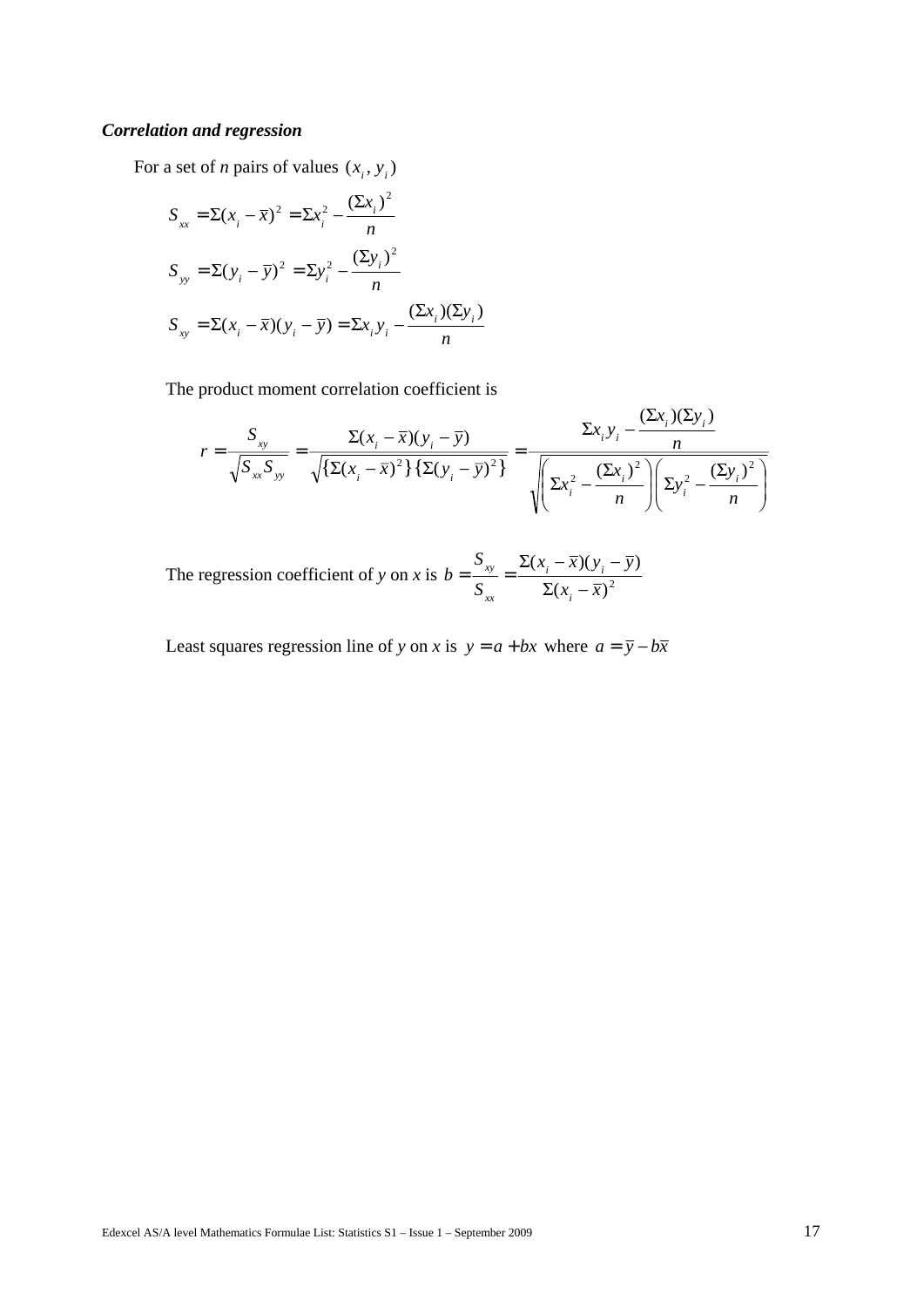### THE NORMAL DISTRIBUTION FUNCTION

The function tabulated below is  $\Phi(z)$ , defined as  $\Phi(z) = \frac{1}{\sqrt{z}} \left[ e^{-\frac{z^2}{z^2}} \right]$  dt  $e^{-\frac{1}{2}t^2}$  d 2  $\frac{1}{2\pi}\int_{-\infty}^{\infty}e^{-\frac{1}{2}t^2}$  $\int$ ∞−  $\int_{-\infty}^{\infty} e^{-\frac{1}{2}t^2} dt$ .

| $\mathcal{Z}$ | $\Phi(z)$        | $\ensuremath{\mathnormal{Z}}$ | $\Phi(z)$        | $\mathcal{Z}$ | $\Phi(z)$        | $\mathcal{Z}$ | $\Phi(z)$        | $\mathcal{Z}$ | $\Phi(z)$        |
|---------------|------------------|-------------------------------|------------------|---------------|------------------|---------------|------------------|---------------|------------------|
| 0.00          | 0.5000           | 0.50                          | 0.6915           | 1.00          | 0.8413           | 1.50          | 0.9332           | 2.00          | 0.9772           |
| 0.01          | 0.5040           | 0.51                          | 0.6950           | 1.01          | 0.8438           | 1.51          | 0.9345           | 2.02          | 0.9783           |
| 0.02          | 0.5080           | 0.52                          | 0.6985           | 1.02          | 0.8461           | 1.52          | 0.9357           | 2.04          | 0.9793           |
| 0.03          | 0.5120           | 0.53                          | 0.7019           | 1.03          | 0.8485           | 1.53          | 0.9370           | 2.06          | 0.9803           |
| 0.04          | 0.5160           | 0.54                          | 0.7054           | 1.04          | 0.8508           | 1.54          | 0.9382           | 2.08          | 0.9812           |
| 0.05          | 0.5199           | 0.55                          | 0.7088           | 1.05          | 0.8531           | 1.55          | 0.9394           | 2.10          | 0.9821           |
| 0.06          | 0.5239           | 0.56                          | 0.7123           | 1.06          | 0.8554           | 1.56          | 0.9406           | 2.12          | 0.9830           |
| 0.07          | 0.5279           | 0.57                          | 0.7157           | 1.07          | 0.8577           | 1.57          | 0.9418           | 2.14          | 0.9838           |
| 0.08          | 0.5319           | 0.58                          | 0.7190           | 1.08          | 0.8599           | 1.58          | 0.9429           | 2.16          | 0.9846           |
| 0.09          | 0.5359           | 0.59                          | 0.7224           | 1.09          | 0.8621           | 1.59          | 0.9441           | 2.18          | 0.9854           |
| 0.10          | 0.5398           | 0.60                          | 0.7257           | 1.10          | 0.8643           | 1.60          | 0.9452           | 2.20          | 0.9861           |
| 0.11          | 0.5438           | 0.61                          | 0.7291           | 1.11          | 0.8665           | 1.61          | 0.9463           | 2.22          | 0.9868           |
| 0.12          | 0.5478           | 0.62                          | 0.7324           | 1.12          | 0.8686           | 1.62          | 0.9474           | 2.24          | 0.9875           |
| 0.13          | 0.5517           | 0.63                          | 0.7357           | 1.13          | 0.8708           | 1.63          | 0.9484           | 2.26          | 0.9881           |
| 0.14          | 0.5557           | 0.64                          | 0.7389           | 1.14          | 0.8729           | 1.64          | 0.9495           | 2.28          | 0.9887           |
| 0.15          | 0.5596           | 0.65                          | 0.7422           | 1.15          | 0.8749           | 1.65          | 0.9505           | 2.30          | 0.9893           |
| 0.16          | 0.5636           | 0.66                          | 0.7454           | 1.16          | 0.8770           | 1.66          | 0.9515           | 2.32          | 0.9898           |
| 0.17          | 0.5675           | 0.67                          | 0.7486           | 1.17          | 0.8790           | 1.67          | 0.9525           | 2.34          | 0.9904           |
| 0.18          | 0.5714           | 0.68                          | 0.7517           | 1.18          | 0.8810           | 1.68          | 0.9535           | 2.36          | 0.9909           |
| 0.19          | 0.5753           | 0.69                          | 0.7549           | 1.19          | 0.8830           | 1.69          | 0.9545           | 2.38          | 0.9913           |
| 0.20          | 0.5793           | 0.70                          | 0.7580           | 1.20          | 0.8849           | 1.70          | 0.9554           | 2.40          | 0.9918           |
| 0.21          | 0.5832           | 0.71                          | 0.7611           | 1.21          | 0.8869           | 1.71          | 0.9564           | 2.42          | 0.9922           |
| 0.22          | 0.5871           | 0.72                          | 0.7642           | 1.22          | 0.8888           | 1.72          | 0.9573           | 2.44          | 0.9927           |
| 0.23          | 0.5910           | 0.73                          | 0.7673           | 1.23          | 0.8907           | 1.73          | 0.9582           | 2.46          | 0.9931           |
| 0.24          | 0.5948           | 0.74                          | 0.7704           | 1.24          | 0.8925           | 1.74          | 0.9591           | 2.48          | 0.9934           |
| 0.25          | 0.5987           | 0.75                          | 0.7734           | 1.25          | 0.8944           | 1.75          | 0.9599           | 2.50          | 0.9938           |
| 0.26          | 0.6026           | 0.76                          | 0.7764           | 1.26          | 0.8962           | 1.76          | 0.9608           | 2.55          | 0.9946           |
| 0.27          | 0.6064           | 0.77                          | 0.7794           | 1.27          | 0.8980           | 1.77          | 0.9616           | 2.60          | 0.9953           |
| 0.28          | 0.6103           | 0.78                          | 0.7823           | 1.28          | 0.8997           | 1.78          | 0.9625           | 2.65          | 0.9960           |
| 0.29          | 0.6141           | 0.79                          | 0.7852           | 1.29          | 0.9015           | 1.79          | 0.9633           | 2.70          | 0.9965           |
| 0.30          | 0.6179           | $0.80\,$                      | 0.7881           | 1.30          | 0.9032           | 1.80          | 0.9641           | 2.75          | 0.9970           |
| 0.31          | 0.6217           | 0.81                          | 0.7910           | 1.31          | 0.9049           | 1.81          | 0.9649           | 2.80          | 0.9974           |
| 0.32          | 0.6255           | 0.82                          | 0.7939           | 1.32          | 0.9066           | 1.82          | 0.9656           | 2.85          | 0.9978           |
| 0.33          | 0.6293           | 0.83                          | 0.7967           | 1.33          | 0.9082           | 1.83          | 0.9664           | 2.90          | 0.9981           |
| 0.34          | 0.6331           | 0.84                          | 0.7995           | 1.34          | 0.9099           | 1.84          | 0.9671           | 2.95          | 0.9984           |
| 0.35          | 0.6368           | 0.85                          | 0.8023           | 1.35          | 0.9115           | 1.85          | 0.9678           | 3.00          | 0.9987           |
| 0.36          | 0.6406           | 0.86                          | 0.8051           | 1.36          | 0.9131           | 1.86          | 0.9686           | 3.05          | 0.9989           |
| 0.37          | 0.6443           | 0.87                          | 0.8078           | 1.37          | 0.9147           | 1.87          | 0.9693           | 3.10<br>3.15  | 0.9990           |
| 0.38<br>0.39  | 0.6480<br>0.6517 | 0.88<br>0.89                  | 0.8106<br>0.8133 | 1.38<br>1.39  | 0.9162<br>0.9177 | 1.88<br>1.89  | 0.9699<br>0.9706 | 3.20          | 0.9992<br>0.9993 |
| 0.40          | 0.6554           | 0.90                          | 0.8159           | 1.40          | 0.9192           | 1.90          | 0.9713           | 3.25          | 0.9994           |
| 0.41          | 0.6591           | 0.91                          |                  |               | 0.9207           | 1.91          | 0.9719           | 3.30          | 0.9995           |
| 0.42          | 0.6628           | 0.92                          | 0.8186<br>0.8212 | 1.41<br>1.42  | 0.9222           | 1.92          | 0.9726           | 3.35          | 0.9996           |
| 0.43          | 0.6664           | 0.93                          | 0.8238           | 1.43          | 0.9236           | 1.93          | 0.9732           | 3.40          | 0.9997           |
| 0.44          | 0.6700           | 0.94                          | 0.8264           | 1.44          | 0.9251           | 1.94          | 0.9738           | 3.50          | 0.9998           |
| 0.45          | 0.6736           | 0.95                          | 0.8289           | 1.45          | 0.9265           | 1.95          | 0.9744           | 3.60          | 0.9998           |
| 0.46          | 0.6772           | 0.96                          | 0.8315           | 1.46          | 0.9279           | 1.96          | 0.9750           | 3.70          | 0.9999           |
| 0.47          | 0.6808           | 0.97                          | 0.8340           | 1.47          | 0.9292           | 1.97          | 0.9756           | 3.80          | 0.9999           |
| 0.48          | 0.6844           | 0.98                          | 0.8365           | 1.48          | 0.9306           | 1.98          | 0.9761           | 3.90          | 1.0000           |
| 0.49          | 0.6879           | 0.99                          | 0.8389           | 1.49          | 0.9319           | 1.99          | 0.9767           | 4.00          | 1.0000           |
| 0.50          | 0.6915           | 1.00                          | 0.8413           | 1.50          | 0.9332           | 2.00          | 0.9772           |               |                  |